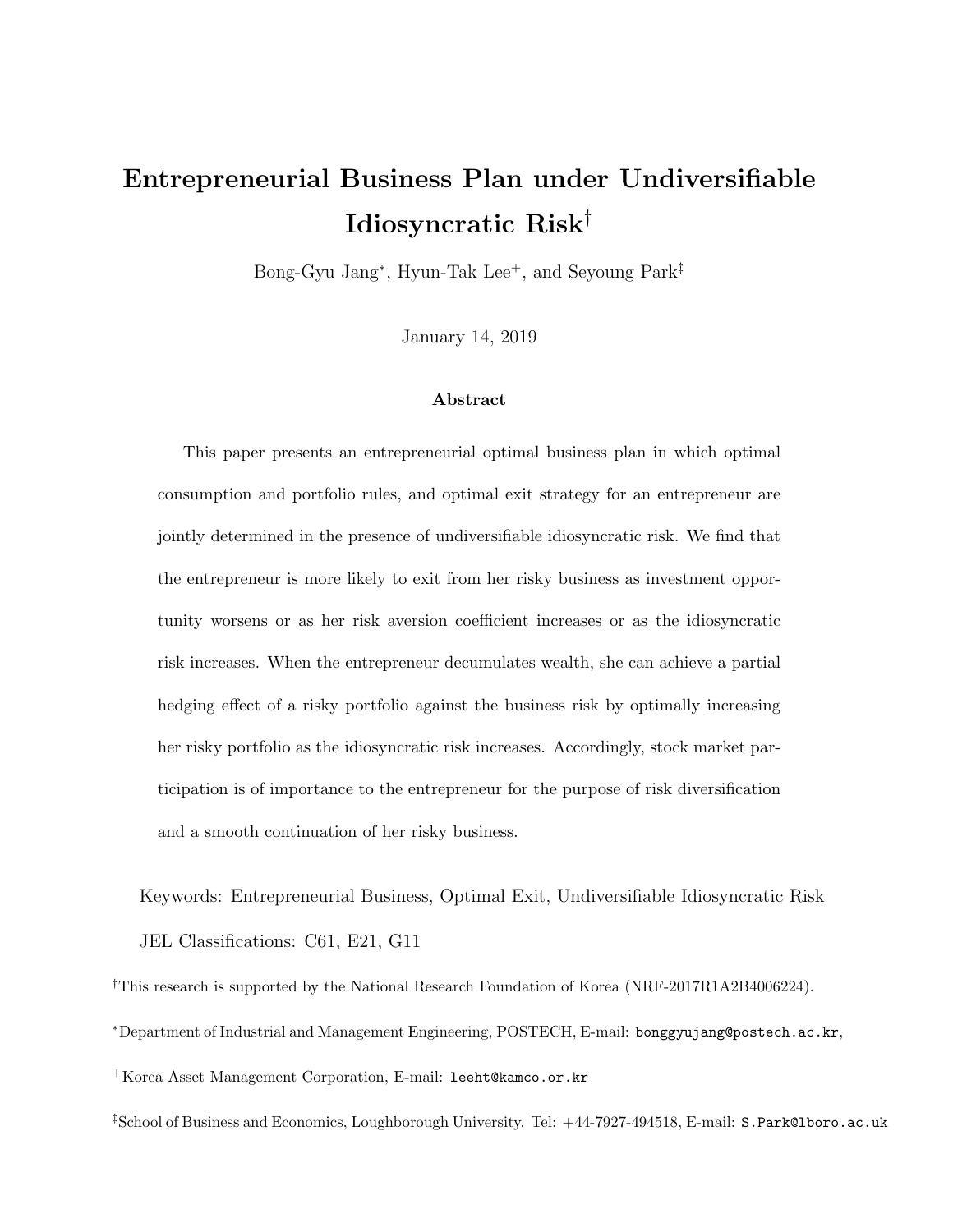## 1 Introduction

Modern economics and finance have greatly improved the understanding of household portfolio choice. Among important determinants are undiversifiable risks stemming from labor income and personal risky business. Portfolio theory contends that diversification and risk sharing are fundamental principles. Empirical evidence indicates that households typically invest in a single stock, and this strategy does not conform to the theoretical prediciton. Furthermore, entrepreneurs typically hold large equity shares in their risky business and hence bear substantial undiversifiable idiosyncratic risk. However, this behavior is counterintuitive because portfolio theory (Merton, 1969) implies that the underdiversification in entrepreneurs' portfolio is risky. Importantly, notwithstanding unattractive returns to  $entrepreneural business<sup>1</sup> households actively engage in entrepreneurship.$ 

Entrepreneurs should be well compensated by the risk-return trade-off against their commitment in their own business to mitigate moral hazard and adverse selection. However, they are likely to be poorly compensated relative to investment in a public equity that guarantees a positive risk premium (Moskowitz and Vissing-Jørgensen, 2002; Hall and Woodward, 2007). The gap between (1) the theoretical prediction that entrepreneurs

<sup>1</sup>Following Cochrane (2005), the volatility of log returns to venture capital investments is up to 89%, whereas one of the log S&P return is only 14.9%. Although venture capital puts entrepreneurs at a large risk captured by the high volatility, the annual expected return of venture capital is only about 15% (Cochrane, 2005). The expected returns to private equity are lower than the returns to public equity (Moskowitz and Vissing-Jørgensen, 2002). Moreover, entrepreneurs' median life-time profits are lower than those of similarly skilled wage-earners (Hamilton, 2000).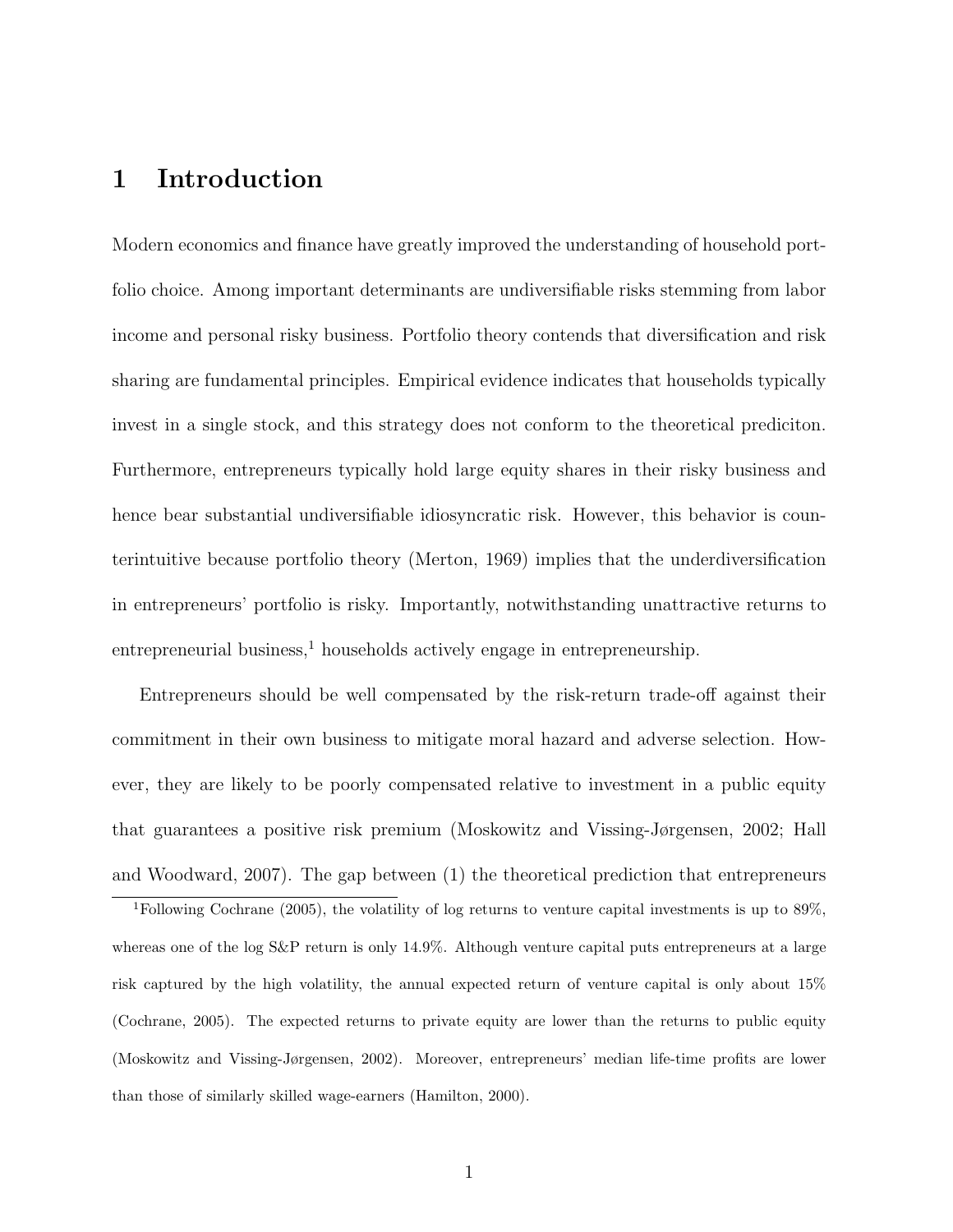enhance the demand for risky portfolio to diversify away their business risk, and (2) empirical observations for underdiversification in entrepreneurial portfolio choice is the so-called private equity premium puzzle.

Numerous authors have attempted to solve the private equity premium puzzle. To diversify the business risk entrepreneurs willingly choose a conservative portfolio composition (Heaton and Lucas, 2000). Entrepreneurs would have a significant safe portfolio of financial assets because of their liquidity constraints to finance their own business in its final steps (Faig and Shum, 2002). Puri and Robinson (2006) have concluded that entrepreneurs behave in a more optimistic and risk-loving manner than do wage earners. To hedge the business risk, entrepreneurs do appear to decrease their investment in other risky assets (Fang and Nofsinger, 2009). Social status concerns significantly affect entrepreneurial business plans in the sense that entrepreneurs have concentrated risky asset composition in equilibrium; these concerns provide a rational reason for the private equity premium puzzle (Roussanov, 2010). Credit constraints, heterogeneous risk attitudes, and nonpecuniary benefits from self-employment could also contribute to give a partial explanation for the private equity premium puzzle (Fossen, 2012).

Our paper generates important implications for an entrepreneurial business plan such as optimal consumption and portfolio selection, and optimal exit strategy from a risky business. We focus on how entrepreneurial undiversifiable idiosyncratic risk influences entrepreneurial investment behavior in their own business and their asset composition. For our model design, we follow Miao and Wang (2007b) who have studied the effects of uninsurable idiosyncratic risk on an entrepreneurial learning about the quality of risky business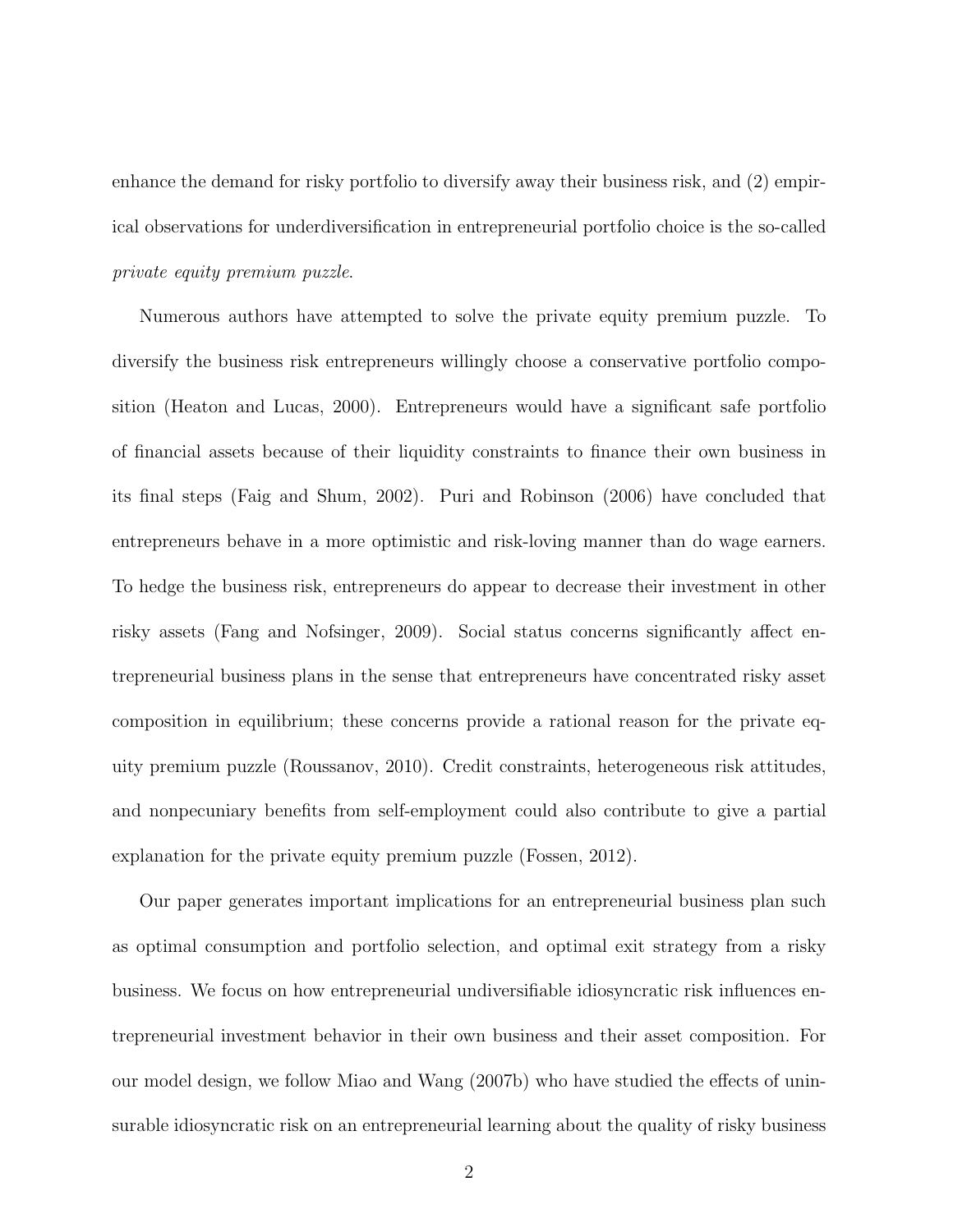and the optimal exit strategy. However, they did not consider the role of a market portfolio in entrepreneurial business. Importantly, financial assets including a market portfolio can be used to hedge against bad outcomes of entrepreneurial business (Faig and Shum, 2002). Many researchers have tried to investigate the relationship between entrepreneurship and household portfolio composition (Heaton and Lucas, 2000, 2009; Faig and Shum, 2002; Miao and Wang 2007a; Chen et al., 2010; Wang et al., 2012; Leippold and Stromberg, 2014), by considering all realistic ramifications of an entrepreneurial business.<sup>2</sup>

In this paper, we present an entrepreneur's optimal business plan that jointly determines (1) optimal consumption and portfolio rules, and (2) optimal exit strategy, for an entrepreneur in the presence of undiversifiable idiosyncratic risk. As far as we know, this is the first study that clarifies the relationship between the idiosyncratic risk and optimal exit strategy from a risky business as well as the role of a market portfolio on a business plan under a constant relative risk aversion (CRRA) utility. Miao and Wang (2007a), and Chen have *et al.* (2010) successfully solved the problem of nondiversifiable investment risk in incomplete financial markets for a risk-averse entrepreneur. However, for tractability these authors adopted a constant absolute risk aversion (CARA) utility to solve the incomplete market problem, despite CARA's shortcoming that it does not capture wealth effects.

The objective of this paper is to study an entrepreneur's business plan to maximize her CRRA lifetime utility by controlling per-period consumption, risky portfolio, and the time

<sup>2</sup>Portfolio allocations of entrepreneurs in aggregate account for about 30% of the stock market (Heaton and Lucas, 2000). Further, the entrepreneur's investment in the stock market can be used as a measure of her risk tolerance (Fang and Nofsinger, 2009).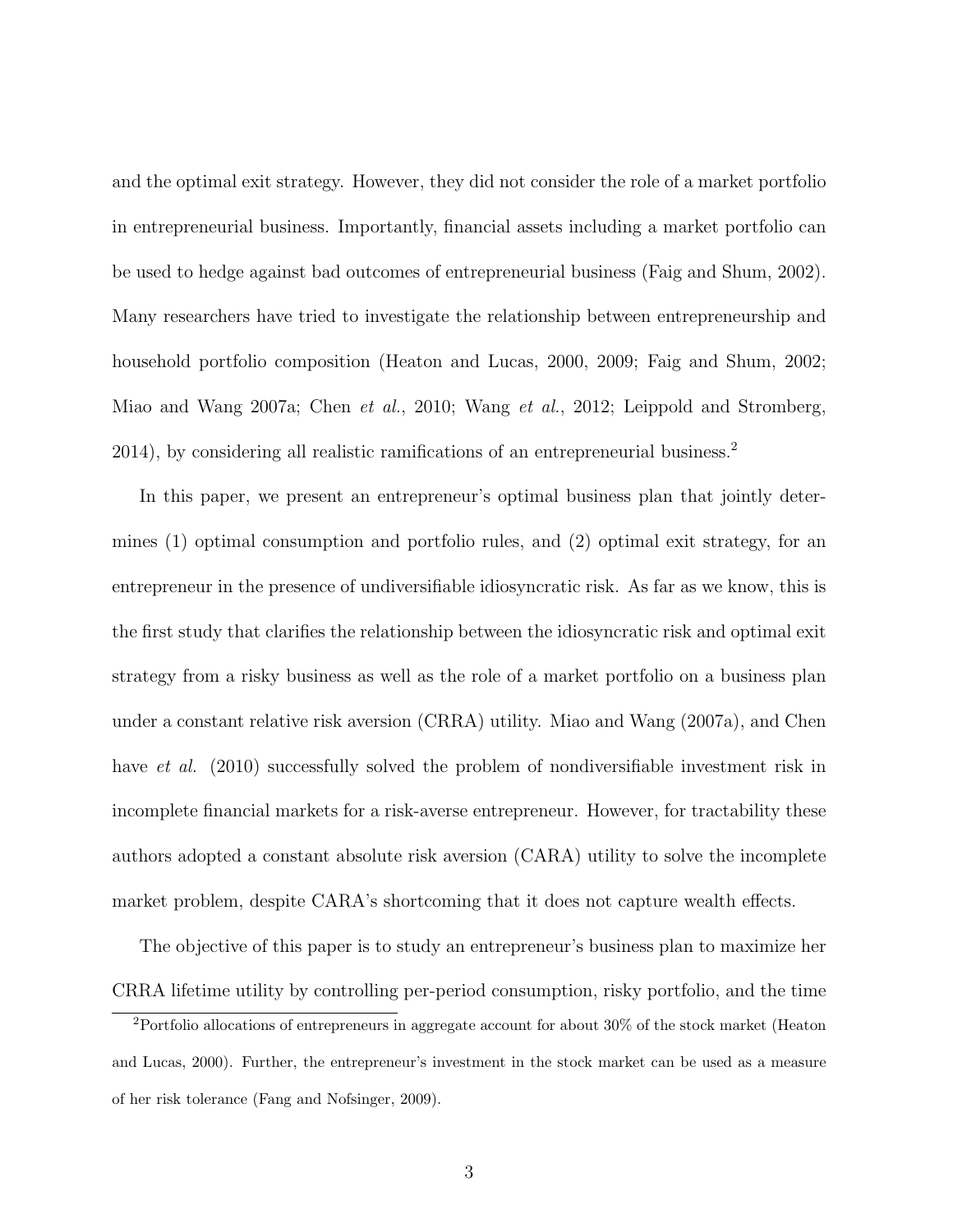to quit a business and accept a safe job in the presence of undiversifiable idiosyncratic risk. The entrepreneur faces undiversifiable idiosyncratic risk from her risky business and thus, receives future income at random rates.<sup>3</sup> The entrepreneur is currently in the business and obtains low-quality income. Due to the undiversifiable idiosyncratic risk, she has a small probability of succeeding in the business (Miao and Wang, 2007b). If she succeeds in the business, then she obtains high-quality income afterward. We assume that the entrepreneur has an option to quit the business and accept a safe job, and that after she exercises the option, she obtains constant income infinitely.

Our paper is distinct from the existing optimal stopping problems in complete financial markets in that a market incompleteness is caused by undiversifiable idiosyncratic risk. In the presence of undiversifiable idiosyncratic risk, an entrepreneur should consider not only her consumption but also her wealth at the time of success in a business. Specifically, the entrepreneur is willing to maximize her utility value after the business success as well as her intermediate consumption before this success. The entrepreneurial business plan is characterized by two regions: a continuation region in which the entrepreneur's optimal choice is to retain an option liquidates her risky business; and a stopping region in which she should exercise this option, exit from the risky business, and accept a safe job. The continuation and stopping regions are determined by the so-called critical wealth level under which it is optimal for an entrepreneur to exit from her risky business and accept a safe job.

<sup>3</sup>Heaton and Lucas (2000) find that the uncertainty of business income is a large source of undiversifiable idiosyncratic risk.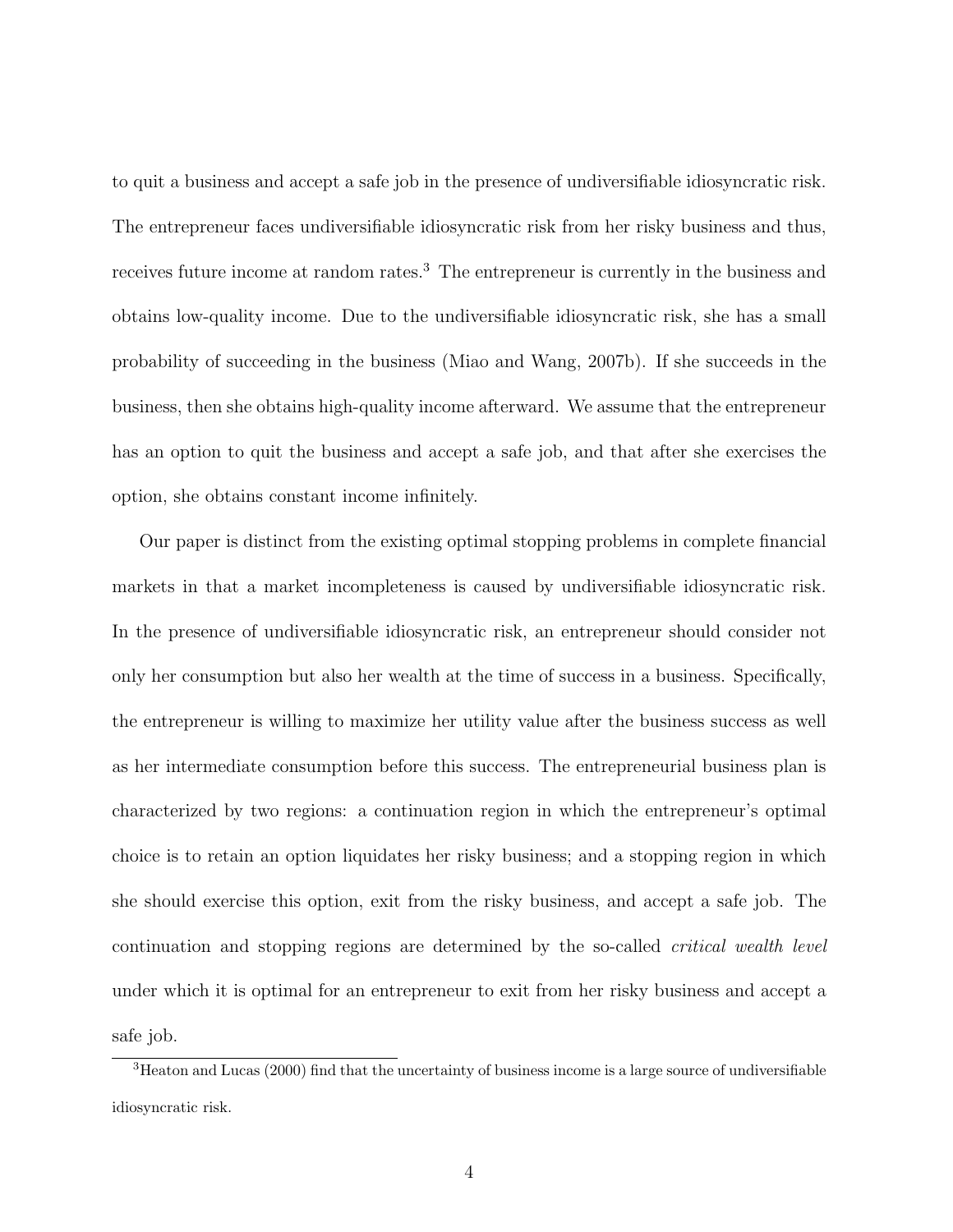The main contribution of this paper is to show that undiversifiable idiosyncratic risk significantly influences an entrepreneur's optimal strategies which depend crucially on the level of idiosyncratic risk, risk aversion, wealth, and investment opportunity. We establish two main results by numerical analysis:

- The entrepreneur is more likely to exit from her risky business (1) as investment opportunity worsens, or (2) as her risk aversion coefficient increases or (3) as the idiosyncratic risk increases.
- When the entrepreneur has significant wealth, the amount that she willingly invests in the stock market decreases as the idiosyncratic risk increases. However, when the entrepreneur decumulates wealth, she can achieve a partial hedging effect of the risky portfolio against the business risk by optimally increasing her risky portfolio as the idiosyncratic risk increases.

We measure the entrepreneurial value of running a risky business and the hedging effect of risky portfolio against undiversifiable idiosyncratic risk by using a concept of certainty equivalent wealth (CEW). The CEW induced by running a risky business is an increasing function of the entrepreneur's initial wealth. Further, the relationship between the CEW and wealth is highly nonlinear; this is consistent with the result of Hurst and Lusardi (2004). Importantly, we find that the CEW shows different patterns according to different degrees of idiosyncratic risk. The value of running the risky business significantly increases as idiosyncratic risk decreases, but the undiversifiable idiosyncratic risk might lead to non-trivial entrepreneurship; the probability that this happens depends crucially on the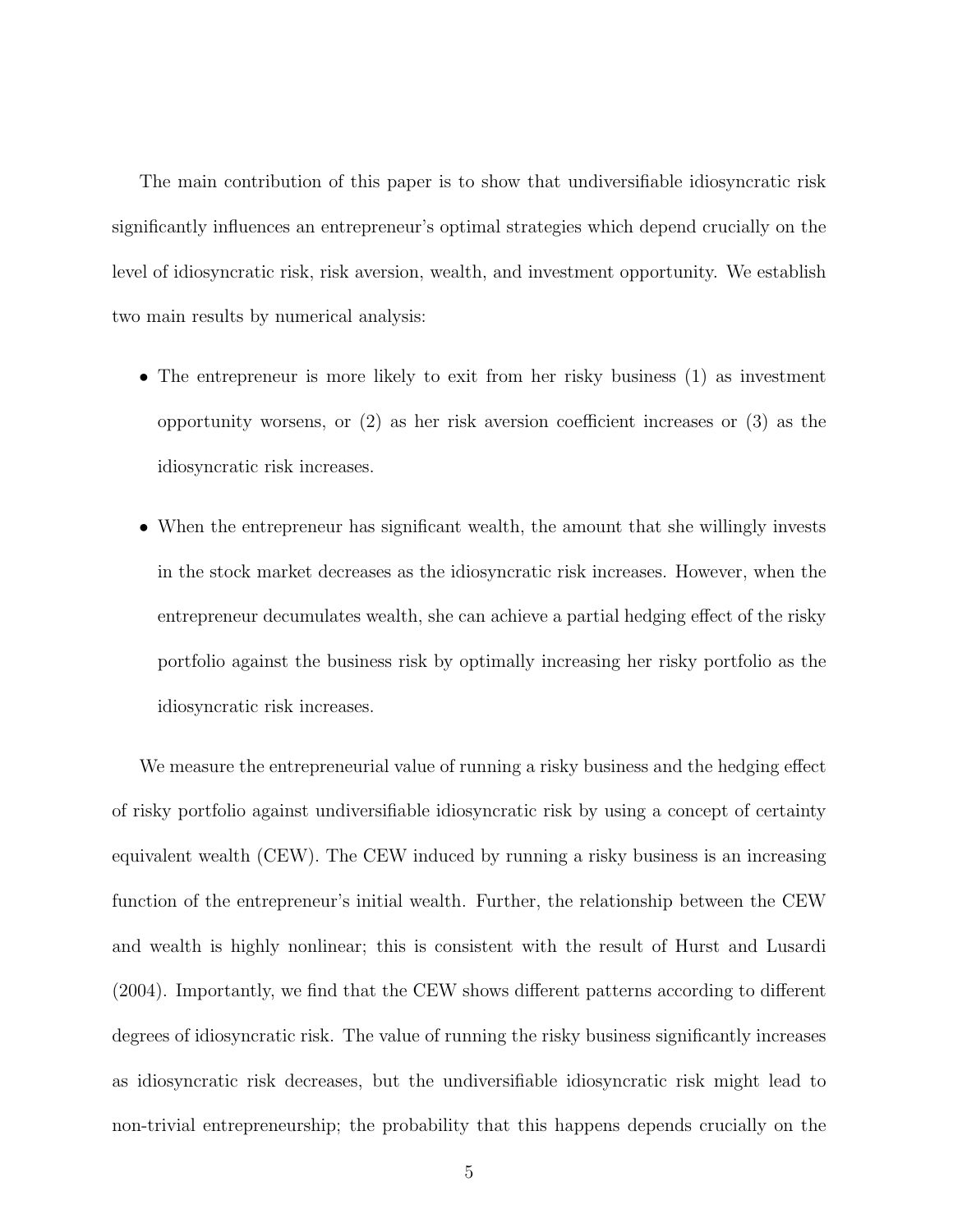entrepreneur's wealth.

The hedging effect of risky portfolio also increases as the idiosyncratic risk increases. This result is consistent with results of Miao and Wang (2007a), Leippold and Stromberg (2014); a private equity premium can be generated by an increase of idiosyncratic volatility. In this paper, the positive and sizable hedging effect measured by the CEW can represent a large source of the private equity premium. Accordingly, stock market participation is of importance to the entrepreneur for the purpose of risk diversification and a smooth continuation of her risky business.

The rest of this paper is organized as follows. In Section 2 we describe a financial market in the presence of undiversifiable idiosyncratic risk and provide an entrepreneurial business plan. In Section 3 we show the implications of our model through numerical results. Specifically, we analyze the effects of idiosyncratic risk on the entrepreneurial optimal strategies, the value of running a risky business, and the hedging effect of a risky portfolio. In Section 4 we conclude the paper.

## 2 The Model

## 2.1 The Financial Market

An entrepreneur has the following CRRA lifetime utility:

$$
E\Big[\int_0^{\tau\wedge\tau_\delta}e^{-\beta t}\frac{c_t^{1-\gamma}}{1-\gamma}dt+e^{-\beta(\tau\wedge\tau_\delta)}\int_{\tau\wedge\tau_\delta}^\infty e^{-\beta(t-\tau\wedge\tau_\delta)}\frac{c_t^{1-\gamma}}{1-\gamma}dt\Big],
$$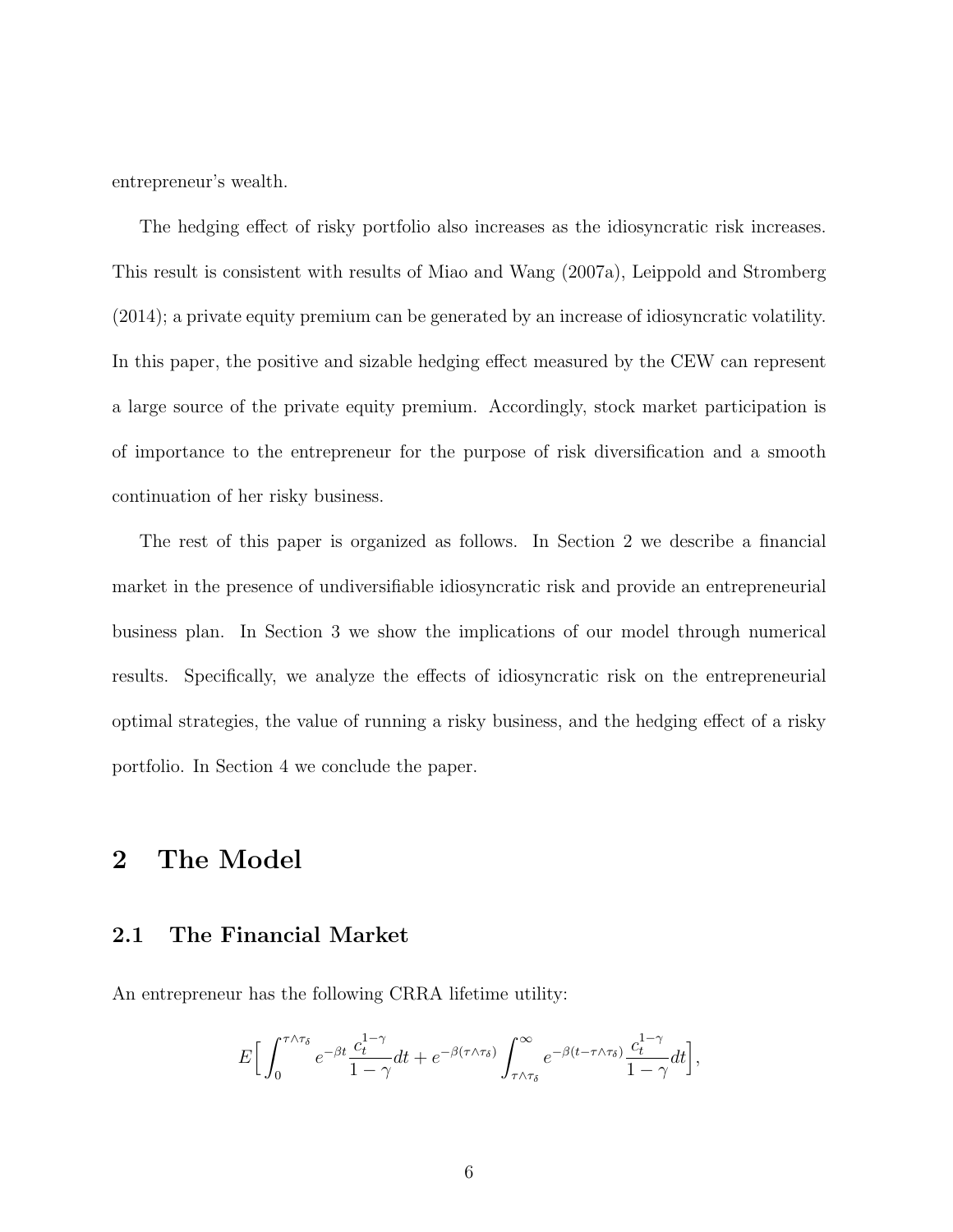where E is the expectation taken at time  $0, \beta > 0$  is the entrepreneur's subjective discount rate,  $\gamma > 0$  is her coefficient of relative risk aversion,  $c_t$  is per-period consumption,  $\tau$  is the first time (to be determined *endogenously*) when the entrepreneur goes into liquidation,  $\tau_{\delta}$ is the first time (occurs exogenously) when the quality of the business is determined to be sufficiently high.

The entrepreneur can trade securities in a financial market. Following the conventional model, the financial market consists of two assets: a bond (or a risk-free asset) and a stock (or a risky asset). The bond price  $B_t$  follows

$$
dB_t = rB_t dt,
$$

where  $r > 0$  is the risk-free interest rate, and the stock price  $S_t$  is given by the following geometric Brownian motion:

$$
dS_t = \mu S_t dt + \sigma S_t dW_t,
$$

where  $\mu$  ( $\mu > r$ ) is the expected rate of the stock return,  $\sigma > 0$  is the volatility of the return on the stock, and  $W_t$  is a standard one-dimensional Brownian motion defined on an appropriate probability space. The expected stock return  $\mu$  and the stock volatility  $\sigma$  summarize the investment opportunity provided by the stock. We assume that the investment opportunity is constant, i.e.,  $r$ ,  $\mu$ , and  $\sigma$  are constants.<sup>4</sup>

<sup>&</sup>lt;sup>4</sup>The investigation of effects of stochastic investment opportunity on an entrepreneur's business plan would be an interesting extension. In this paper, we try to focus on how undiversifiable idiosyncratic risk optimally affects the entrepreneur's optimal strategies.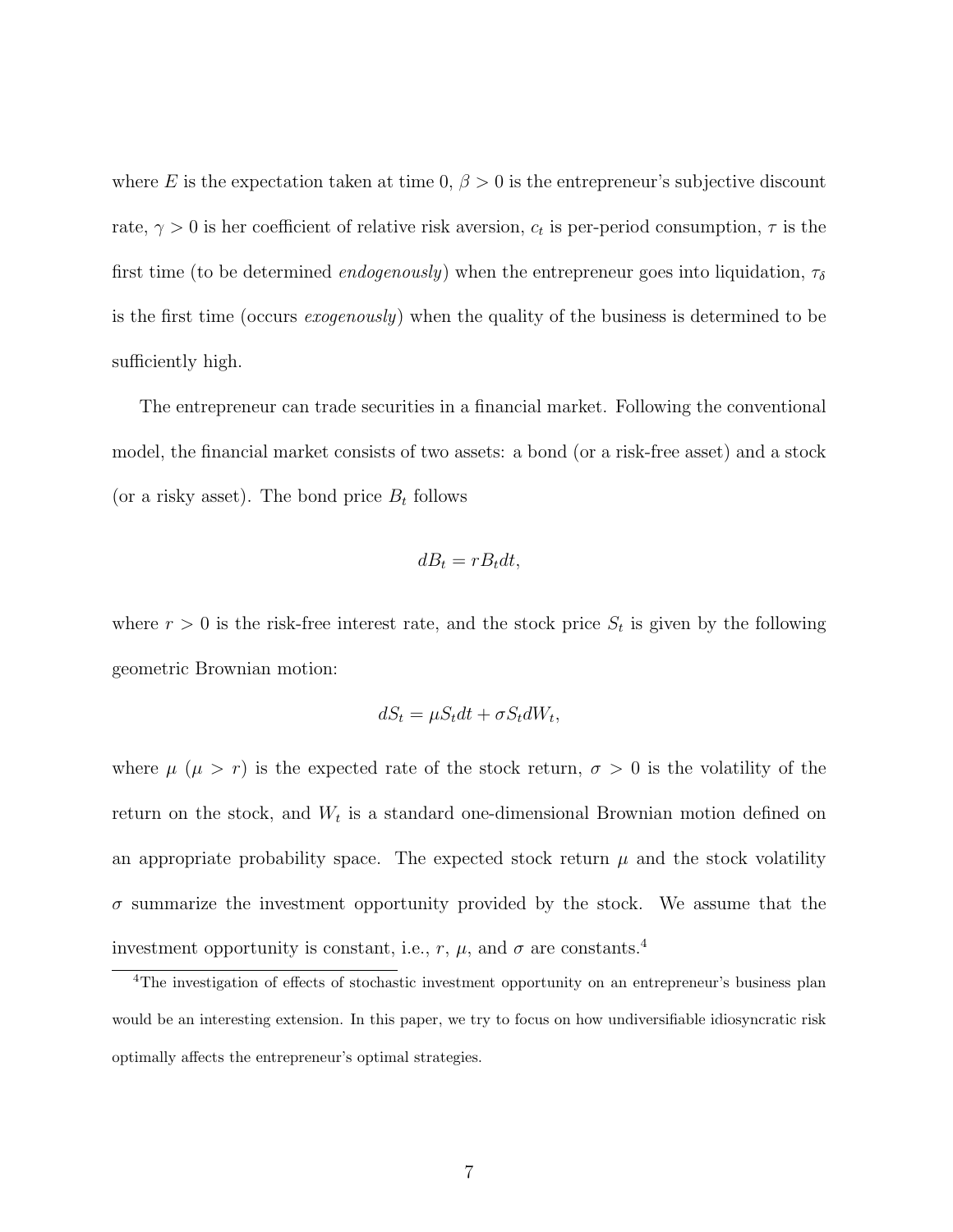## 2.2 Undiversifiable Idiosyncratic Risk

We consider an entrepreneur who runs a risky business and is exposed to *undiversifiable* idiosyncratic risk from the business. The wealth process  $X_t$  of the entrepreneur with initial wealth  $X_0 = x$  follows

$$
dX_t = (rX_t - c_t + \epsilon_t)dt + \pi_t \sigma(dW_t + \theta dt), \quad t \ge 0,
$$
\n<sup>(1)</sup>

where  $\pi$  is the dollar amount invested in the stock,  $\theta$  is the Sharpe ratio,  $(\mu - r)/\sigma$ , and  $\epsilon_t$  is the rate of future income obtained from her business. The entrepreneur accumulates wealth at the rates equal to  $(rX_t - c_t + \epsilon_t)$ . She consumes at the rate of  $c_t$  and receives interests at the proportional rate  $r$  to her current wealth by investing in the risk-free bond. Note that the entrepreneur faces undiversifiable idiosyncratic risk from her risky business and thus receives future income  $\epsilon_t$  at random rates. The entrepreneur is currently in the business and obtains low-quality income at the rate equal to  $\epsilon_L > 0$ . Due to the undiversifiable idiosyncratic risk, she has a small probability of succeeding in the business (Miao and Wang, 2007b). If she succeeds in the business, then she obtains high-quality income at the rate equal to  $\epsilon_H$  ( $\epsilon_H > \epsilon_L$ ) afterward. We assume that the entrepreneur has an option to quit the business and accept a safe job, and that after she exercises the option, she obtains constant income at the rate of  $y > 0$  ( $\epsilon_L < y < \epsilon_H$ ) infinitely. Then the entrepreneur's income streams,  $\epsilon_t$ , follow

$$
\epsilon_t = \begin{cases} \epsilon_L, & \text{if } 0 \leq t < \tau \wedge \tau_\delta, \\ y, & \text{if } t \geq \tau, \\ \epsilon_H, & \text{if } \tau_\delta \leq t < \tau. \end{cases}
$$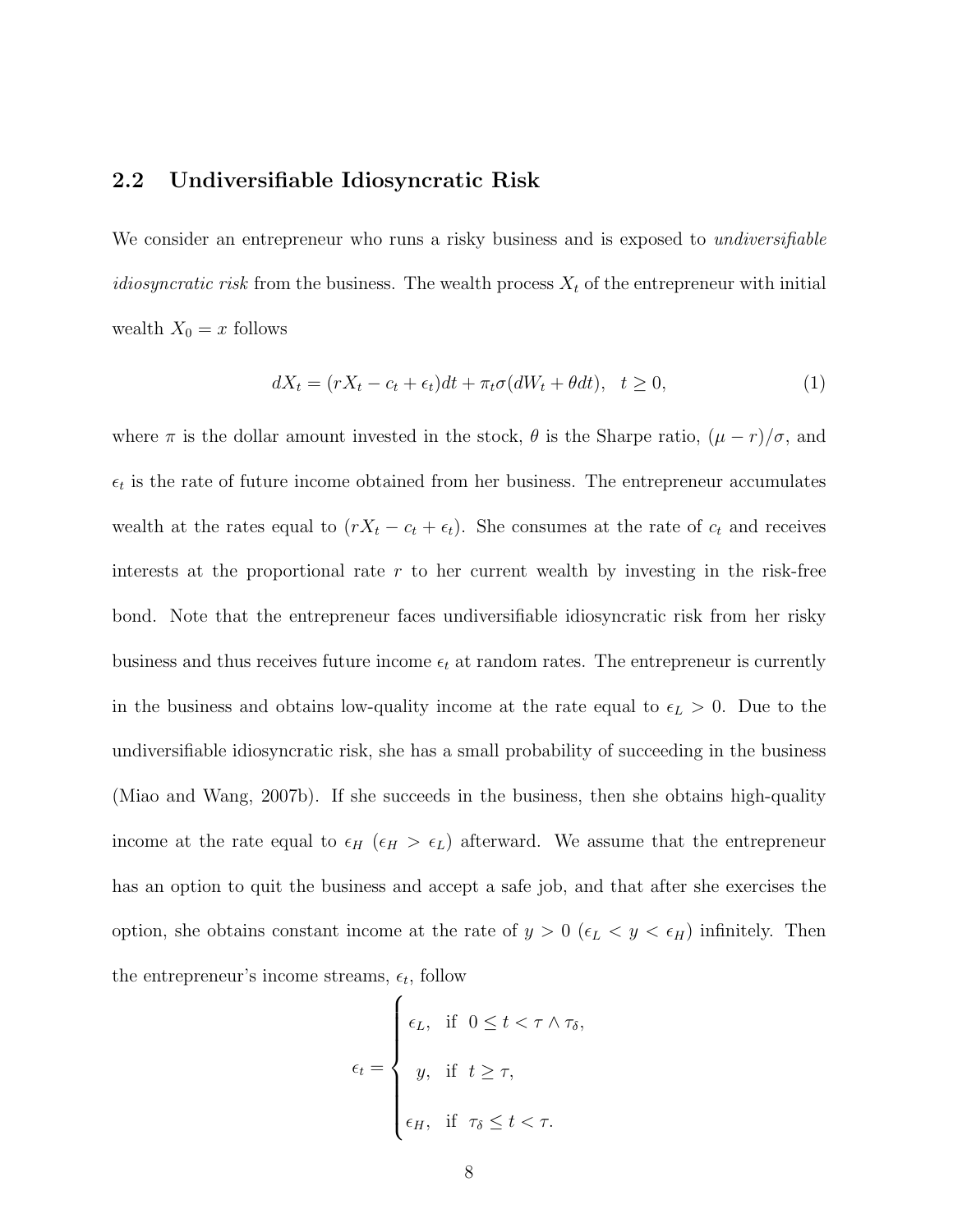We also assume that the first time  $\tau_{\delta}$  when the quality of the business is determined to be high is distributed according to an exponential distribution with a positive intensity  $\delta$ , i.e.,

probability of 
$$
{t \leq \tau_{\delta}} = 1 - e^{-\delta t}.
$$
<sup>5</sup>

The reciprocal of the intensity is the expected time that the business succeeds.

The entrepreneur is allowed to participate in the stock market. She is exposed to the market risk from her stock holdings, as a result, bears random fluctuations of her wealth. The market risk is captured by the term involving the Brownian motion  $W$  in the wealth process (1). More specifically, the wealth process randomly changes at the rate equal to  $\pi\sigma$ , the product of the dollar amount  $\pi$  invested in the stock market and the stock volatility  $\sigma$  representing the standard deviation of the return on the stock. In this sense, the stock volatility represents the risk in the stock market. The entrepreneur is compensated by a risk premium from the stock investment and hence her wealth accumulation is increased by the rate equal to  $\pi(\mu - r)$ , the product of the stock investment  $\pi$  and the risk premium  $\mu - r$ , relative to the investment only in the risk-free bond.

We have two risk sources: the market risk (or the Brownian motion) and the failure in the business (or the Poisson arrival of high-quality income stream). The market risk can be diversified away by investing in the stock. We assume that there is no financial vehicle (securities, financial contracts, or insurance contracts) to hedge against the business fail. In this sense, the failure in the business is unhedgeable and subsequently, considered to

<sup>&</sup>lt;sup>5</sup>In later numerical analysis, we set the value of the intensity  $\delta$  to the annual probability that the business succeeds. This parameter set-up is due to the approximate relationship that  $1 - e^{-\delta t} \approx \delta t$ .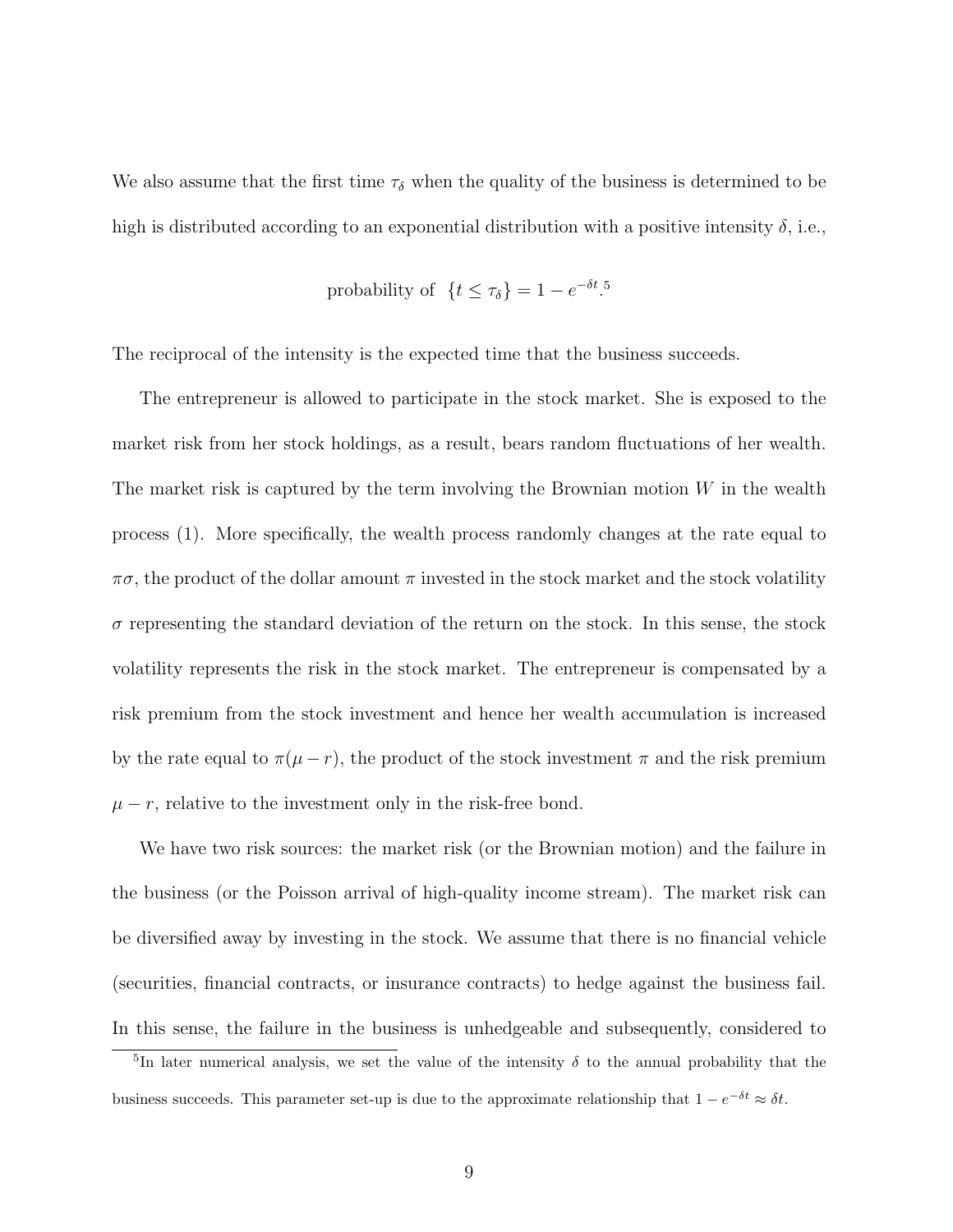be undiversifiable idiosyncratic risk.<sup>6</sup> Hence, the financial market consisting of securities market and insurance market is essentially *incomplete*.

## 2.3 A Business Plan

We consider a business plan for an entrepreneur who is exposed to undiversifiable idiosyncratic risk and participates in the stock market. We assume that the entrepreneur can borrow money with her future income obtained from her business.<sup>7</sup> The present value of future income discounted at the risk-free interest rate r follows

$$
E\Big[\int_0^{\tau_\delta} e^{-rt} \epsilon_t dt\Big] = \frac{1}{r+\delta} \Big(\epsilon_L + \epsilon_H \frac{\delta}{r}\Big).
$$

For the limiting case of  $\delta = 0$ , the entrepreneur cannot succeed in the business, so that she continuously receives the low-quality income  $\epsilon_L$ . In this case, she can borrow money up to the present value  $\epsilon_L/r$  of the low-quality income discounted at the risk-free interest rate. The entrepreneur has a small probability of succeeding in the business, i.e.,  $\delta > 0$ . In this case, the amount of income increases from the low-quality income  $\epsilon_L$  to the sum of  $\epsilon_L$ 

<sup>6</sup>For the technical simplicity, the Brownian motion and Poisson arrival event are assumed to be independent. The independent assumption can be extended by imposing a correlation between the Brownian motion and Poisson arrival event. Specifically, we can introduce a time-varying probability of success in the business and allow an additional Brownian motion to have the correlation with the Brownian motion of the stock price. However, the correlation adds a technical difficulty such as solving a problem in multi-dimensions. We leave this as an extension for future research.

<sup>7</sup>Various wealth constraints such as a non-negative wealth constraint can be imposed (Farhi and Panageas, 2007; Dybvig and Liu, 2010). We abstract away the role of wealth constraints to focus on the effects of undiversifiable idiosyncratic risk on an entrepreneur's business plan.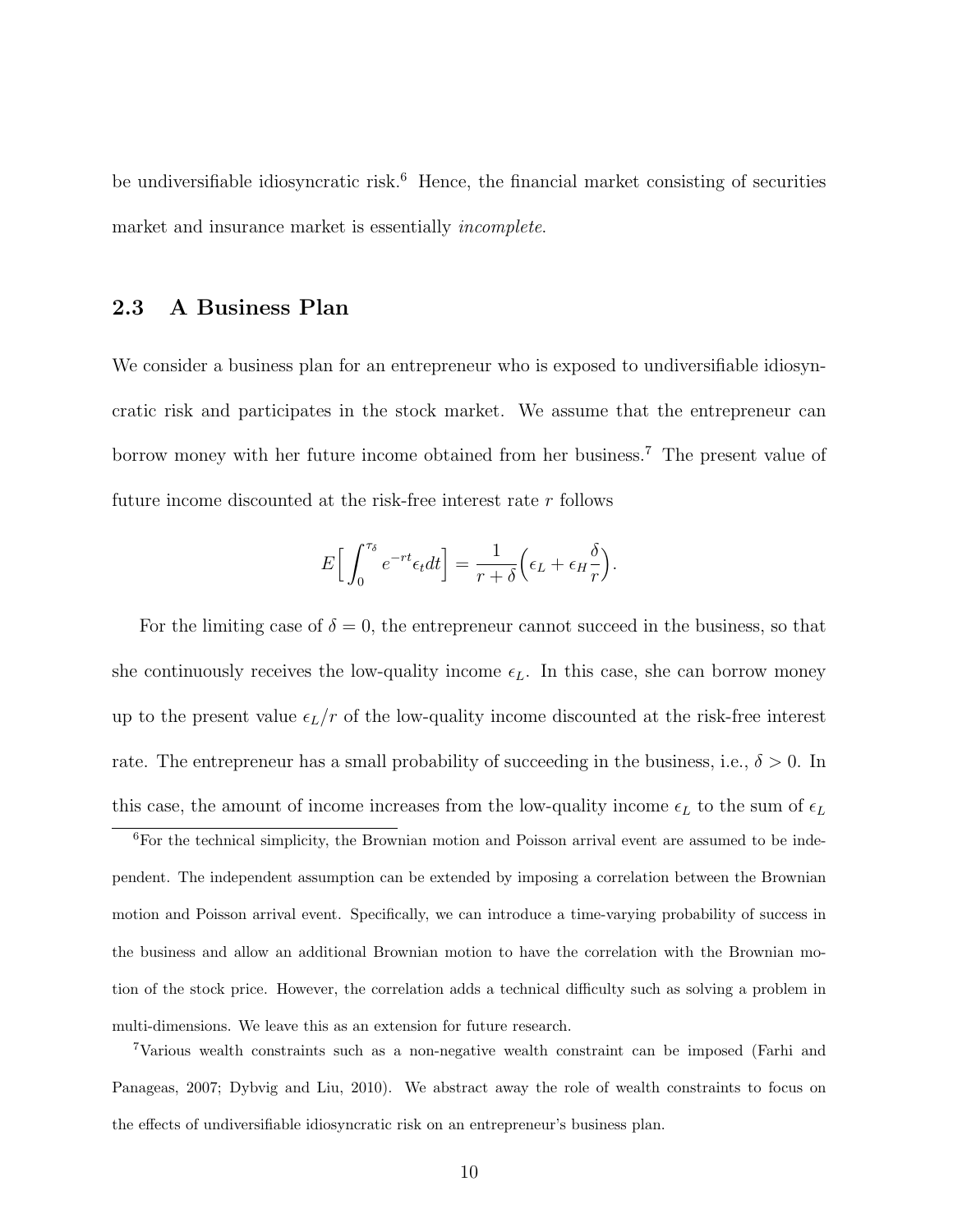and the idiosyncratic risk-adjusted high-quality income  $\epsilon_H \times \delta/r$ . Then the entrepreneur can borrow money up to the level  $(\epsilon_L + \epsilon_H \frac{\delta_L}{r})$  $\frac{\partial}{r}$ / $(r + \delta)$ , which is the present value of the business income  $(\epsilon_L + \epsilon_H \frac{\delta_L}{r})$  $\frac{\delta}{r}$ ) discounted at the sum of the risk-free interest rate r and the intensity  $\delta$  of the timing for undiversifiable idiosyncratic risk.

For the other extreme case where  $\delta = +\infty$ , the entrepreneur always succeeds in the business, as a result, receives the high-quality income  $\epsilon_H$  infinitely. Therefore, in that case the entrepreneur can borrow money up to the present value  $\epsilon_H/r$  of the high-quality income  $\epsilon_H$  discounted at the risk-free interest rate. To sum up, the wealth constraint of the entrepreneur while running the business is given by

$$
X_t \ge -\frac{1}{r+\delta} \left(\epsilon_L + \epsilon_H \frac{\delta}{r}\right), \quad 0 \le t \le \tau.
$$
 (2)

After exiting the business and entering a safe job, the entrepreneur borrows money with insurable income y obtained from the safe job, i.e.,

$$
X_t \ge -\frac{y}{r}, \quad t \ge \tau. \tag{3}
$$

The entrepreneurial business plan is to maximize her CRRA lifetime utility by controlling per-period consumption c, risky portfolio  $\pi$ , and the time  $\tau$  to quit the business and accept the safe job in the presence of undiversifiable idiosyncratic risk, or equivalently, to find the following value function:

$$
\Phi(x) \equiv \max_{(c,\pi,\tau)} E\Big[\int_0^{\tau \wedge \tau_\delta} e^{-\beta t} \frac{c_t^{1-\gamma}}{1-\gamma} dt + e^{-\beta(\tau \wedge \tau_\delta)} \int_{\tau \wedge \tau_\delta}^\infty e^{-\beta(t-\tau \wedge \tau_\delta)} \frac{c_t^{1-\gamma}}{1-\gamma} dt\Big].\tag{4}
$$

We reformulate the value function (4) by the following lemma.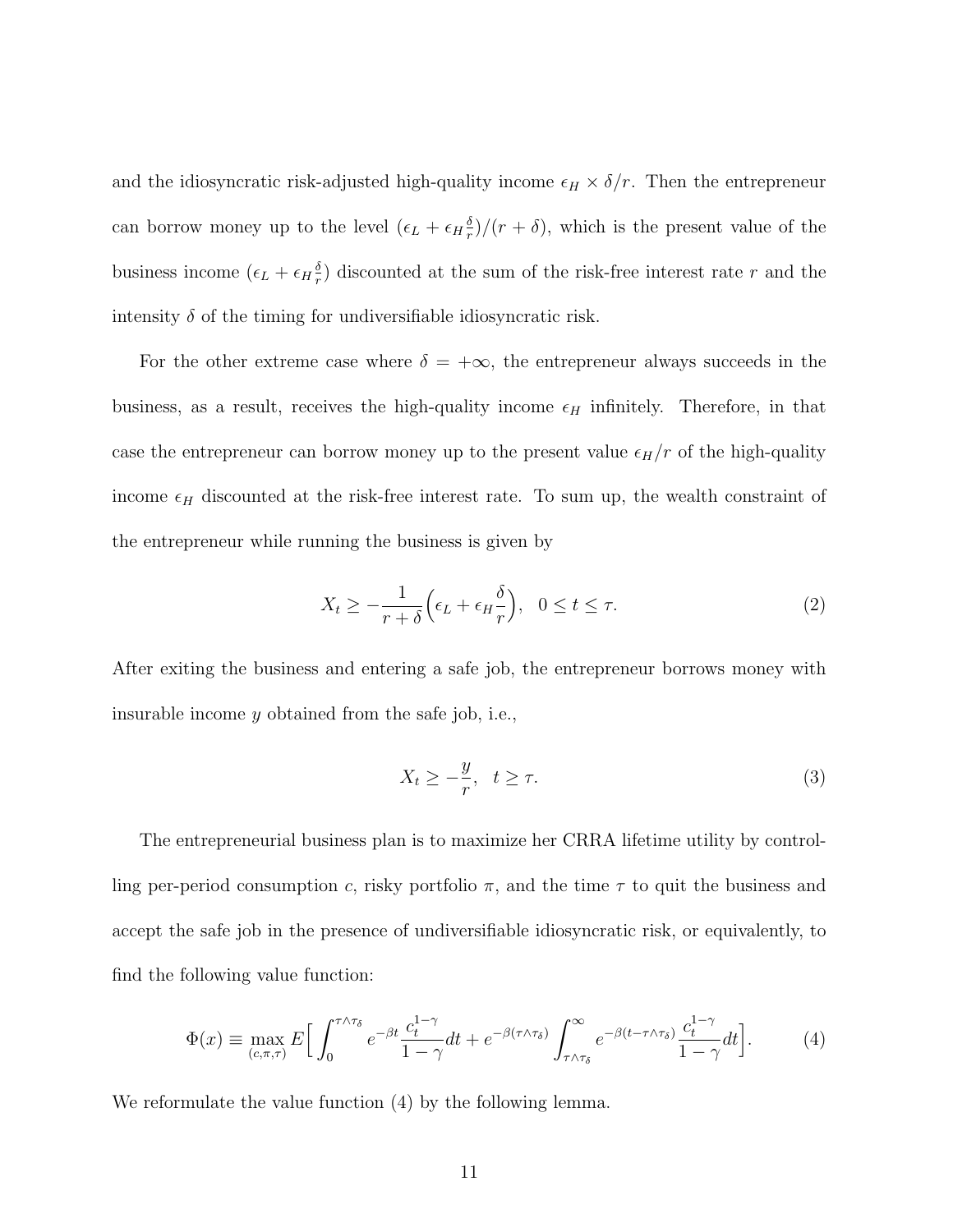**Lemma 2.1** The value function  $(4)$  can be rewritten by

$$
\Phi(x) = \max_{(c,\pi,\tau)} E\Big[\int_0^\tau e^{-(\beta+\delta)t} \Big\{\frac{c_t^{1-\gamma}}{1-\gamma} + \delta \widetilde{U}(X_t;\epsilon_H)\Big\} dt + e^{-(\beta+\delta)\tau} \widetilde{U}(X_\tau;y)\Big],\tag{5}
$$

where

$$
\widetilde{U}(x;a) = K \frac{(x+a/r)^{1-\gamma}}{1-\gamma},
$$

and

$$
K = \left(\frac{1}{A}\right)^{\gamma}, \quad A = \left\{\frac{\gamma - 1}{\gamma} \left(r + \frac{\theta^2}{2\gamma}\right) + \frac{\beta}{\gamma}\right\}.
$$

#### Proof. See Appendix. Q.E.D.

The term  $\tilde{U}(x; a)$  in Lemma 2.1 denotes the value function of an entrepreneur who has initial wealth x and receives income at the rate of a infinitely. Equation (5) shows that in the presence of undiversifiable idiosyncratic risk, an entrepreneur should consider not only her consumption but also wealth at the time of success in a business. Specifically, the second term  $\delta U(X_t; \epsilon_H)$  captures the utility value of an entrepreneur after the business success. The term is the product of the intensity  $\delta$  of the timing for the idiosyncratic risk and the maximized value of the entrepreneur's utility after the business succeeds i.e., the income rate obtained from the business is increased by  $\epsilon_H$ . For the limiting case where  $\delta = 0$ , the entrepreneur cannot succeed in the business, so that she maximizes an objective function which is a function of only intermediate consumption (Merton, 1969). For the other extreme case of  $\delta = +\infty$ , the entrepreneurial business plan is trivial because the business success is immediate and the income is provided by the rate equal to  $\epsilon_H$  infinitely. In this case, the business plan reduces to the Merton's optimal consumption and portfolio selection problem.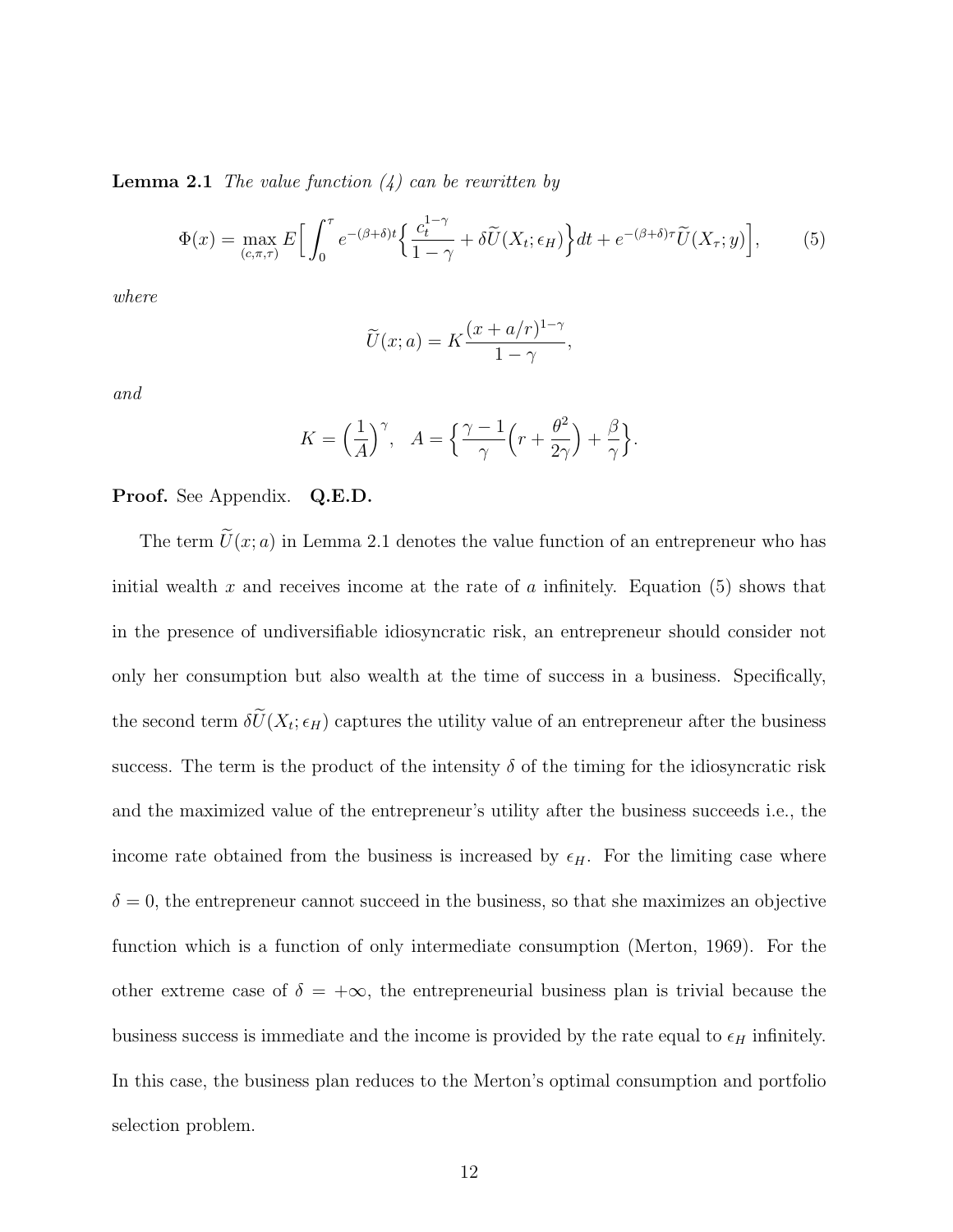## 2.4 Optimal Exit Time from Risky Business

In the previous subsection, we have formulated a problem for a business plan in which an entrepreneurial optimal consumption, optimal stock investment, and optimal exit time from the business are jointly determined. In fact, the problem is closely associated with an optimal stopping problem.<sup>8</sup> Specifically, we provide a lemma clarifying the relationship between the entrepreneurial business plan and the optimal stopping problem.

Lemma 2.2 The value function formulated by (5) satisfies the following optimal stopping problem given by the variational inequality:

$$
\begin{cases}\n(\beta + \delta)\phi(x) - (rx + \epsilon_L)\phi'(x) + \frac{1}{2}\theta^2 \frac{\phi'(x)^2}{\phi''(x)} - \frac{\gamma}{1 - \gamma} \{\phi'(x)\}^{1 - 1/\gamma} \ge \delta \widetilde{U}(x; \epsilon_H), \\
\phi(x) \ge \widetilde{U}(x; y), \\
\left[ (\beta + \delta)\phi(x) - (rx + \epsilon_L)\phi'(x) + \frac{1}{2}\theta^2 \frac{\phi'(x)^2}{\phi''(x)} - \frac{\gamma}{1 - \gamma} \{\phi'(x)\}^{1 - 1/\gamma} - \delta \widetilde{U}(x; \epsilon_H)\right] \left(\phi(x) - \widetilde{U}(x; y)\right) = 0.\n\end{cases}
$$
\n(6)

#### Proof. See Appendix. Q.E.D.

The entrepreneurial business plan is characterized by two regions: a continuation region in which the entrepreneur's optimal choice is to retain an option liquidates her risky

<sup>8</sup>When we deal with the standard optimal stopping problems (Farhi and Panageas, 2007; Dybvig and Liu, 2010), we can solve the differential equation derived by the conventional dual approach (Karatzas and Wang, 2000) up to explicit solutions. However, we cannot apply the dual approach to our problem because a state price density (or a stochastic discount factor) is not uniquely determined because of the market incompleteness induced by undiversifiable idiosyncratic risk. To address this issue, we can apply a modified convex-duality approach (Bensoussan et al., 2016).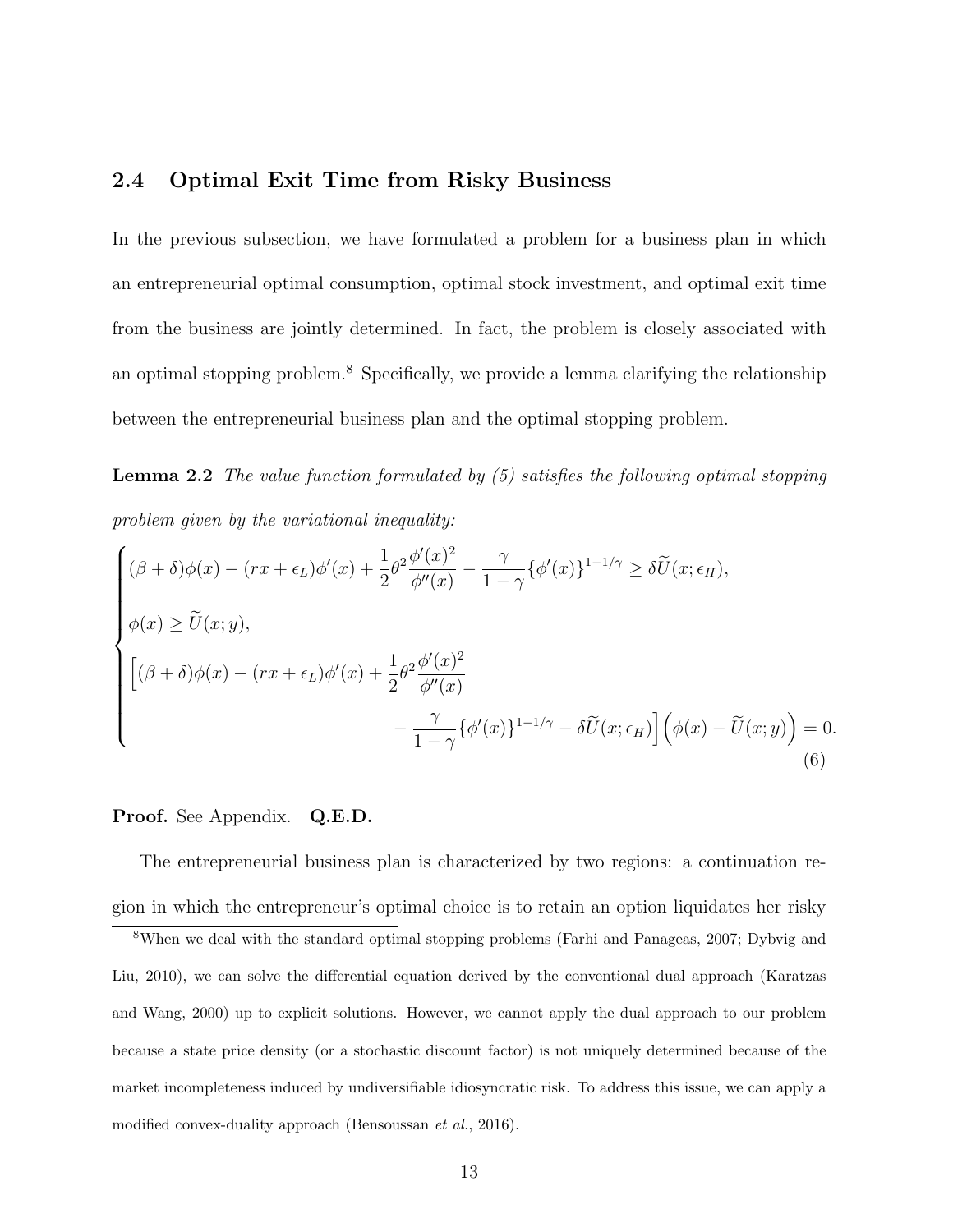business; and a stopping region in which she should exercise this option, exit from the risky business, and accept a safe job. The first inequality in the variational inequality (6) shows that the strict inequality holds in the stopping region and the equality holds in the continuation region. In particular, the equality is the Hamilton-Jacobi-Bellman equation obtained when we solve an optimal consumption and portfolio selection problem (Merton, 1969). Importantly, the strict inequality in the second inequality is the case where the entrepreneurial value function with the liquidation option is strictly larger than the value function after exiting from the risky business and jumping into the safe job. Therefore, in that case the entrepreneur is in the continuation region and should hold the liquidation option. When the entrepreneur's value function is exactly same with the value function after exercising the option (the equality in the second inequality), the entrepreneur is in the stopping region and thus, optimally exits the business and accepts the safe job. The third equality in (6) is necessary because the strict inequalities (the first inequality represents the stopping region and the second one denotes the continuation region) cannot hold simultaneously.

The continuation and stopping regions are determined by the so-called *critical wealth* level under which it is optimal for an entrepreneur to exit from her risky business and accept a safe job.<sup>9</sup> We can construct a problem with an optimal stopping boundary (or a free

<sup>&</sup>lt;sup>9</sup>Actually, this type business plan resembles the optimal strategy for an investor with an American put option in which the investor optimally exercises the put option whenever the underlying asset price approaches the optimal exercise boundary from above. The difference between the entrepreneur's liquidation option and the investor's American put option is attributable to the underlying asset on the option.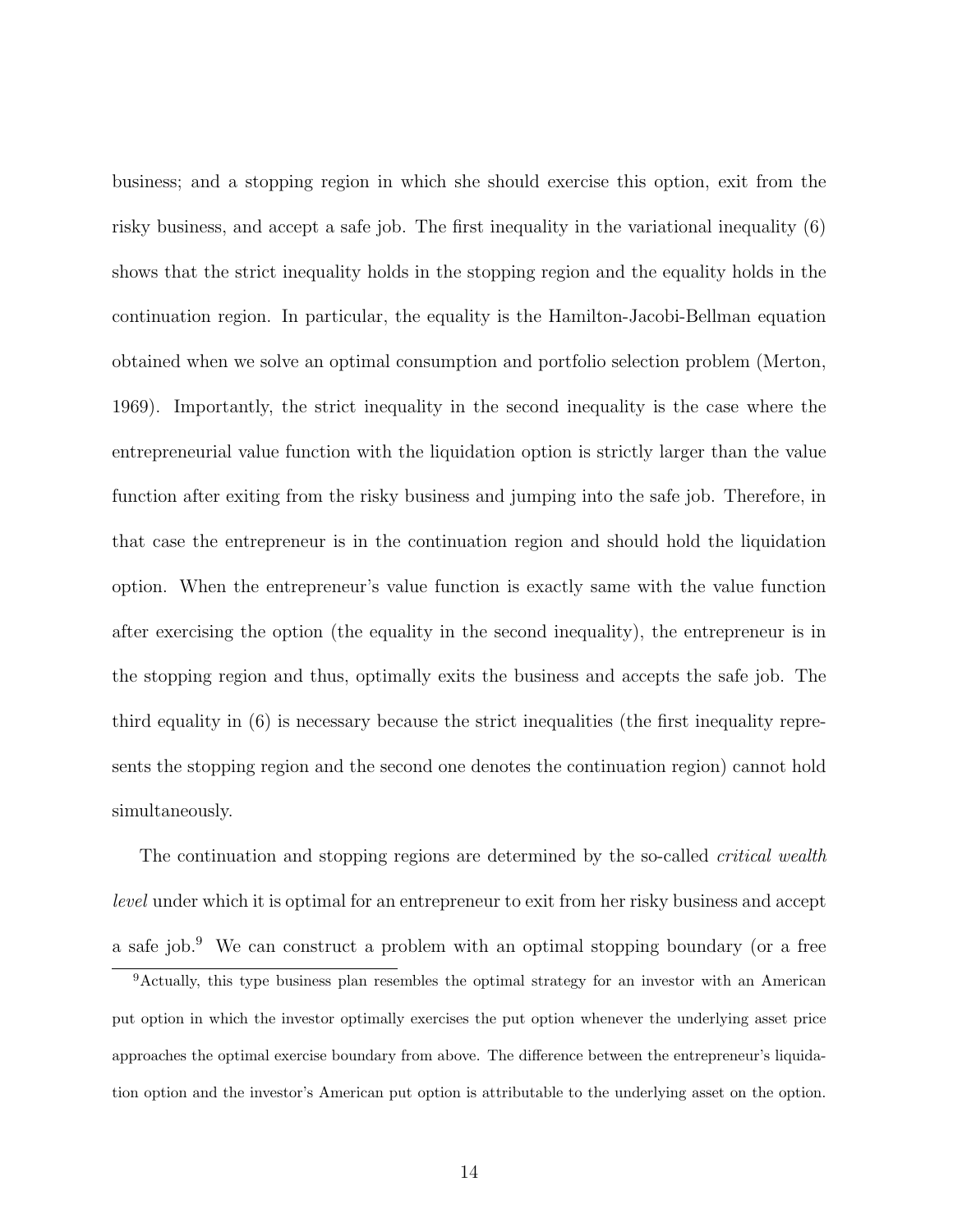boundary) to solve the optimal stopping problem formulated by the variational inequality (6). That is, we would like to find a function  $\phi(x)$  such that it is  $C^1$  and piecewise  $C^2$ and determine the free boundary x. Specifically, the function  $\phi(x)$  satisfies the following relationships:

$$
\begin{cases}\n(\beta + \delta)\phi(x) - (rx + \epsilon_L)\phi'(x) + \frac{1}{2}\theta^2 \frac{\phi'(x)^2}{\phi''(x)} - \frac{\gamma}{1 - \gamma} \{\phi'(x)\}^{1 - 1/\gamma} = \delta \tilde{U}(x; \epsilon_H), & \underline{x} < x, \\
\phi(x) = \tilde{U}(x; y), & -\frac{1}{r + \delta} \left(\epsilon_L + \epsilon_H \frac{\delta}{r}\right) < x \leq \underline{x}, \\
\phi(\underline{x}) = \tilde{U}(\underline{x}; y), \\
\phi'(x) = \tilde{U}'(\underline{x}; y),\n\end{cases} \tag{7}
$$

where  $\underline{x}$  is the critical wealth level.<sup>10</sup> In the free boundary problem (7), the continuation and stopping regions are explicitly characterized by  $\{\underline{x} < x\}$  and  $\{-\frac{1}{r+\delta} \left(\epsilon_L + \epsilon_H \frac{\delta_L}{r}\right)$  $\left(\frac{\delta}{r}\right) < x \leq \underline{x}$ , respectively.

## 3 Numerical Implications

#### Parameter Values

Specifically, the underlying asset on the liquidation option is the entrepreneurial wealth controlled by her optimal consumption and risky portfolio policies, and optimal exit strategy, whereas the underlying asset on the put option is typically the stock price.

<sup>10</sup>The solution to the variational inequality (6) clearly satisfies the free boundary problem (7). The converse statement that whether or not the solution to the free boundary problem (7) is the solution to the variational inequality (6) should be verified. The verification can be done by modifying the idea of Bensoussan et al. (2016) and is provided in Appendix. In Appendix, we provide the details of solving the free boundary problem (7).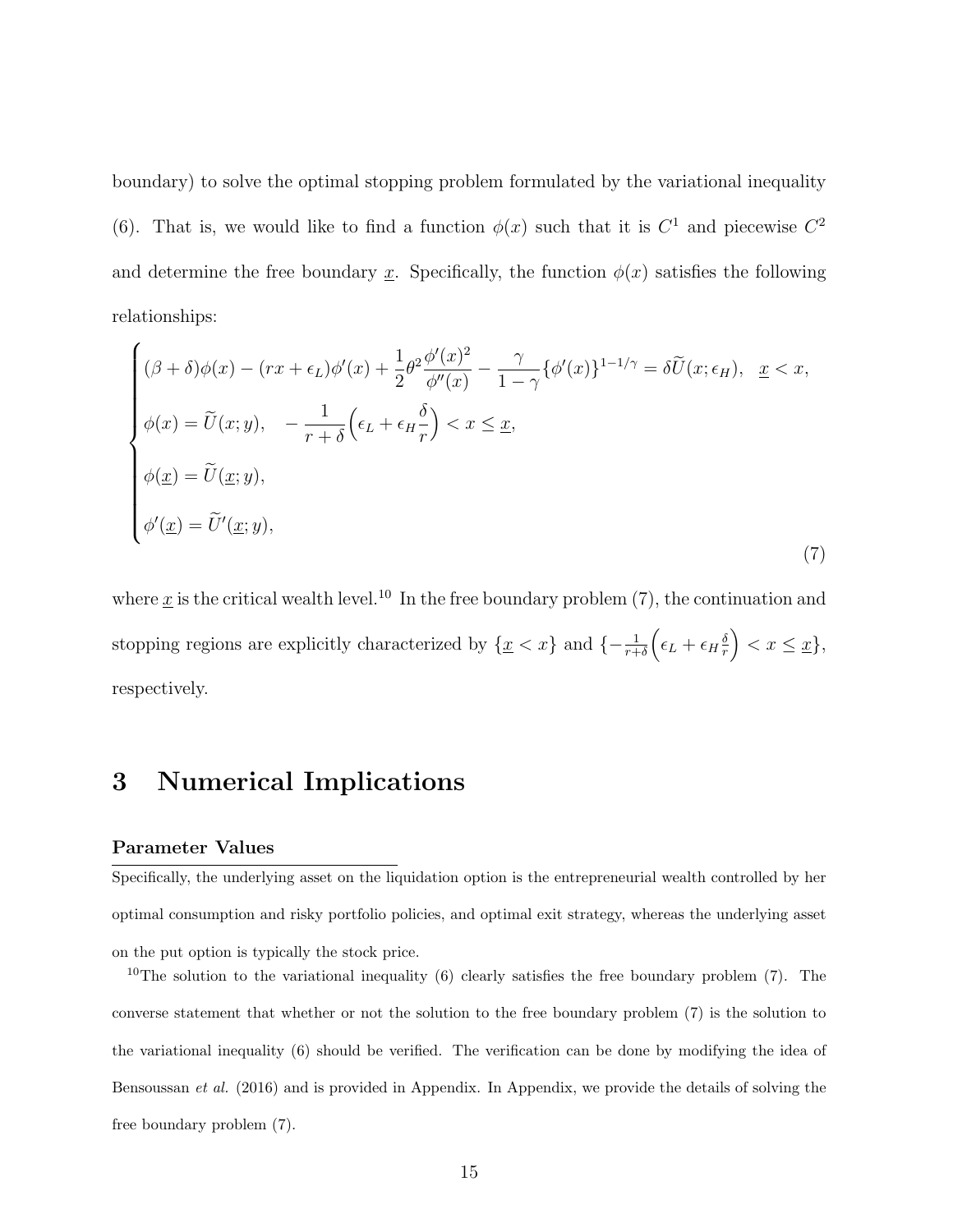We investigate various properties of optimal strategies for an entrepreneur in the presence of undiversifiable idiosyncratic risk by using numerical solutions. Default parameters are set as follows:  $r = 3.71\%$ , the annual rate of return from rolling-over of 1-month T-bills during the time period of 1926-2009,<sup>11</sup>  $\mu = 11.23\%$  and  $\sigma = 19.54\%$ , the return and standard deviation of a portfolio consisting of the world's large stocks during the same time period.<sup>12</sup> We assume that  $\beta = r$  and set  $\gamma = 2$ .

To set the parameter values for income streams, we follow Miao and Wang (2007b). More specifically, the income rate  $y$  from the safe job dominates the low-quality income rate  $\epsilon_L$ . Moreover, the entrepreneur receives the higher income rate  $\epsilon_H$  than y if she succeeds in a business. Due to the presence of undiversifiable idiosyncratic risk, she can fail in the business. However, a small possibility of succeeding in the business will be an incentive for the entrepreneur to stay in the business. To reflect this set-up, we set the income rates as follows:  $\epsilon_L = 0.25$ ,  $y = 1.5$ , and  $\epsilon_H = 2.5$ . We also set  $\delta = 0.10$ , which means that the annual probability that the business succeeds is 10%.

#### Optimal Exit Strategy

In the previous subsection, we have shown that it is optimal for an entrepreneur to exit from her risky business and accept a safe job as soon as her initial wealth approaches the critical wealth level  $\underline{x}$  from above. The entrepreneur's borrowing limits (see the wealth constraint (2)) for three values of  $\delta \in \{0.20, 0.15, 0.10\}$  are computed as  $-57.8958, -55.3598,$ 

<sup>11</sup>Source: Bureau of Labor Statistics

<sup>&</sup>lt;sup>12</sup>Source: pp.170 of Bodie *et al.*  $(2011)$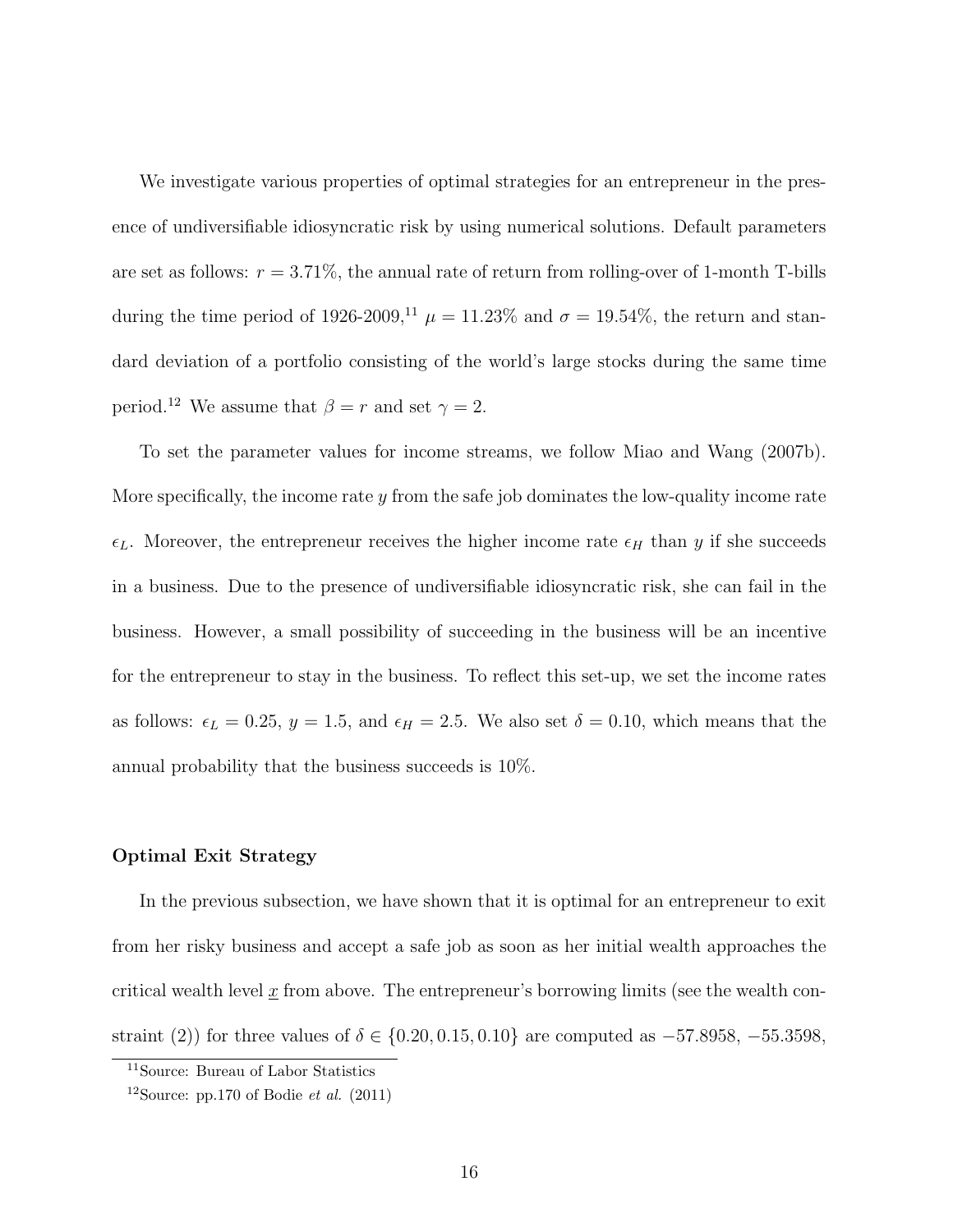$-50.9741$ , respectively. The results of sensitivity analysis of the critical wealth level x with respect to changes in  $\mu$ ,  $\sigma$ , and  $\gamma$  (Table 1) demonstrate that the values of x are negative and exceed the borrowing limits. The entrepreneur is more likely to exit from the business as investment opportunity worsens; i.e., as the expected rate of stock return  $\mu$  decreases or the stock volatility  $\sigma$  increases, or as the risk aversion coefficient  $\gamma$  increases, or as undiversifiable idiosyncratic risk increases, or equivalently, as the intensity  $\delta$  decreases. The value of the option to quit the business and accept a safe job is larger in a financial market with a bad investment opportunity than in one with a good investment opportunity. Moreover, a highly risk-averse entrepreneur is reluctant to take idiosyncratic risk from risky investment, and hence willingly exits from the business earlier than does an entrepreneur with low risk aversion. As the idiosyncratic risk to which an entrepreneur is exposed increases, the advantage of abandoning the business and accepting a safe job increases.

#### [Insert Table 1 here.]

#### Optimal Consumption and Risky Portfolio Strategies

Undiversifiable idiosyncratic risk has a wealth-dependent effect on optimal strategies. The entrepreneur tends to formulate aggressive consumption and risky portfolio strategies when she has small idiosyncratic risk (or a high  $\delta$ ) and has wealth that exceeds the critical wealth level (Figure 1).

#### [Insert Figure 1 here.]

When she has significantly larger amount of wealth than the critical wealth level, she willingly invests more in the stock as idiosyncratic risk decreases, i.e., as the intensity  $\delta$  in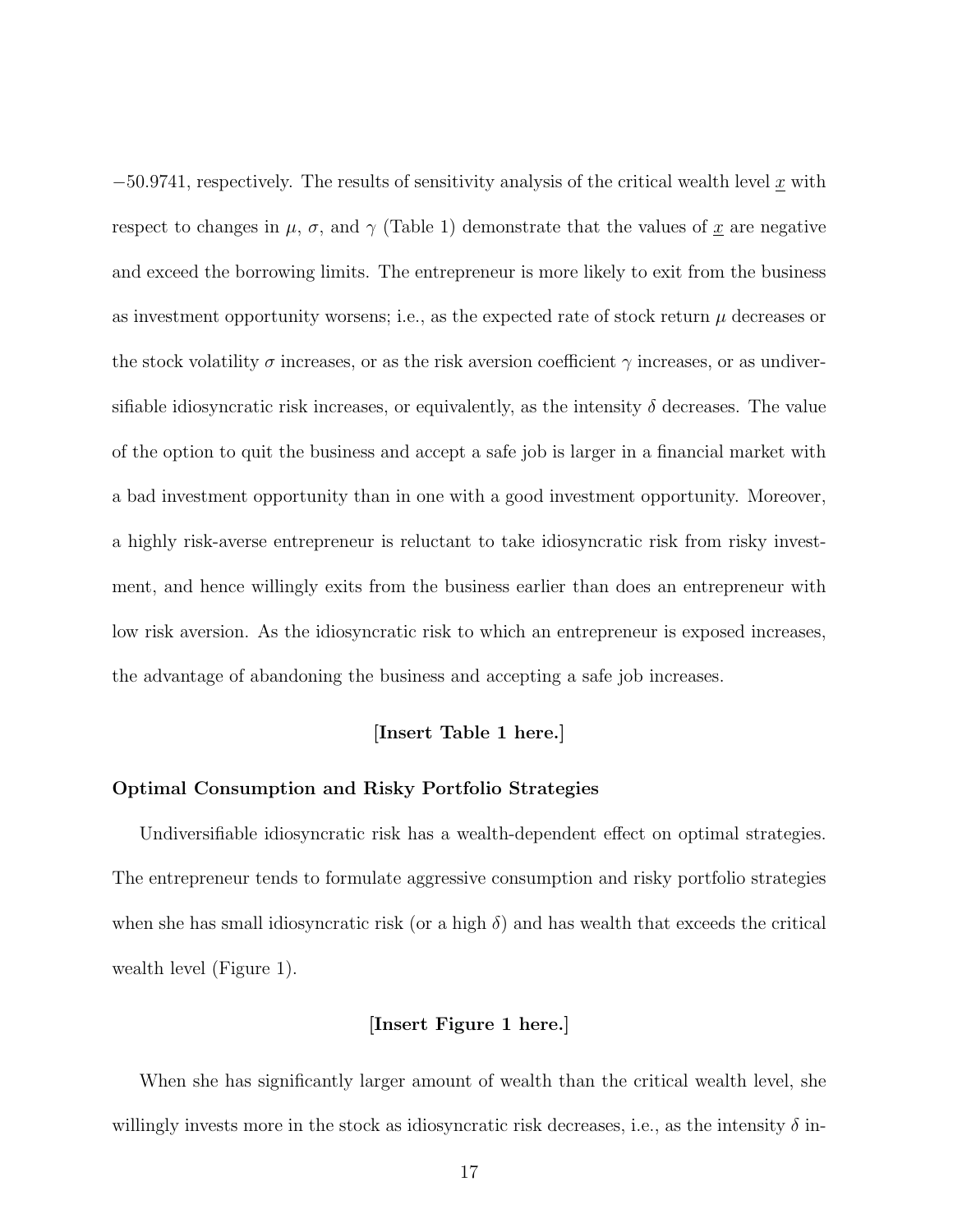creases (Figure 1). However, this might not be a reasonable strategy while the entrepreneur decumulates wealth. The entrepreneur optimally increases risky portfolio as idiosyncratic risk increases (as the intensity  $\delta$  decreases). Because a risky portfolio could be a good substitute for the risky business, the entrepreneur willingly increases her risky portfolio to absorb the idiosyncratic risk.

#### [Insert Figure 2 here.]

Given the undiversifiable idiosyncratic risk,  $\delta = 0.10$ , the effects of changes in the coefficient of relative risk aversion on optimal consumption are trivial if an entrepreneur has significantly large wealth, which is near the zero wealth level in Figure 2; consumption decreases as risk aversion increases. However, as the entrepreneur decumulates wealth, she willingly takes more aggressive consumption strategy with respect to an increase of risk aversion. A constant income stream obtained from quitting a risky business and jumping into a safe job would induce the aggressive consumption behavior of the highly risk-averse entrepreneur as her wealth approaches the critical wealth level  $x$ . Relative to an optimal risky portfolio, a more risk-averse entrepreneur invests less in the stock than does a less risk-averse one. This response follows the traditional investment rule that an investor decreases her stockholdings as her risk aversion increases.

#### [Insert Table 2 here.]

The entrepreneurial optimal strategies are affected by changes in investment opportunity (Table 2). Given the undiversifiable idiosyncratic risk,  $\delta = 0.10$ , the entrepreneur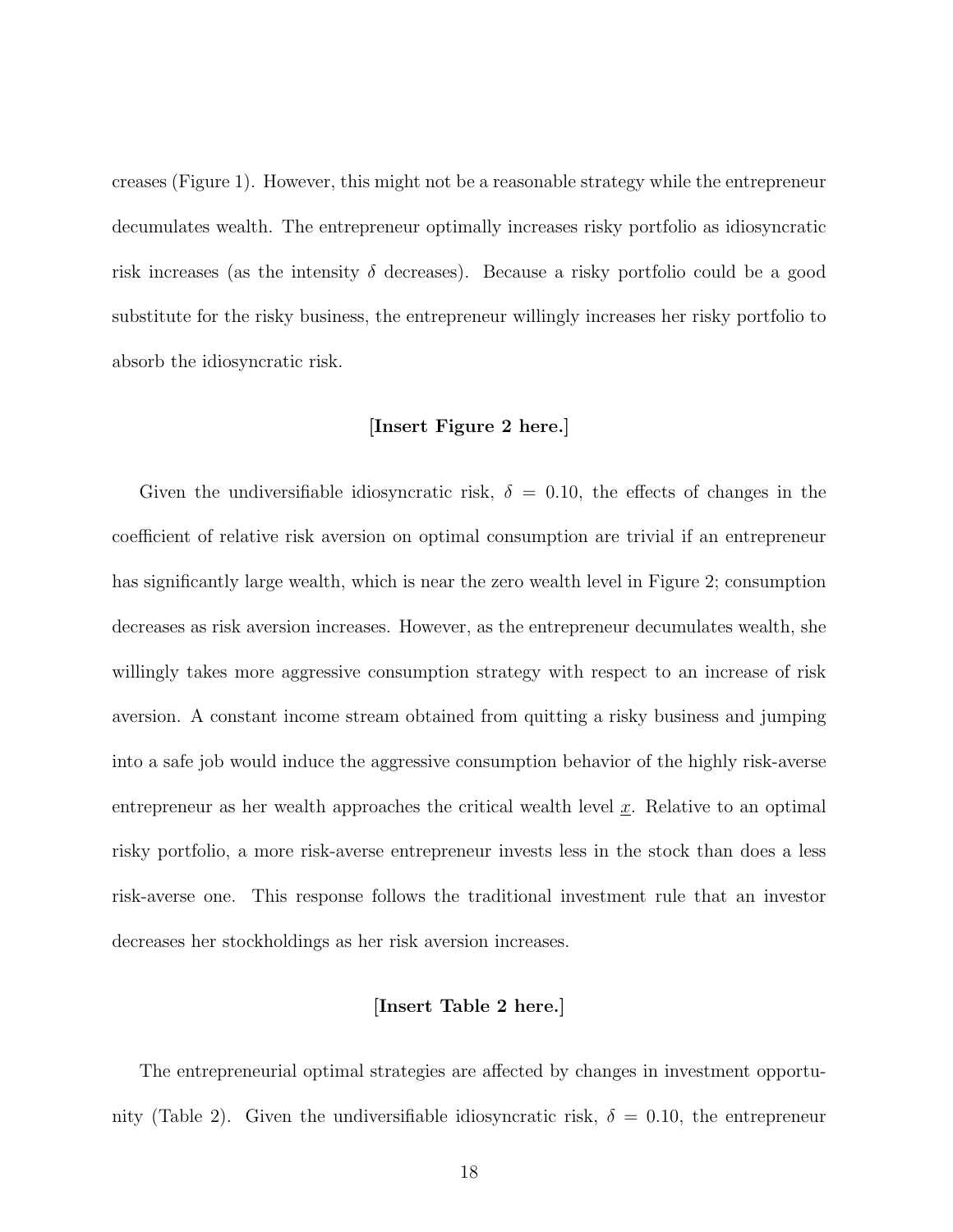optimally reduces her consumption and risky portfolio as the expected rate of stock return  $\mu$  decreases or as the stock volatility  $\sigma$  increases.

#### Value of Running Risky Business

Until now, we have investigated how undiversifiable idiosyncratic risk optimally influences components of an entrepreneurial business plan such as optimal exit strategy, optimal consumption and risky portfolio policies. In this section, we try to determine how much benefit an entrepreneur obtains from her own risky business by bearing the undiversifiable idiosyncratic risk. To address this question, we will compute the value of running the risky business by introducing a concept of certainty equivalent wealth (CEW). We define the CEW induced by running a risky business as follows.

**Definition 3.1** The certainty equivalent wealth  $\Delta(x)$  induced by running a risky business is defined as

$$
U(x + \Delta(x); y) = \Phi(x),
$$

where  $U(\cdot; y)$  is the value function after exiting business and accepting a safe job in which an entrepreneur receives income y infinitely, and  $\Phi(x)$  is the value function given by (5) while staying in risky business.

#### [Insert Figure 3 here.]

#### [Insert Figure 4 here.]

The CEW induced by running a risky business is an increasing function of an entrepreneurial initial wealth  $x$  (Figure 3). Further, the relationship between the CEW and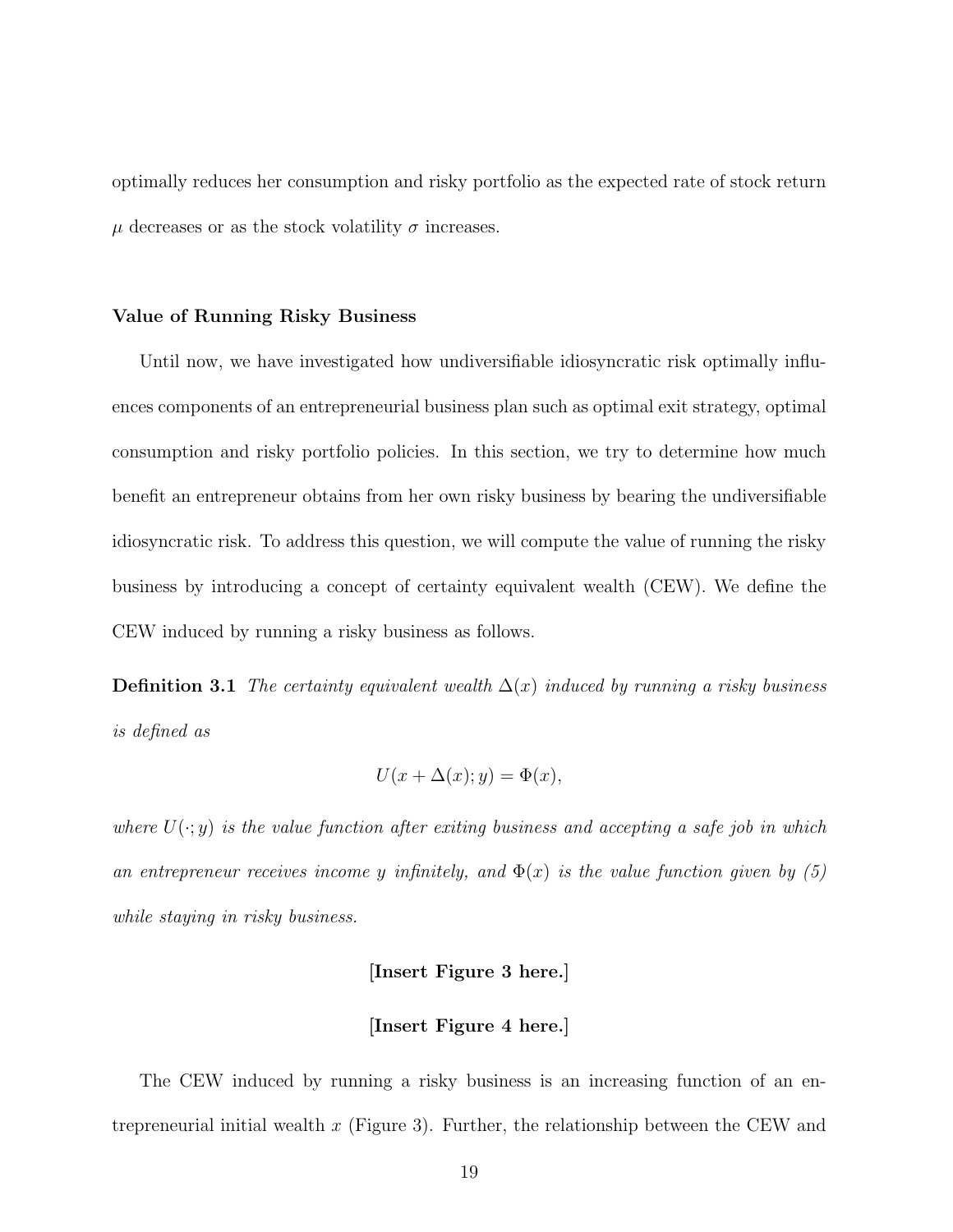wealth is highly nonlinear; this observation is consistent with the result of Hurst and Lusardi (2004). The value of running a risky business (or the CEW) sharply decreases as the entrepreneurial wealth decumulates from above zero, the value also steadily decreases as the wealth approaches the critical wealth level (Figure 3). When the value becomes zero, the entrepreneur has no incentive to run the risky business, so she decides to exit from it and accept a safe job. We also find that a highly risk-averse entrepreneur values a risky business less than does the entrepreneur with low risk aversion; therefore the former would exit the business sooner than would the latter (Figure 4).

Importantly, we find that the CEW patterns differ according to values of the intensity  $\delta$ (i.e., the annual probability that the business succeeds). Specifically, when the entrepreneur is exposed to high idiosyncratic risk or has a low value of  $\delta$  ( $\delta = 0.10$ ), the CEW and wealth have a convex relation, which means that entrepreneurs appear to have more benefits from their business as their wealth increases. The rationale behind this trend is that the effects of idiosyncratic risk decrease as an entrepreneur's wealth increases, so that her willingness to stay in the risky business also increases. This result is compatible that of Puri and Robinson (2006): that entrepreneurs are more optimistic and risk tolerant than normal wage earners, especially in the upper percentile of the wealth distribution.

In contrast, when the entrepreneur is exposed to low idiosyncratic risk or has a high value of  $\delta$  ( $\delta = 0.20$ ), the value of running the risky business significantly increases as idiosyncratic risk decreases, but the undiversifiable idiosyncratic risk might lead to non-trivial entrepreneurship depending crucially on the entrepreneurial wealth. More specifically, the relation between the CEW and wealth shows both convex and concave patterns. En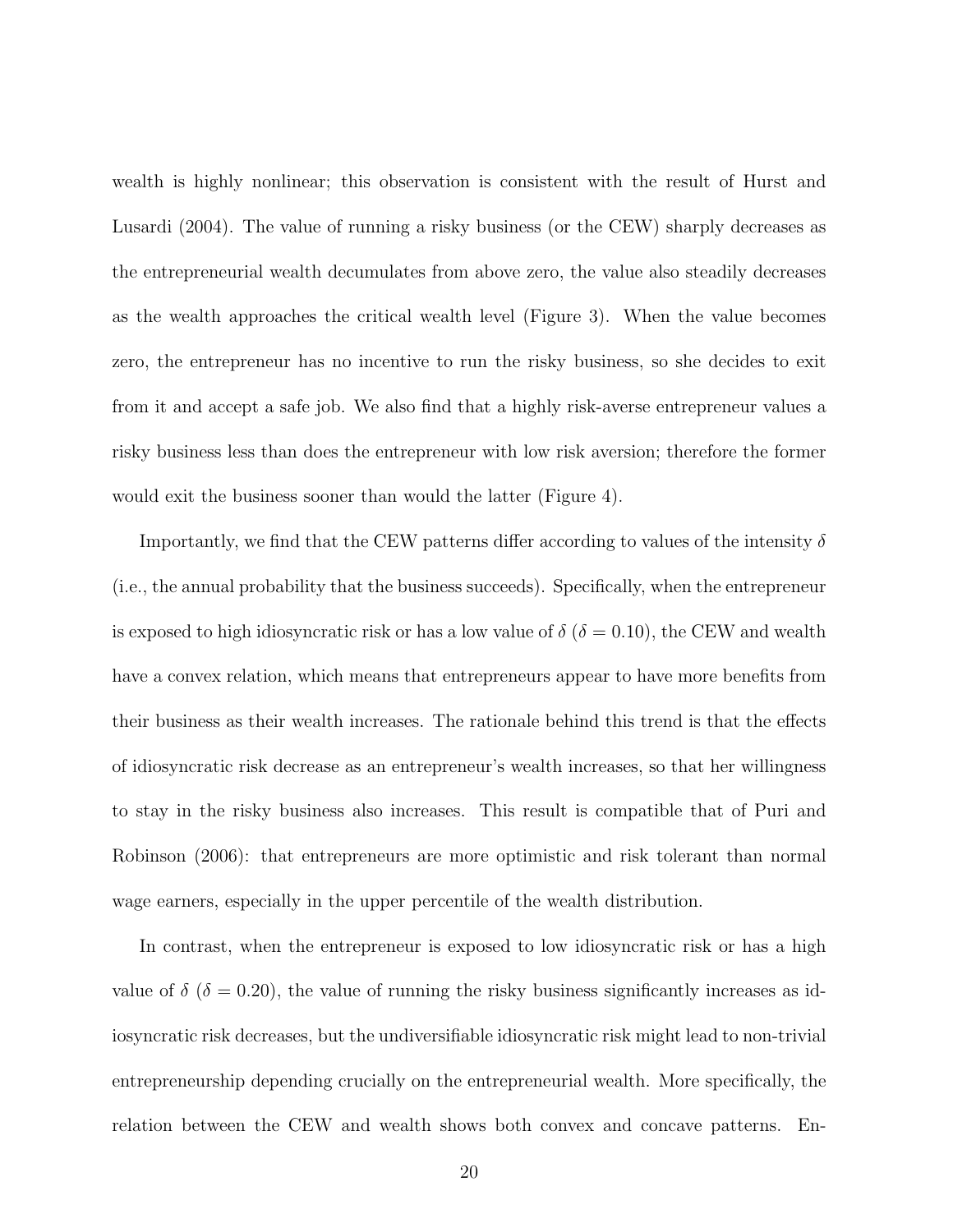trepreneurs with low wealth show the convex trend, whereas those with large wealth follow the concave one. The former trend implies that entrepreneurs with relatively little wealth seem to have more incentive to run their own business with respect to an increase of wealth; the latter trend shows that wealthy entrepreneurs are not necessarily more beneficial as wealth increases up to a point.

The results of the analysis of the effects of CEW can offer an intuition to resolve the private equity premium puzzle. In the standard option pricing theory proposed by Black-Scholes-Merton shows the positive convexity effect that the option value increases as market volatility increases. According to the standard real options theory (Dixit and Pindyck, 1994), entrepreneurial option value for investment also increases as project volatility increases. Contrary to these predictions under complete financial markets, we confirm that the value for an option to quit a risky business and accept a safe job decreases when idiosyncratic risk is undiversifiable: this fact induces a negative relationship between option value and idiosyncratic volatility and is consistent with the result of Chen et al. (2010). Whereas Moskowitz and Vissing-Jørgensen (2002) have found that private equity premium against idiosyncratic risk is low in the U.S., Mueller (2011) have showed the opposite. In support of Mueller (2011), we predict that if entrepreneurs demand a substantial idiosyncratic risk premium that mitigates the effect of a significant decrease in CEW (or the value for running risky business) due to idiosyncratic risk, then they might obtain a high private equity premium by committing in their own risky business.<sup>13</sup>

 $13$ Wang et al. (2012) obtain a quantitative result for a significant idiosyncratic risk premium, especially for entrepreneurs with small wealth.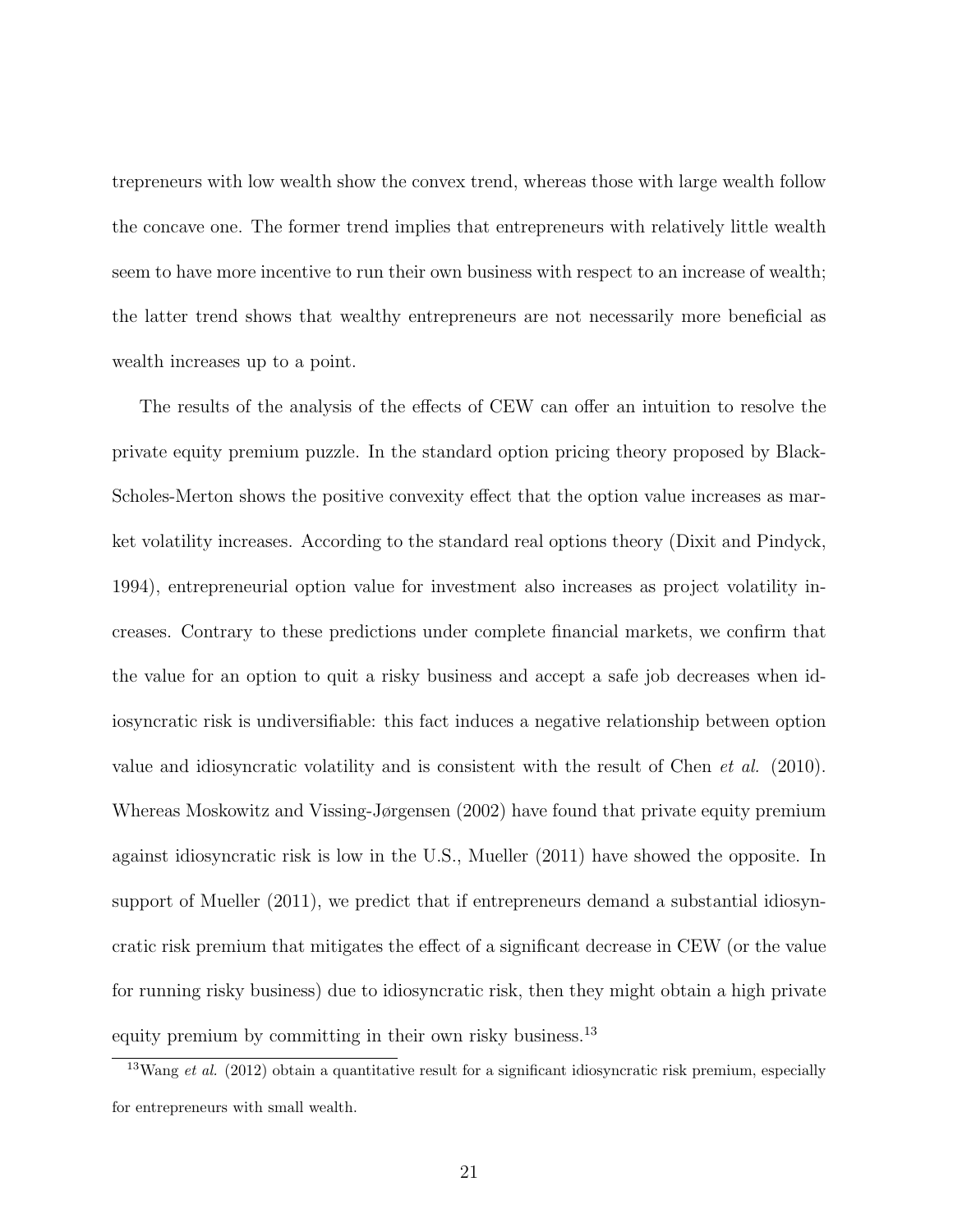Hedging Effect of Risky Portfolio against Undiversifiable Idiosyncratic Risk

An entrepreneur cannot fully eliminate idiosyncratic risk by diversifying her portfolio, but she can achieve a partial hedging effect from her stock holdings against the riskiness of a business. To quantify the hedging effect, we compute the certainty equivalent wealth by comparing two value functions: one that is allowed to participate in the stock market and one that is not.<sup>14</sup>

**Definition 3.2** The hedging effect  $HE(x)$  of risky portfolio against undiversifiable idiosyncratic risk is quantified as the following:

$$
\Psi(x;\delta) = \Phi(x - HE(x); \delta),
$$

where  $\Phi(x;\delta)$  and  $\Psi(x;\delta)$  are the value functions with and without the access to the stock market, respectively. The average time to succeed in a risky business is given by  $1/\delta$ .

#### [Insert Figure 5 here.]

The hedging effect  $HE(x)$  of risky portfolio against undiversifiable idiosyncratic risk that arises from running a risky business increases increases as the initial wealth of an entrepreneur increases (Figure 5). An entrepreneur with large initial wealth may be more willing to absorb idiosyncratic risk than does an entrepreneur with small wealth. Simultaneously, as wealth increases, the stock investment becomes increasingly attractive to the

<sup>&</sup>lt;sup>14</sup>The value function of an entrepreneur who has limited access to the stock market is derived by considering a consumption-saving model for the entrepreneur. For the details, see Appendix.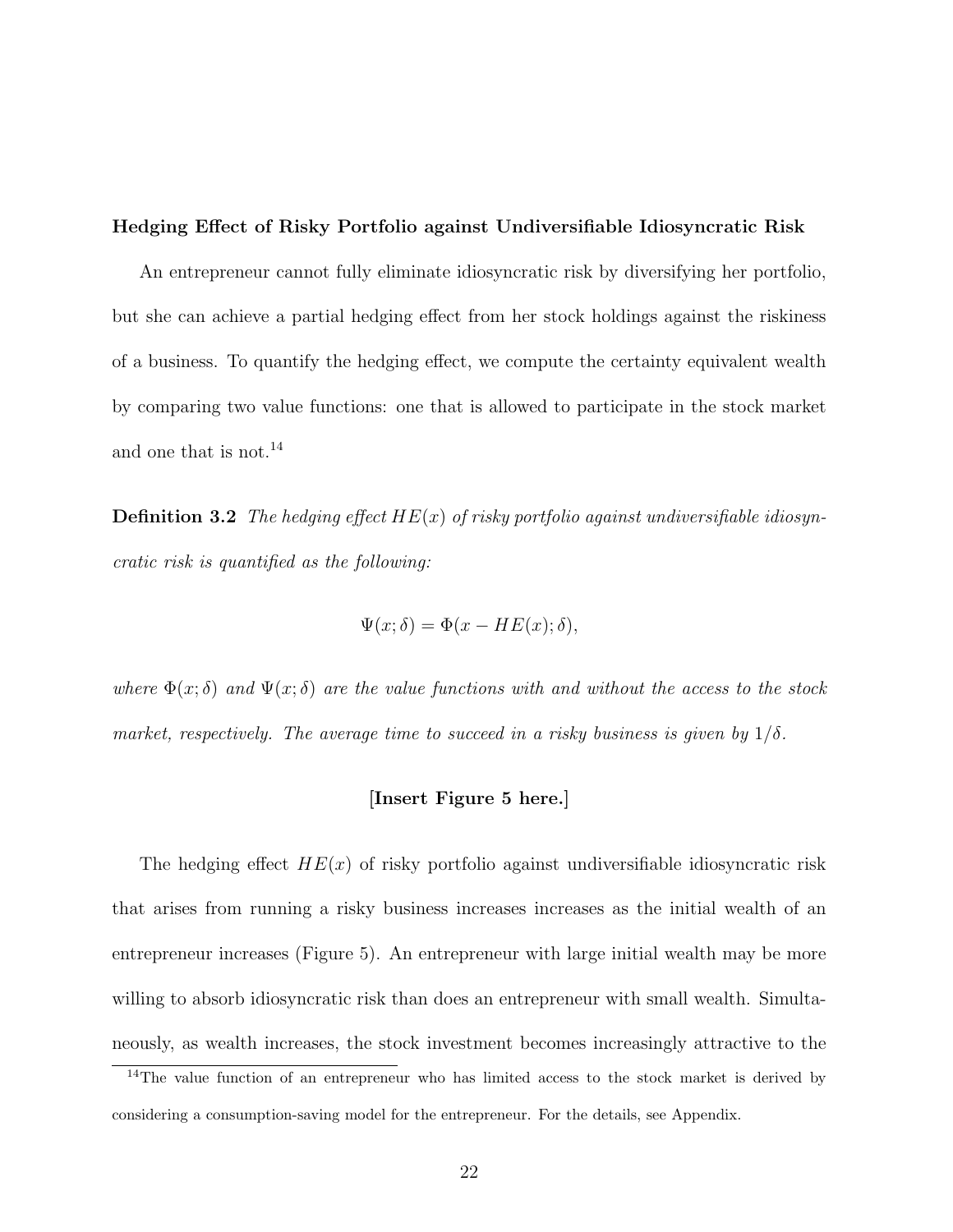wealthy entrepreneur due to the positive risk premium from the investment. Then the wealthy entrepreneur can increase her hedging effect by trading the market portfolio.

The hedging effect also increases as the idiosyncratic risk increases, i.e., as  $\delta$  decreases (Figure 5). This result is consistent with results of Miao and Wang (2007a) and Leippold and Stromberg (2014); a private equity premium can be generated by an increase of idiosyncratic volatility. In this paper, the positive and sizable hedging effect measured by the CEW can represent a large source of the private equity premium. Accordingly, stock market participation is of importance to the entrepreneur for the purpose of risk diversification and a smooth continuation of her risky business.

Our results for the hedging effect complement the existing literature regarding portfolio allocations of entrepreneurs. Heaton and Lucas (2009) have investigated the relation between capital structure and portfolio selection in financial markets that consist of a stock market and a bond market, and show that entrepreneurs optimally hold a sizable stock investment relative to the investment in a risk-free bond. Although entrepreneurs willingly hold a safe asset composition to diversify away their own business risk, they in aggregate account for about 30% of the stock market (Heaton and Lucas, 2000). Faig and Shum (2002) also stress that entrepreneurs' portfolios of financial assets can be used as a hedging tool against bad outcomes of their business.

#### [Insert Figure 6 here.]

#### [Insert Table 3 here.]

A more risk-averse entrepreneur is likely to obtain a larger hedging effect from her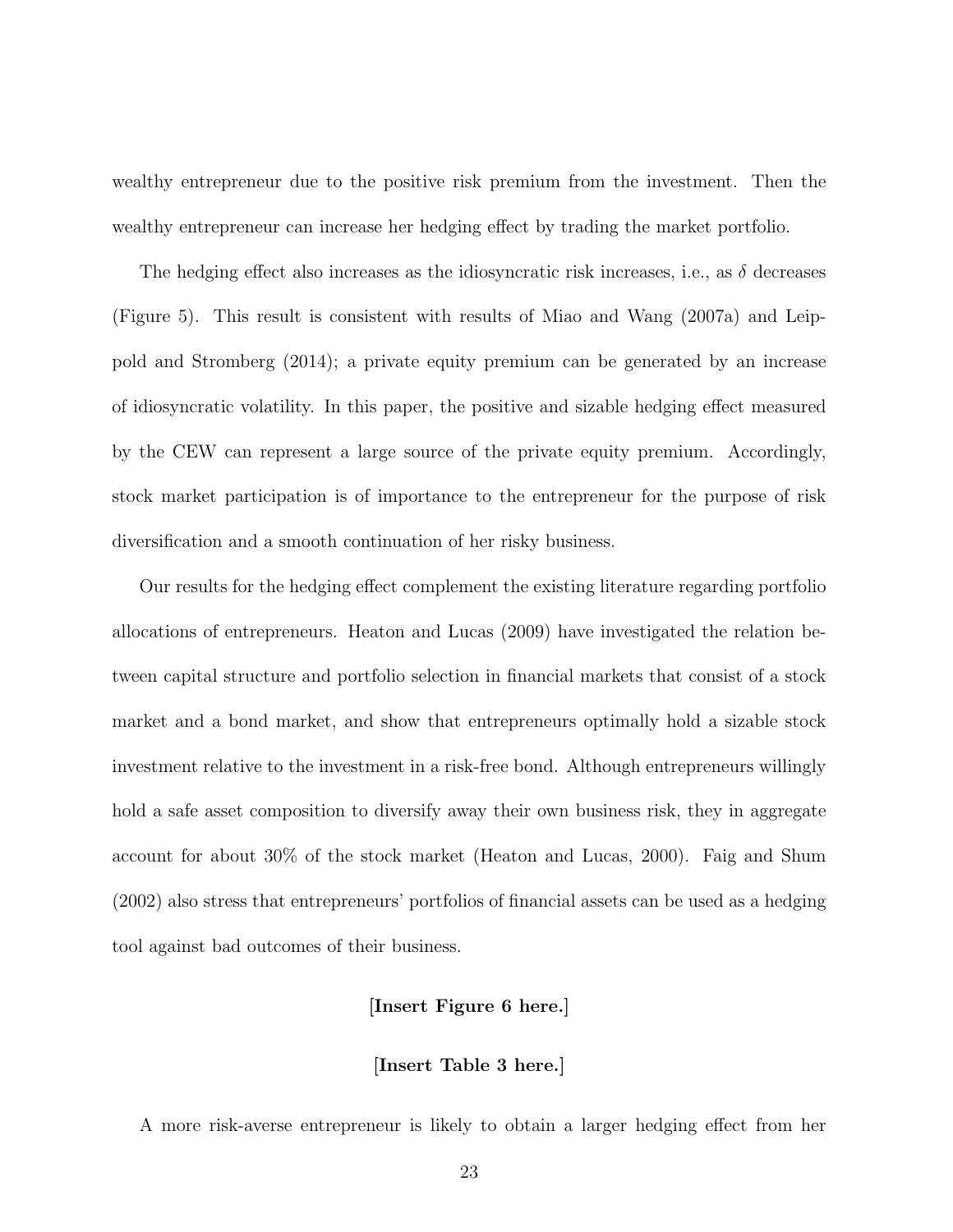stock investment against the idiosyncratic risk than is a risk-tolerant entrepreneur (Figure 6). According to the results of the sensitivity analysis of the hedging effect  $HE(x)$  to the changes in investment opportunity, an entrepreneur's hedging effect increases as investment opportunities increase in the market in which she participates (Table 3).

## 4 Conclusion

We have provided an entrepreneur's optimal business plan in the presence of undiversifiable idiosyncratic risk, and have investigated the relationship between the idiosyncratic risk and optimal exit strategy for an entrepreneur as well as the role of a market portfolio on a business plan under a CRRA utility. The entrepreneurial business plan is characterized by two regions: a continuation region in which the entrepreneur's optimal choice is to retain an option liquidates her risky business; and a stopping region in which she should exercise this option, exit from the business, and accept a safe job. The continuation and stopping regions are determined by the so-called critical wealth level under which it is optimal for an entrepreneur to exit from her risky business and accept a safe job.

By numerical analysis, we find that the entrepreneur is more likely to exit from her risky business as (1) investment opportunity worsens, or (2) as her risk aversion coefficient increases, or (3) as the idiosyncratic risk increases. When the entrepreneur has significant wealth, the amount that she willingly invests in the stock market decreases as the idiosyncratic risk increases. However, when the entrepreneur decumulates wealth, she can achieve a partial hedging effect of the risky portfolio against the business risk by optimally increas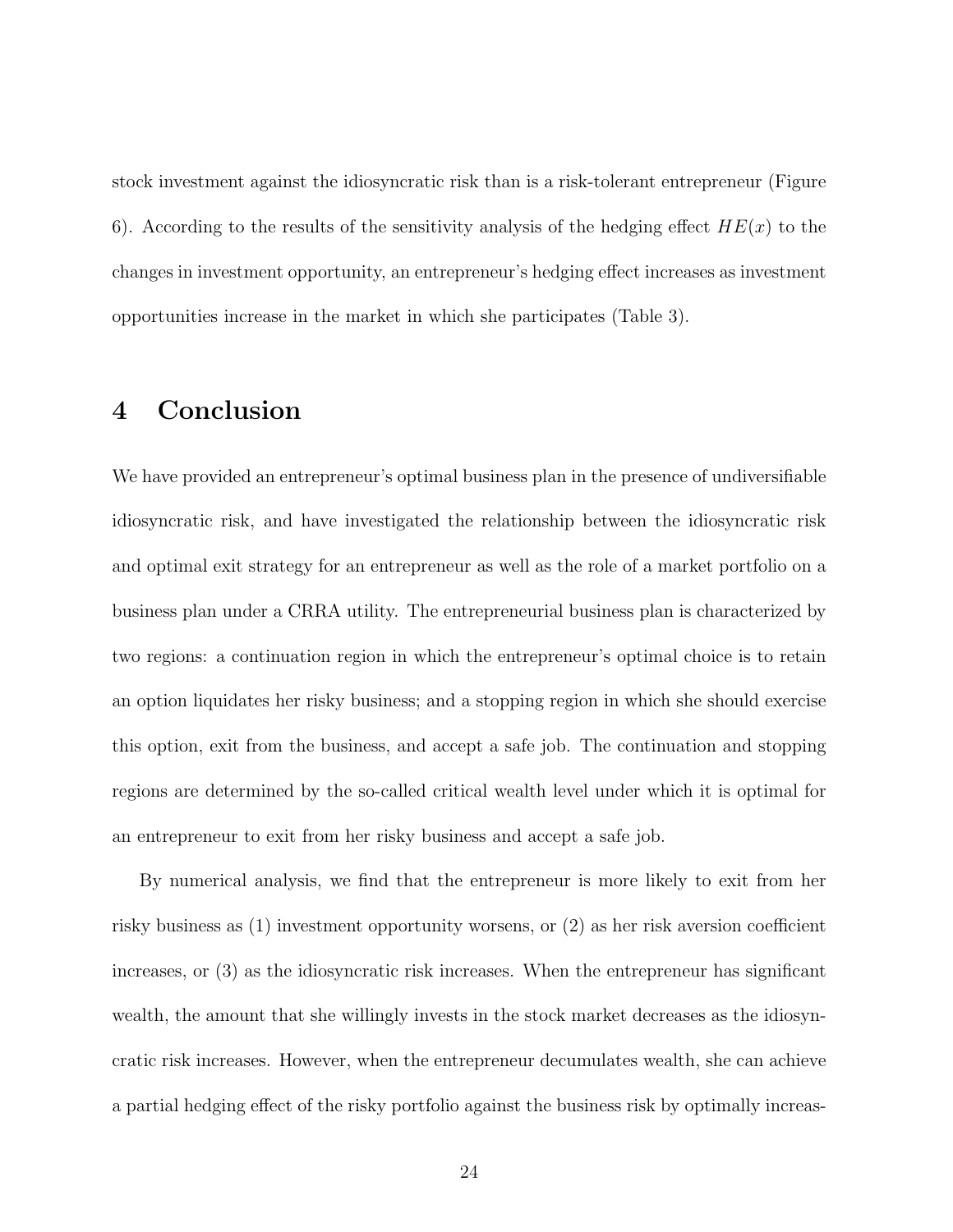ing her risky portfolio as the idiosyncratic risk increases. We measure an entrepreneurial value of running a risky business and hedging effect of risky portfolio against undiversifiable idiosyncratic risk by using a concept of certainty equivalent wealth (CEW). The CEW induced by running a risky business is an increasing function of an entrepreneurial initial wealth. The hedging effect of risky portfolio also increases as the idiosyncratic risk increases.

## 5 Appendix

## 5.1 Details of Deriving Optimal Strategies

#### Critical Wealth Level

We have shown that an entrepreneurial optimal business plan is characterized by her critical wealth level. Specifically, the entrepreneur should hold a liquidation option to exit from her risky business and accept a safe job as far as initial wealth of the entrepreneur is larger than the critical wealth level. Such optimal policy is in a continuation region. If the entrepreneurial initial wealth approaches the critical wealth level from above, then it is optimal for the entrepreneur to exercise the liquidation option. In this case, the optimal strategy is in a stopping region.

To determine the critical wealth level which takes a key role in an entrepreneurial optimal business plan, we have to solve the highly non-linear differential equation described as in (7). It seems to be hardly possible to obtain analytical results for the solution to the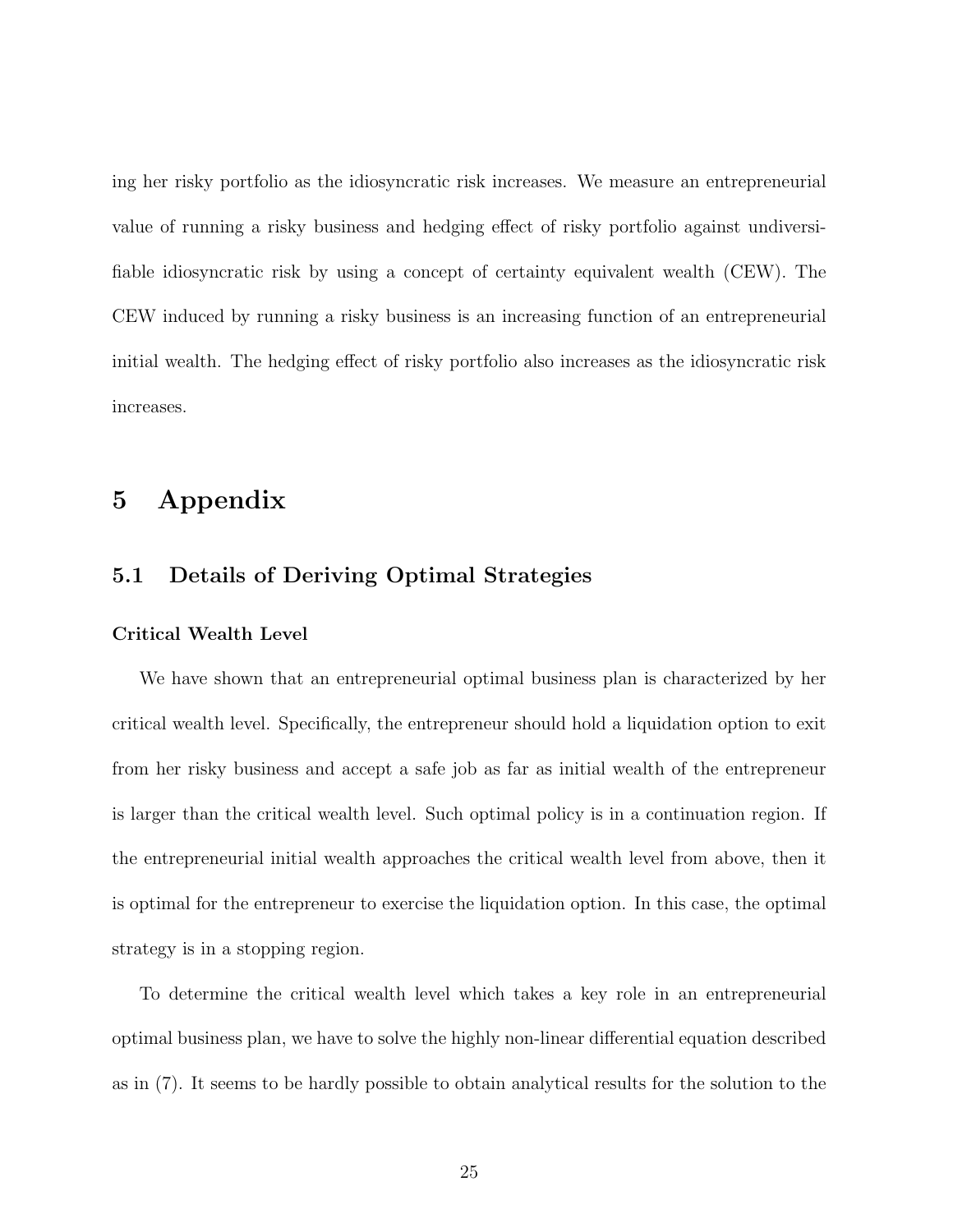problem (7). Indeed, we cannot derive a closed form solution for the critical wealth level. Instead, we can obtain lower and upper bounds for the critical wealth level.

We suggest a modified convex-duality approach to solve our problem. Actually, the approach is developed by Bensoussan *et al.*  $(2016)$  for solving the retirement problem with unemployment risks. We modify the idea of Bensoussan et al. (2016) and apply it to our problem. We provide the following lemma reformulating the free boundary problem (7) by using the convex-duality approach.

**Lemma 5.1** The first relationship of the free boundary problem  $(7)$  is reformulated by  $-\frac{1}{2}$  $\frac{1}{2}\theta^2\lambda^2G''(\lambda) - \lambda G'(\lambda)(\theta^2 + \beta + \delta - r) + rG(\lambda) + \delta K\Big(G(\lambda) - \frac{\epsilon_L}{r}\Big)$  $\frac{E_L}{r} + \frac{\epsilon_H}{r}$ r  $\int_{0}^{-\gamma} G'(\lambda) = \lambda^{-1/\gamma}, \ \ 0 < \lambda < \overline{\lambda},$ (8)

where G is a convex-dual function of the value function  $\phi$ ,<sup>15</sup>  $\lambda$  is the marginal value of the value function  $\phi$ , and  $\overline{\lambda}$  is a free boundary to be determined according to the value-matching and smooth-pasting conditions.

#### Proof. See Appendix. Q.E.D.

We call the function  $G$  the convex-dual function. In the later section, we will verify that the function G is monotonically-decreasing with respect to an increase in initial wealth  $x$ . Furthermore, the function G has the implicit relationship with the marginal value of the value function  $\phi$  as follows:  $G(\phi'(x)) = x + \epsilon_L/r$ . In this sense, G is the dual function of the value function  $\phi$  satisfying increasing and concave properties. Note that the convexity

<sup>&</sup>lt;sup>15</sup>The existence of such convex-dual function G satisfying the differential equation (8) is verified in Appendix.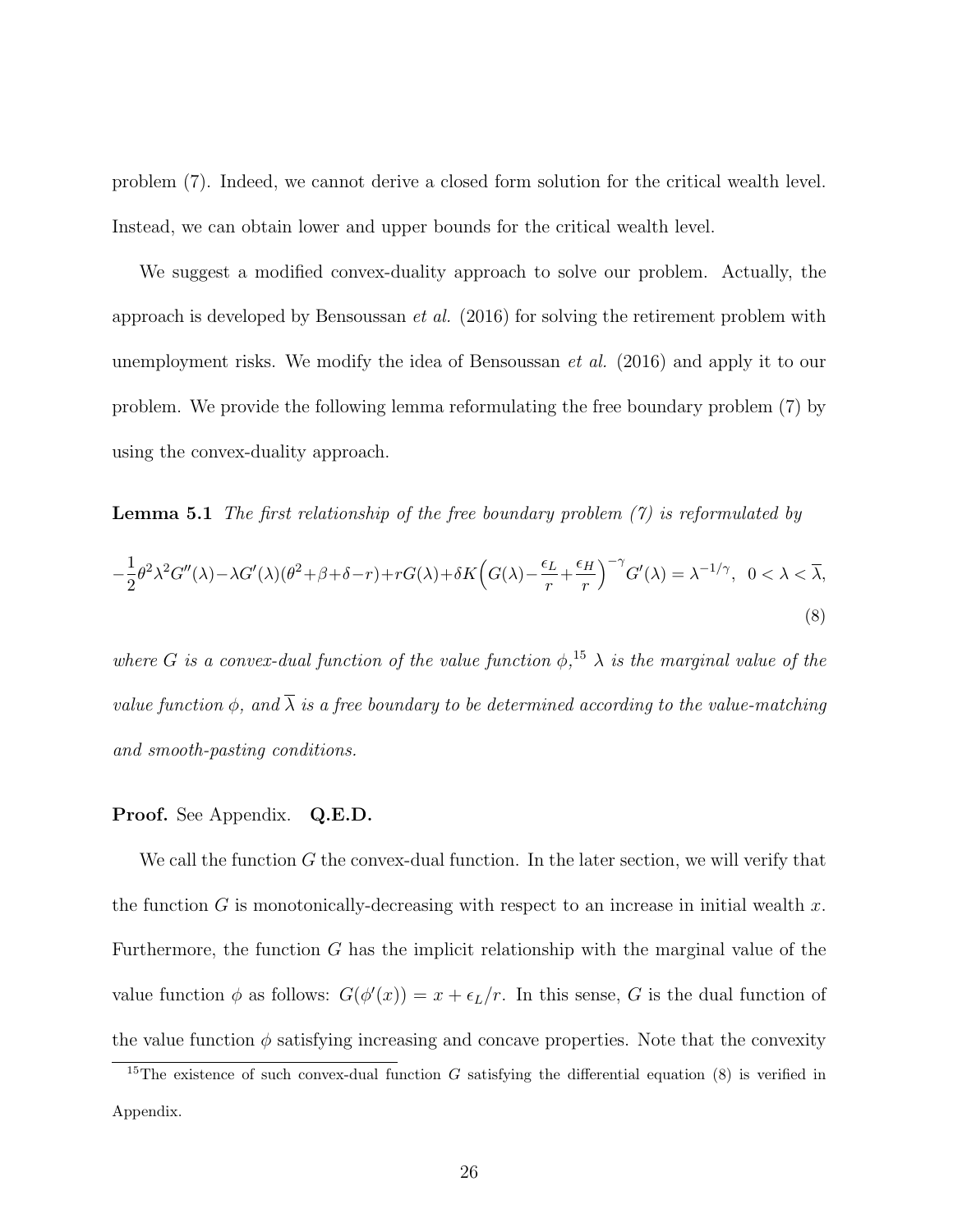of the dual function G can be verified numerically under the reasonable parameter values.

In Lemma 5.1, the free boundary  $\overline{\lambda}$  takes an important role in determining the critical wealth level  $\underline{x}$  under which it is optimal for an entrepreneur to exit from her risky business and accept a safe job. In fact, the free boundary  $\overline{\lambda}$  has an inverse relationship with the critical wealth level <u>x</u> as follows:  $\overline{\lambda} = K(\underline{x} + y/r)^{-\gamma}$ . To determine the free boundary  $\overline{\lambda}$  we use the value-matching and smooth-pasting conditions. Specifically, we use the boundary conditions of  $\phi$  and  $\phi'$  at  $\underline{x}$ :  $\phi(\underline{x}) = \overline{U}(\underline{x}; y)$  and  $\phi'(\underline{x}) = \overline{U}'(\underline{x}; y)$ .

For the next, we present an important lemma that gives an analytic solution to the non-linear differential equation (8).

**Theorem 5.1** An analytic solution to the non-linear differential equation  $(8)$  follows

$$
G(\lambda) = \frac{\gamma \lambda^{-1/\gamma}}{\gamma A + \delta} + B^*(\overline{\lambda}) \lambda^{-\alpha_{\delta}^*} + \frac{2\delta K}{\theta^2 (\alpha_{\delta} - \alpha_{\delta}^*) (1 - \gamma)} \Big[ (\alpha_{\delta} - 1) \lambda^{-\alpha_{\delta}} \int_0^{\lambda} \mu^{\alpha_{\delta} - 2} \Big( G(\mu) - \frac{\epsilon_L}{r} + \frac{\epsilon_H}{r} \Big)^{1 - \gamma} d\mu \qquad (9) + (\alpha_{\delta}^* - 1) \lambda^{-\alpha_{\delta}^*} \int_{\lambda}^{\overline{\lambda}} \mu^{\alpha_{\delta}^* - 2} \Big( G(\mu) - \frac{\epsilon_L}{r} + \frac{\epsilon_H}{r} \Big)^{1 - \gamma} d\mu \Big],
$$

where  $\alpha_{\delta} > 0$  and  $\alpha_{\delta}^{*} < 0$  are the two roots of the following characteristic equation:

$$
I(\alpha; \delta) \equiv -\frac{1}{2}\theta^2 \alpha(\alpha - 1) + \alpha(\beta + \delta - r) + r = 0
$$
\n(10)

and  $B^*(\overline{\lambda})$  is a constant to be determined according to the smooth-pasting conditions.

#### Proof. See Appendix. Q.E.D.

For the next, we determine the free boundary  $\overline{\lambda}$  and the constant  $B^*(\overline{\lambda})$ . We use the value-matching and smooth-pasting conditions (or equivalently, the boundary conditions) of the value function  $\phi$  at the free boundary  $\overline{\lambda}$ . Note that when we reformulated the first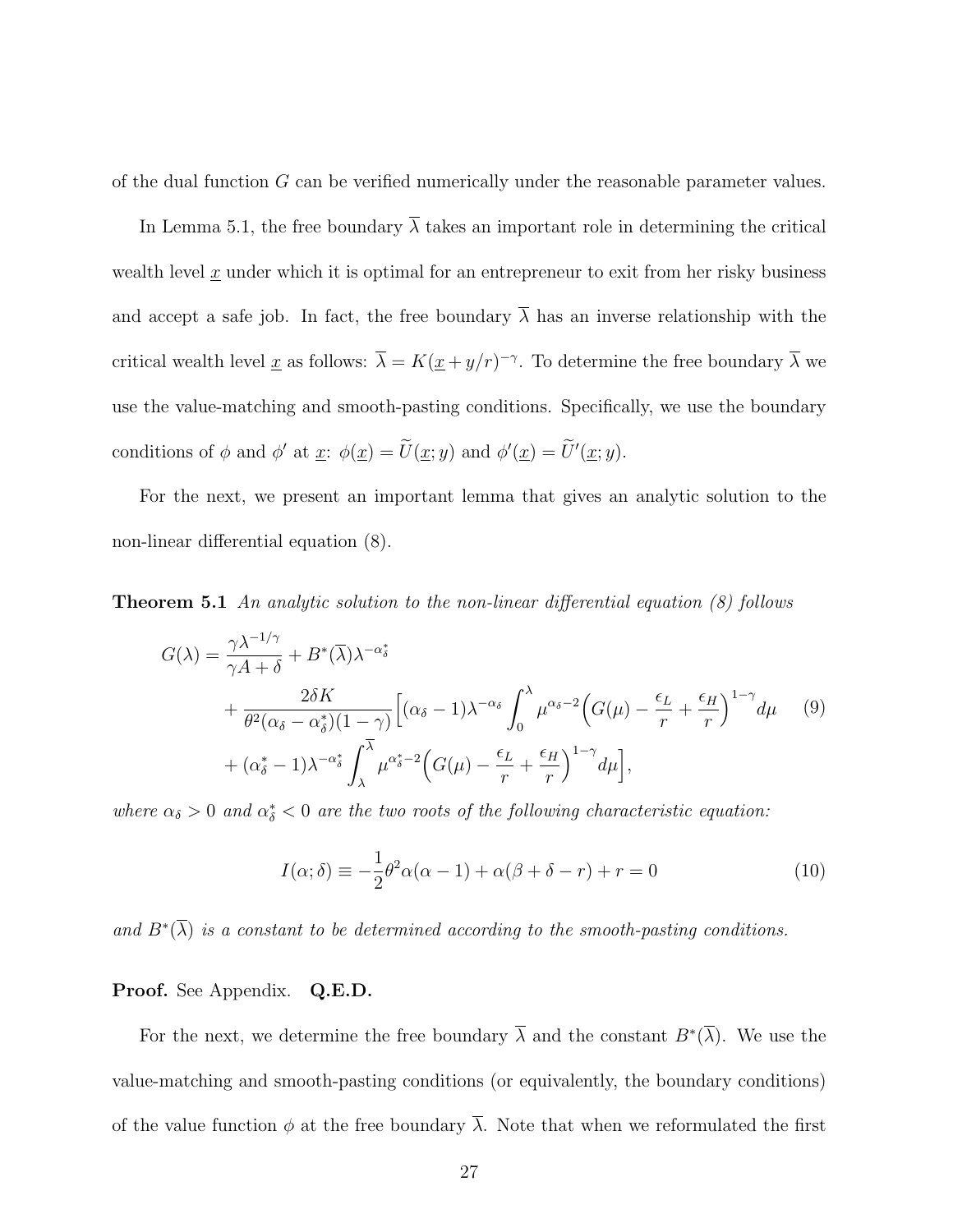relationship of the free boundary problem (7) as the non-linear differential equation (8), we defined  $\lambda$  as the marginal value of the value function  $\phi$ , introduced a dual variable  $\overline{\lambda}$  of the free boundary  $\underline{x}$ , and employed a function  $G$  that is the so-called convex-dual function (see Proof of Lemma 5.1). Recall such variables

$$
\lambda(x) = \phi'(x), \quad \overline{\lambda} = K(\underline{x} + y/r)^{-\gamma}, \text{ and } G(\lambda(x)) = x + \frac{\epsilon_L}{r}.
$$

Then the boundary condition  $\phi'(\underline{x}) = \tilde{U}'(\underline{x}; y)$  in (8) is easily rewritten by the convex-dual function  $G$  through its definition. More specifically,

$$
G(\overline{\lambda}) = K^{1/\gamma} \overline{\lambda}^{-1/\gamma} - \frac{y}{r} + \frac{\epsilon_L}{r}
$$
 (11)

and subsequently,

$$
K^{1/\gamma}\overline{\lambda}^{-1/\gamma} - \frac{y}{r} + \frac{\epsilon_L}{r} = \frac{\gamma \overline{\lambda}^{-1/\gamma}}{\gamma A + \delta} + B^*(\overline{\lambda})\overline{\lambda}^{-\alpha_{\delta}^*} + \frac{2\delta K(\alpha_{\delta} - 1)\overline{\lambda}^{-\alpha_{\delta}}}{\theta^2(\alpha_{\delta} - \alpha_{\delta}^*)(1 - \gamma)} \int_0^{\overline{\lambda}} \mu^{\alpha_{\delta} - 2} \Big(G(\mu) - \frac{\epsilon_L}{r} + \frac{\epsilon_H}{r}\Big)^{1 - \gamma} d\mu.
$$
\n(12)

We give a lemma to rewrite the boundary condition  $\phi(\underline{x}) = \widetilde{U}(\underline{x}; y)$  in (7) in terms of the convex-dual function G.

**Lemma 5.2** The boundary condition  $\phi(\underline{x}) = \widetilde{U}(\underline{x}; y)$  given in (7) is rewritten by the convex-dual function G as the following:

$$
(\beta + \delta) \frac{K^{1/\gamma} \overline{\lambda}^{1-1/\gamma}}{1-\gamma} = r \overline{\lambda} \Big( K^{1/\gamma} \overline{\lambda}^{-1/\gamma} - \frac{y}{r} + \frac{\epsilon_L}{r} \Big) - \frac{1}{2} \theta^2 \overline{\lambda}^2 G'(\overline{\lambda}) + \frac{\gamma}{1-\gamma} \overline{\lambda}^{1-1/\gamma} + \frac{\delta K}{1-\gamma} \Big( K^{1/\gamma} \overline{\lambda}^{-1/\gamma} - \frac{y}{r} + \frac{\epsilon_H}{r} \Big)^{1-\gamma}.
$$
 (13)

Proof. See Appendix. Q.E.D.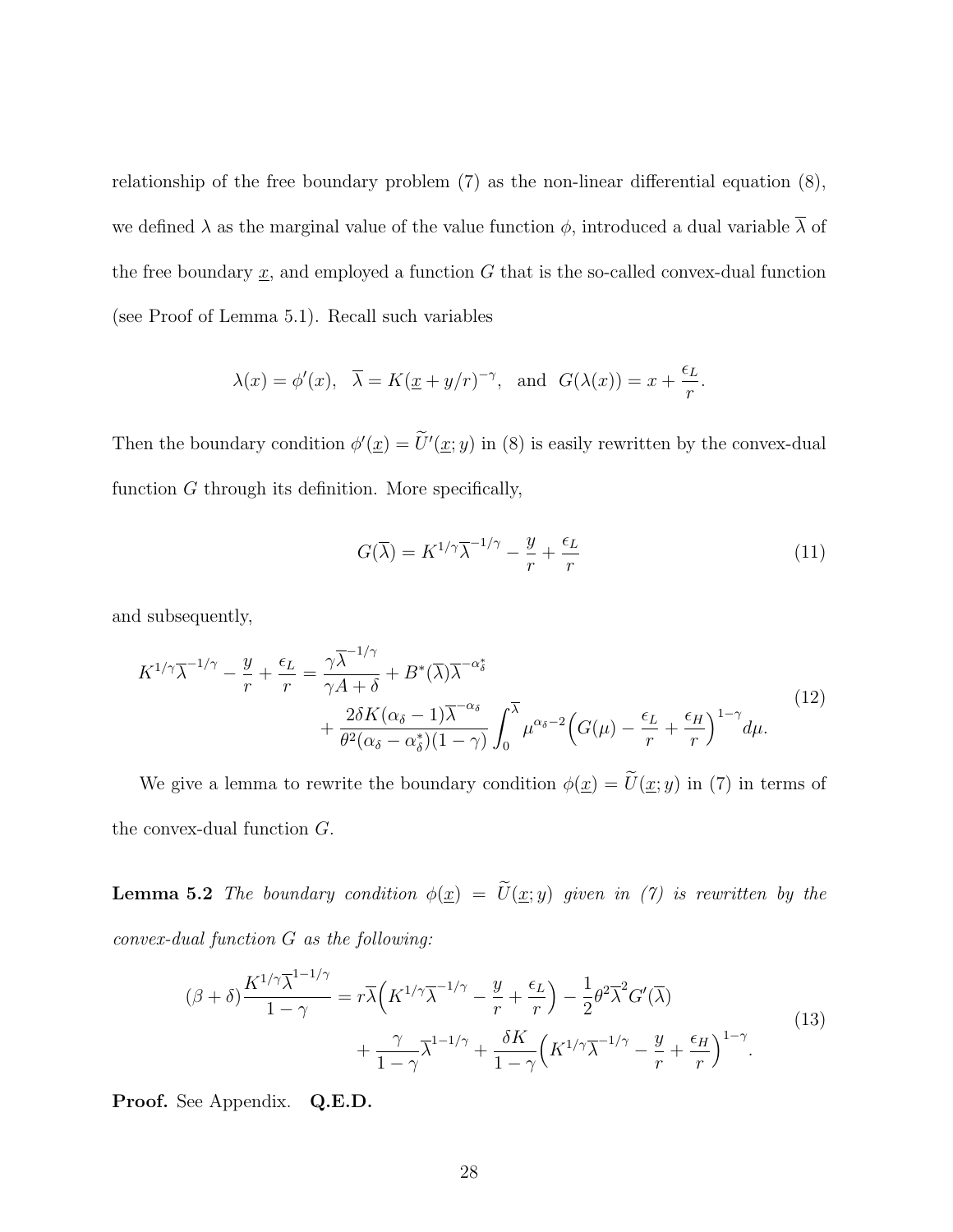We rearrange the relationship (12) as the following:

$$
B^*(\overline{\lambda}) = \left[K^{1/\gamma}\overline{\lambda}^{-1/\gamma} - \frac{y}{r} + \frac{\epsilon_L}{r} - \frac{\gamma \overline{\lambda}^{-1/\gamma}}{\gamma A + \delta} - \frac{2\delta K(\alpha_{\delta} - 1)\overline{\lambda}^{-\alpha_{\delta}}}{\theta^2(\alpha_{\delta} - \alpha_{\delta}^*)(1 - \gamma)} \int_0^{\overline{\lambda}} \mu^{\alpha_{\delta} - 2} \Big(G(\mu) - \frac{\epsilon_L}{r} + \frac{\epsilon_H}{r}\Big)^{1 - \gamma} d\mu\Big] \overline{\lambda}^{\alpha_{\delta}^*}.
$$
\n(14)

If we determine the free boundary  $\overline{\lambda}$ , then the constant  $B^*(\overline{\lambda})$  is also determined by the relationship (14). We suggest a lemma in which  $\overline{\lambda}$  can be determined numerically.

**Lemma 5.3** The free boundary  $\overline{\lambda}$  can be determined numerically by solving the following equation:

$$
\begin{split} \Big[ \Big\{ \frac{\beta + \delta}{1 - \gamma} - r - \frac{1}{2} \theta^2 \alpha_{\delta}^* \Big\} K^{1/\gamma} - \frac{\gamma}{1 - \gamma} - \frac{1}{2} \theta^2 (1 - \gamma \alpha_{\delta}^*) \frac{1}{\gamma A + \delta} \Big] \overline{\lambda}^{-1/\gamma} \\ &= \Big( 1 + \frac{\theta^2}{2r} \alpha_{\delta}^* \Big) (-y + \epsilon_L) + \frac{\delta K (\alpha_{\delta} - 1) \overline{\lambda}^{-\alpha_{\delta}}}{1 - \gamma} \int_0^{\overline{\lambda}} \mu^{\alpha_{\delta} - 2} \Big( G(\mu) - \frac{\epsilon_L}{r} + \frac{\epsilon_H}{r} \Big)^{1 - \gamma} d\mu. \end{split} \tag{15}
$$

Proof. See Appendix. Q.E.D.

A little rearrangement of (15) shows that

$$
\left(1+\frac{\theta^2}{2r}\alpha_{\delta}^*\right)(-y+\epsilon_L) = \left[\left\{\frac{\beta+\delta}{1-\gamma} - r - \frac{1}{2}\theta^2\alpha_{\delta}^*\right\}K^{1/\gamma} - \frac{\gamma}{1-\gamma} - \frac{1}{2}\theta^2(1-\gamma\alpha_{\delta}^*)\frac{1}{\gamma A+\delta}\right]\overline{\lambda}^{-1/\gamma} + \frac{\delta K(\alpha_{\delta}-1)\overline{\lambda}^{-\alpha_{\delta}}}{\gamma-1} \int_0^{\overline{\lambda}} \mu^{\alpha_{\delta}-2}\Big(G(\mu) - \frac{\epsilon_L}{r} + \frac{\epsilon_H}{r}\Big)^{1-\gamma}d\mu. \tag{16}
$$

Let  $M_{\delta}(\overline{\lambda})$  and  $N_{\delta}$  be the right-hand and left-hand side of (16), respectively. We also set

$$
\underline{M}_{\delta}(\overline{\lambda}) \equiv \Big[ \Big\{ \frac{\beta + \delta}{1 - \gamma} - r - \frac{1}{2} \theta^2 \alpha_{\delta}^* \Big\} K^{1/\gamma} - \frac{\gamma}{1 - \gamma} - \frac{1}{2} \theta^2 (1 - \gamma \alpha_{\delta}^*) \frac{1}{\gamma A + \delta} \Big] \overline{\lambda}^{-1/\gamma},
$$

and

$$
\overline{M}_{\delta}(\overline{\lambda}) \equiv \underline{M}_{\delta}(\overline{\lambda}) + \frac{\delta K}{(\gamma - 1)\overline{\lambda}} \Big( K^{1/\gamma} \overline{\lambda}^{-1/\gamma} - \frac{y}{r} + \frac{\epsilon_H}{r} \Big)^{1 - \gamma},
$$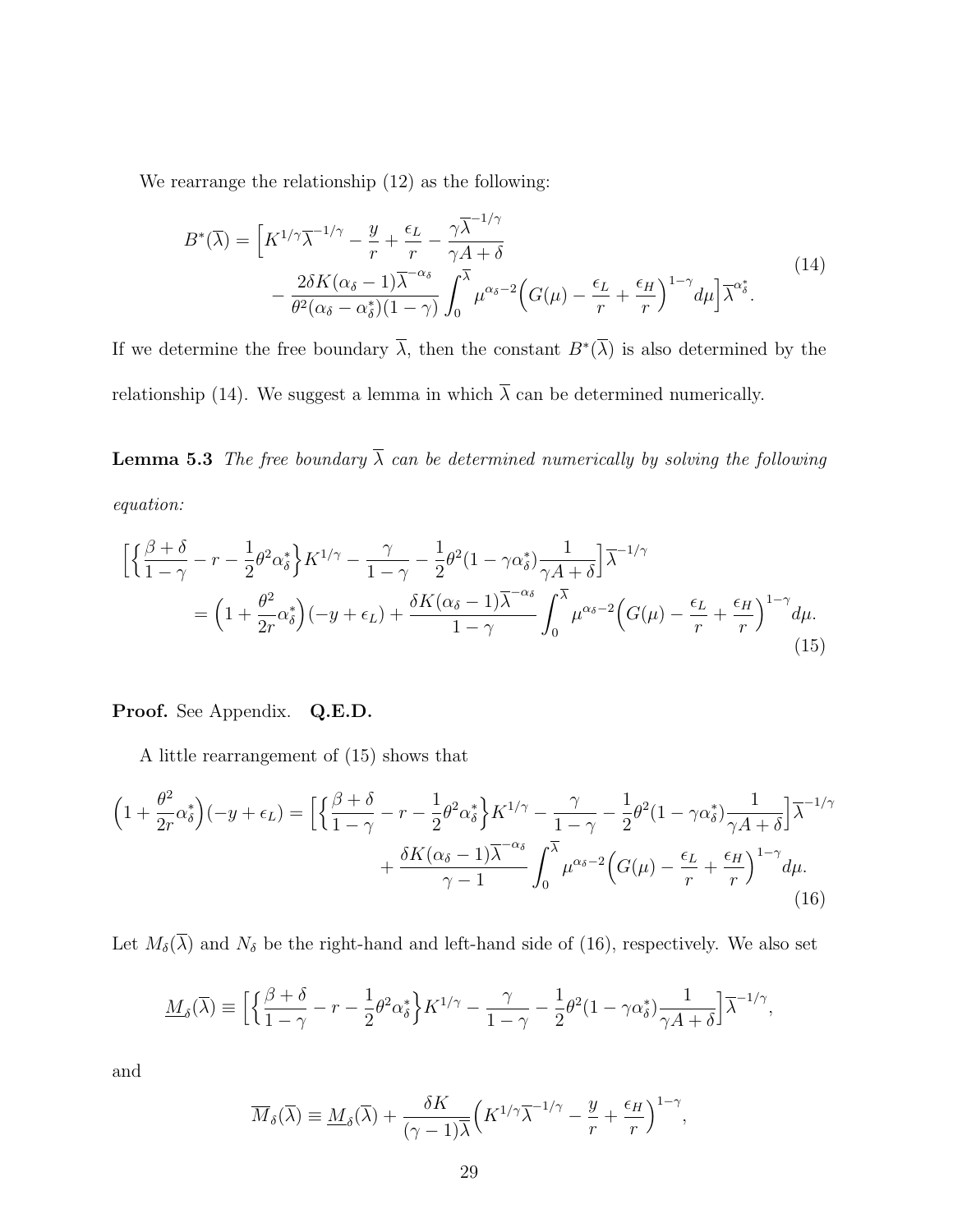which are lower and upper bounds of  $M_{\delta}(\overline{\lambda})$  respectively. Then we can obtain lower and upper bounds for the free boundary  $\lambda$ .

Lemma 5.4 Assume that

$$
\left\{\frac{\beta+\delta}{1-\gamma}-r-\frac{1}{2}\theta^2\alpha_{\delta}^*\right\}K^{1/\gamma}-\frac{\gamma}{1-\gamma}-\frac{1}{2}\theta^2(1-\gamma\alpha_{\delta}^*)\frac{1}{\gamma A+\delta}>0.
$$

The free boundary  $\overline{\lambda}$  to be determined in (16) satisfies

$$
\lambda_{\delta}^{l} \leq \overline{\lambda} \leq \lambda_{\delta}^{u},
$$

where  $\lambda_{\delta}^{l}$  and  $\lambda_{\delta}^{u}$  are obtained from

$$
\underline{M}_{\delta}(\lambda_{\delta}^{l}) = N_{\delta}, \quad and \quad \overline{M}_{\delta}(\lambda_{\delta}^{u}) = N_{\delta}.
$$

Proof. See Appendix. Q.E.D.

Now it remains to get lower and upper bounds for the critical wealth level  $x$ . Due to the definition of the convex-dual function G given by  $G(\lambda(x)) = x + \epsilon_L/r$ , the lower bound  $\lambda^{l}$  and the upper bound  $\lambda^{u}$  given in Lemma 5.4, the following theorem is easily followed.

**Theorem 5.2** The lower and upper bounds for the critical wealth level  $\underline{x}$  are given as the following:

$$
G(\lambda_{\delta}^{u}) - \frac{\epsilon_{L}}{r} \leq \underline{x} \leq G(\lambda_{\delta}^{l}) - \frac{\epsilon_{L}}{r}.
$$
\n(17)

An entrepreneur is exposed to undiversifiable idiosyncratic risk and hence, she should manage the idiosyncratic risk by controlling optimal exit time from her risky business. It is optimal for the entrepreneur to liquidate the risky business as soon as her initial wealth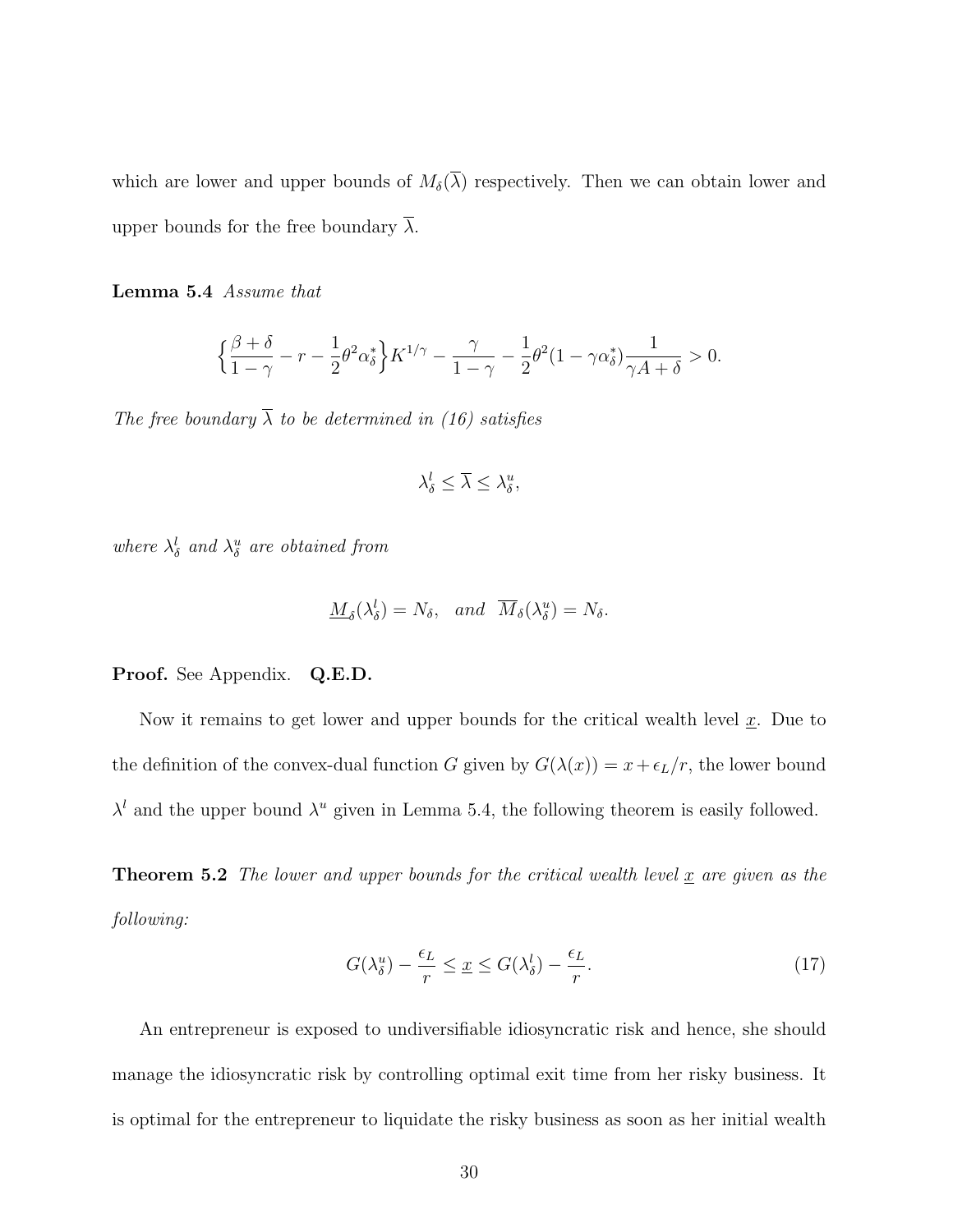approaches the critical wealth level from above. Moreover, Theorem 5.2 suggests that the lower and upper bounds given by (17) for the critical wealth level might give a hint for another business planning. Even though utilizing the exit strategy at wealth levels between the lower and upper bounds is a suboptimal policy for the business plan, the entrepreneur could run her risky business a little bit longer or shorter than the optimal exit time, in exchange for giving up the optimality.

#### Optimal Consumption and Risky Portfolio Strategies.

We state a theorem concerning the optimal consumption and risky portfolio strategies in the presence of undiversifiable idiosyncratic risk.

**Theorem 5.3** The entrepreneur's optimal consumption  $c^*$  and optimal portfolio  $\pi^*$  prior to exit from risky business follow

$$
c_{t}^{*} = \left(A + \frac{\delta}{\gamma}\right)\left(x + \frac{\epsilon_{L}}{r}\right) - \left(A + \frac{\delta}{\gamma}\right)B^{*}(\overline{\lambda})\lambda^{*}(x)^{-\alpha_{\delta}^{*}}
$$
\n
$$
- \frac{2\delta K(A + \delta/\gamma)}{\theta^{2}(\alpha_{\delta} - \alpha_{\delta}^{*})(1 - \gamma)}\left[(\alpha_{\delta} - 1)\lambda^{*}(x)^{-\alpha_{\delta}}\int_{0}^{\lambda^{*}(x)}\mu^{\alpha_{\delta} - 2}\left(G(\mu) - \frac{\epsilon_{L}}{r} + \frac{\epsilon_{H}}{r}\right)^{-\gamma + 1}d\mu\right] (18)
$$
\n
$$
+ (\alpha_{\delta}^{*} - 1)\lambda^{*}(x)^{-\alpha_{\delta}^{*}}\int_{\lambda^{*}(x)}^{\overline{\lambda}}\mu^{\alpha_{\delta}^{*} - 2}\left(G(\mu) - \frac{\epsilon_{L}}{r} + \frac{\epsilon_{H}}{r}\right)^{-\gamma + 1}d\mu\right],
$$
\n
$$
\pi_{t}^{*} = \frac{\theta}{\gamma\sigma}\left(x + \frac{\epsilon_{L}}{r}\right) + \left(\alpha_{\delta}^{*} - \frac{1}{\gamma}\right)\frac{\theta}{\sigma}B^{*}(\overline{\lambda})\lambda^{*}(x)^{-\alpha_{\delta}^{*}} - \frac{2\delta K}{\sigma\theta(1 - \gamma)}\frac{1}{\lambda^{*}(x)}\left(x + \frac{\epsilon_{H}}{r}\right)^{-\gamma + 1} + \frac{2\delta K}{\sigma\theta(\alpha_{\delta} - \alpha_{\delta}^{*})(1 - \gamma)}\left[\left(\alpha_{\delta} - \frac{1}{\gamma}\right)(\alpha_{\delta} - 1)\lambda^{*}(x)^{-\alpha_{\delta}}\int_{0}^{\lambda^{*}(x)}\mu^{\alpha_{\delta} - 2}\left(G(\mu) - \frac{\epsilon_{L}}{r} + \frac{\epsilon_{H}}{r}\right)^{-\gamma + 1}d\mu\right] + \left(\alpha_{\delta}^{*} - \frac{1}{\gamma}\right)(\alpha_{\delta}^{*} - 1)\lambda^{*}(x)^{-\alpha_{\delta}^{*}}\int_{\lambda^{*}(x)}^{\overline{\lambda}}\mu^{\alpha_{\delta}^{*} - 2}\left(G(\mu) - \frac{\epsilon_{L}}{r} + \frac{\epsilon_{H}}{r}\right)^{-\gamma +
$$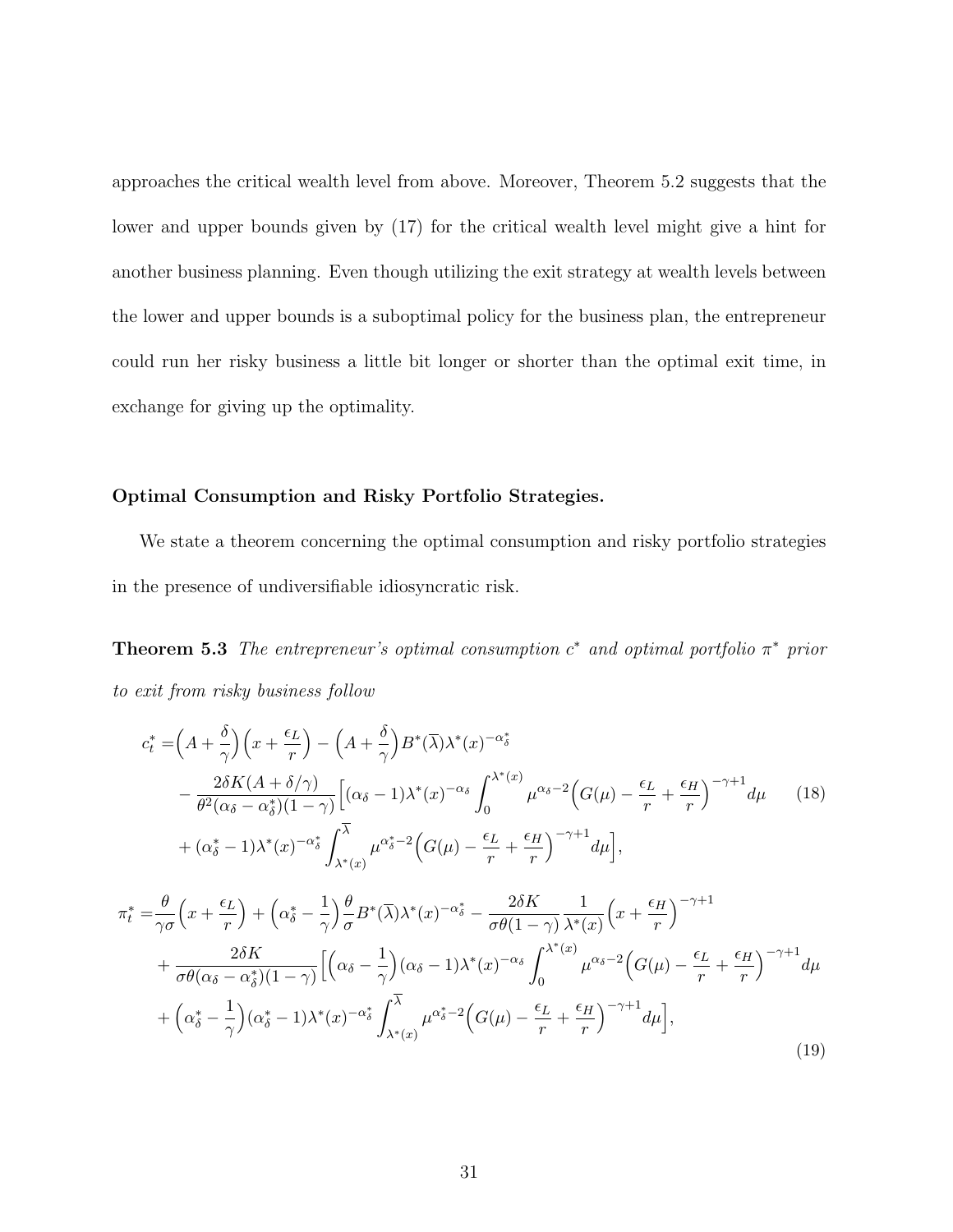where  $\lambda^*(x)$  is a decreasing function of initial wealth x, satisfying

$$
x + \frac{\epsilon_L}{r} = \frac{\gamma \lambda^*(x)^{-1/\gamma}}{\gamma A + \delta} + B^*(\overline{\lambda})\lambda^*(x)^{-\alpha_{\delta}^*} + \frac{2\delta K}{\theta^2(\alpha_{\delta} - \alpha_{\delta}^*)(1 - \gamma)} \Big[ (\alpha_{\delta} - 1)\lambda^*(x)^{-\alpha_{\delta}} \int_0^{\lambda^*(x)} \mu^{\alpha_{\delta} - 2} \Big(G(\mu) - \frac{\epsilon_L}{r} + \frac{\epsilon_H}{r} \Big)^{-\gamma + 1} d\mu + (\alpha_{\delta}^* - 1)\lambda^*(x)^{-\alpha_{\delta}^*} \int_{\lambda^*(x)}^{\overline{\lambda}} \mu^{\alpha_{\delta}^* - 2} \Big(G(\mu) - \frac{\epsilon_L}{r} + \frac{\epsilon_H}{r} \Big)^{-\gamma + 1} d\mu \Big],
$$

and

$$
B^*(\overline{\lambda}) = \left[K^{1/\gamma}\overline{\lambda}^{-1/\gamma} - \frac{y}{r} + \frac{\epsilon_L}{r} - \frac{\gamma \overline{\lambda}^{-1/\gamma}}{\gamma A + \delta} - \frac{2\delta K(\alpha_{\delta} - 1)\overline{\lambda}^{-\alpha_{\delta}}}{\theta^2(\alpha_{\delta} - \alpha_{\delta}^*)(1 - \gamma)} \int_0^{\overline{\lambda}} \mu^{\alpha_{\delta} - 2} \Big(G(\mu) - \frac{\epsilon_L}{r} + \frac{\epsilon_H}{r}\Big)^{1 - \gamma} d\mu\Big] \overline{\lambda}^{\alpha_{\delta}^*}.
$$

Proof. See Appendix. Q.E.D.

An entrepreneurial optimal consumption and risky portfolio strategies are largely affected by the option to quit the business and accept the safe job to avoid undiversifiable idiosyncratic risk. The effects of the idiosyncratic risk are reflected in the last terms consisting of two integral parts in (18) and (19).

### 5.2 Iterative Algorithm and Convergence

In this section, we propose a simple iterative algorithm to solve the implicit equation suggested by (9) and determine the free boundary  $\lambda$ .

#### A Simple Iterative Algorithm

Step 0. Set  $\delta = 0$  in (9). Then we obtain  $G(\lambda) = \frac{1}{4}$ A  $\lambda^{-1/\gamma}$ . We use it as the initial guess for  $G(\lambda)$  satisfying (9).

Step 1. Given the initial  $G(\lambda)$ , we determine  $B^*(\overline{\lambda})$  and  $\overline{\lambda}$  by (12) and (15), respectively.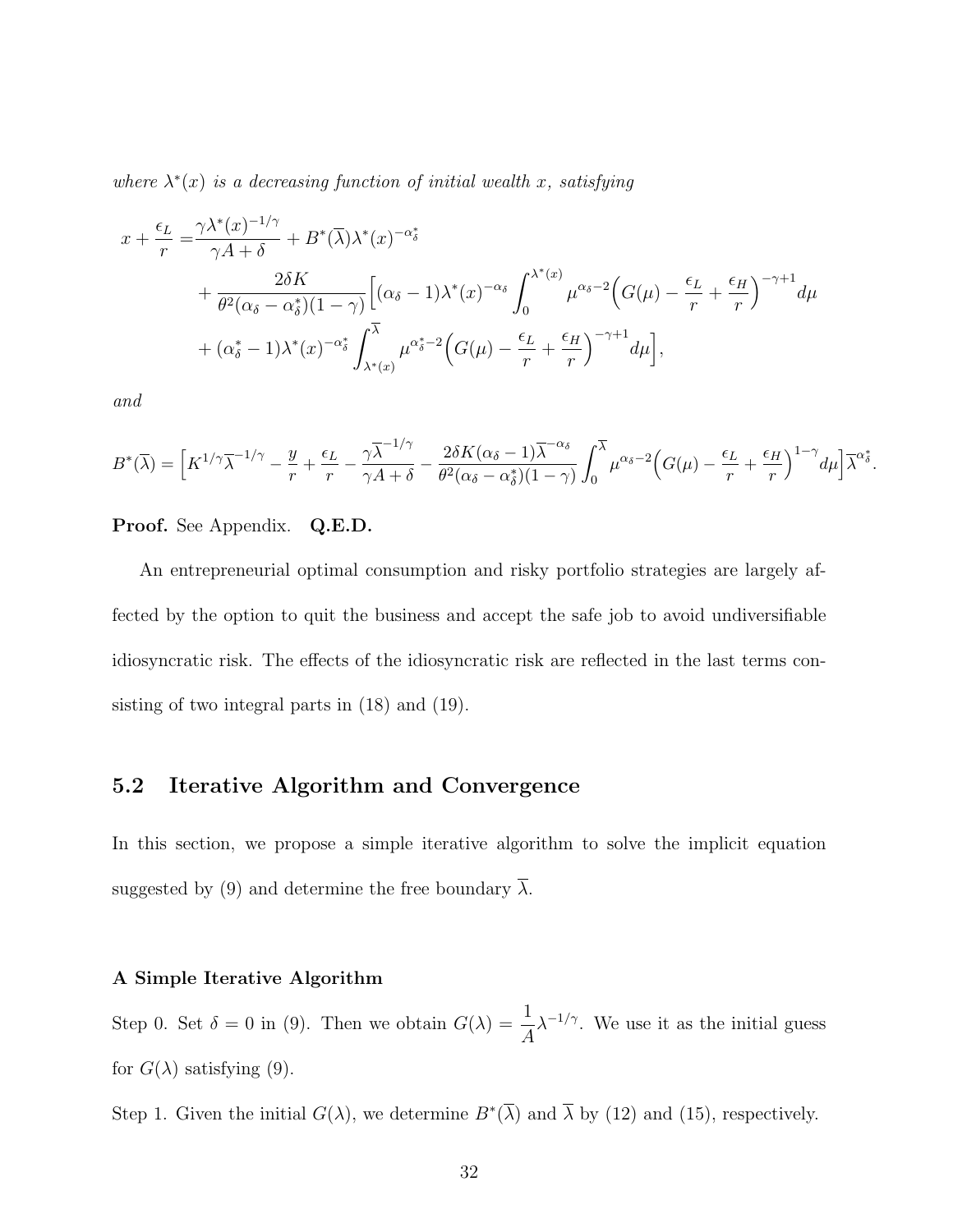Step 2. Use the relationship (9) to update  $G(\lambda)$ . Then we set the updated  $G(\lambda)$  as the new initial value.

Step 3. Repeat steps 1-2 until  $\overline{\lambda}$  converges.

We successfully solve the equation (9) and determine  $\overline{\lambda}$  by using the above iterative procedure. Now we show that the function  $G(\lambda)$  obtained from the iterative procedure converges by using the Banach fixed-point theorem.

Consider the domain of  $\lambda(\cdot)$  as

$$
X=[\lambda_0,\underline{\lambda}],
$$

where  $\lambda_0$  is a value corresponding to a sufficiently large wealth  $\hat{x}$  by the relationship of  $\lambda_0 \equiv \lambda(\hat{x}) = \phi'(\hat{x})$ . Denote R by the set of real numbers. We also consider the set of all bounded functions  $y: X \to \mathcal{R}$  as

$$
B(X,\mathcal{R}).
$$

Then  $B(X, \mathcal{R})$  is a complete metric space with the supremum norm

$$
d(y, z) \equiv \sup\{|y(x) - z(x)| : x \in X\},\
$$

due to the fact that  $\mathcal R$  is complete. We let  $C(X,\mathcal R)$  be the set of all continuous bounded functions  $y: X \to \mathcal{R}$ . Then  $C(X, \mathcal{R})$  is a closed subspace of  $B(X, \mathcal{R})$ . Therefore,  $C(X, \mathcal{R})$ is also a complete metric space. Because we have shown that  $G(\lambda)$  has a monotonic decreasing property, we obtain

$$
G(\overline{\lambda}) \le G(\lambda) \le G(\lambda_0),
$$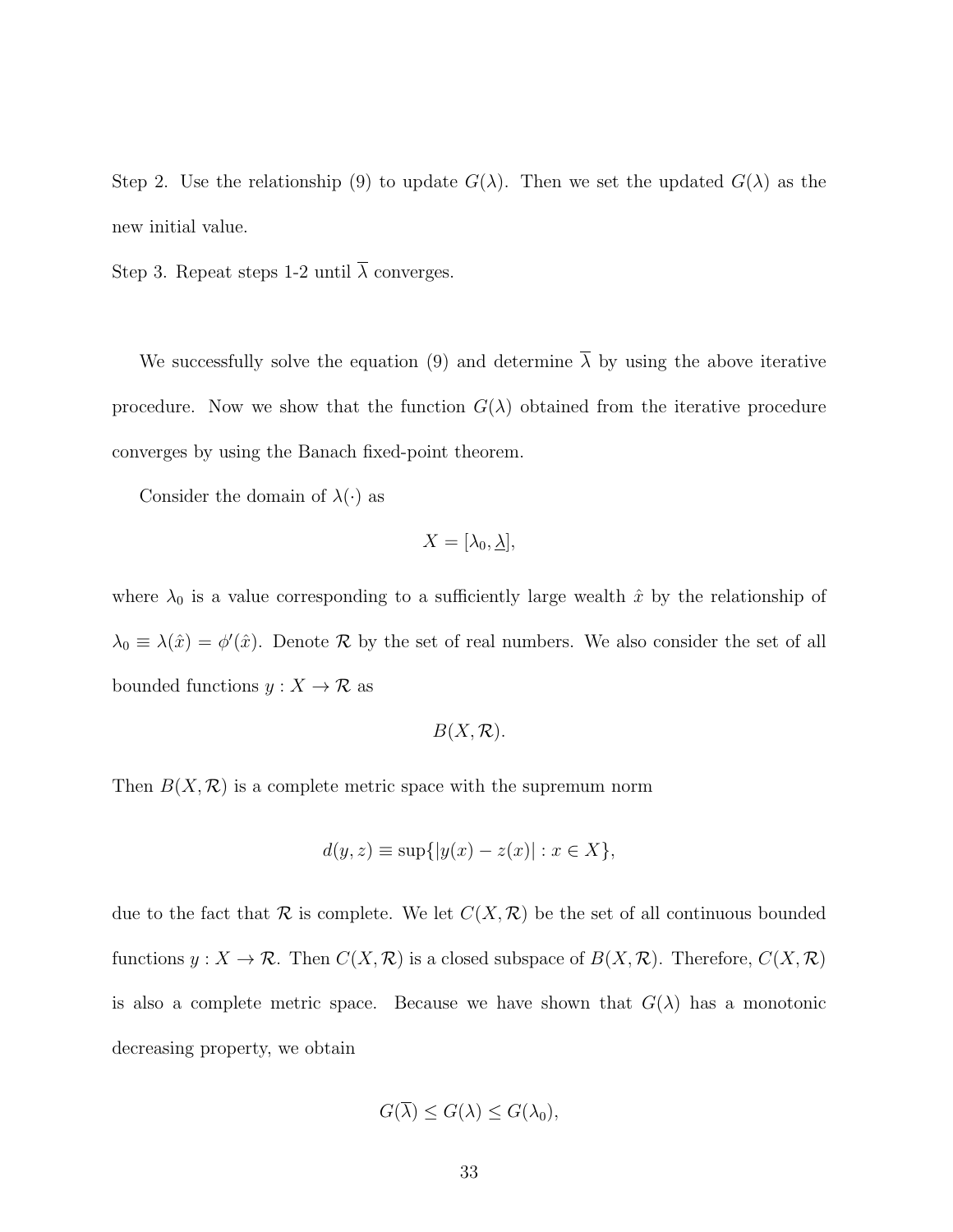accordingly  $G(\lambda)$  is in  $C(X, \mathcal{R})$ .

Define

$$
Y(G(\lambda)) = \frac{\gamma \lambda^{-1/\gamma}}{\gamma A + \delta} + B^*(\overline{\lambda})\lambda^{-\alpha_{\delta}^*} + \frac{2\delta K}{\theta^2(\alpha_{\delta} - \alpha_{\delta}^*)(1 - \gamma)} \Big[ (\alpha_{\delta} - 1)\lambda^{-\alpha_{\delta}} \int_0^{\lambda} \mu^{\alpha_{\delta} - 2} \Big(G(\mu) - \frac{\epsilon_L}{r} + \frac{\epsilon_H}{r} \Big)^{1 - \gamma} d\mu + (\alpha_{\delta}^* - 1)\lambda^{-\alpha_{\delta}^*} \int_{\lambda}^{\overline{\lambda}} \mu^{\alpha_{\delta}^* - 2} \Big(G(\mu) - \frac{\epsilon_L}{r} + \frac{\epsilon_H}{r} \Big)^{1 - \gamma} d\mu \Big],
$$

for any  $G(\lambda) \in C(X,\mathcal{R})$ . Then  $Y(\cdot)$  is continuous and is in  $C(X,\mathcal{R})$ . This is because

$$
|Y(G(\lambda))| \le \frac{2\delta K}{\theta^2(\alpha_{\delta} - \alpha_{\delta}^*)(\gamma - 1)\overline{\lambda}} \sup_{\mu} |G(\mu)|.
$$

Assume that

$$
\frac{2\delta K}{\theta^2(\alpha_{\delta}-\alpha_{\delta}^*)(\gamma-1)\overline{\lambda}}<1.
$$

Then the map  $Y: C(X, \mathcal{R}) \to C(X, \mathcal{R})$  is a contraction mapping. Certainly, for any  $G_1(\lambda)$ ,  $G_2(\lambda) \in C(X, \mathcal{R}), Y$  satisfies

$$
\sup_{\lambda} |Y(G_1(\lambda)) - Y(G_2(\lambda))| = \frac{2\delta K}{\theta^2(\alpha_{\delta} - \alpha_{\delta}^*)(\gamma - 1)\overline{\lambda}} \sup_{\lambda} |G_1(\lambda) - G_2(\lambda)|.
$$

Let  $G^{i}(\lambda)$ ,  $B^{*}(\overline{\lambda})^{i}$ ,  $\overline{\lambda}^{i}$  be the values from the *i*-th iteration. If we apply the Banach fixedpoint theorem, then  $G^{i}(\lambda)$  converges uniformly to  $G(\lambda)$  on  $[\lambda_0, \overline{\lambda}]$ . Moreover,  $B^*(\overline{\lambda})^i \to$  $B^*(\overline{\lambda})$  and  $\overline{\lambda}^i \to \overline{\lambda}$  as  $i \to \infty$ .

## 5.3 Various Properties of Convex-Dual Function G

#### 5.3.1 Uniqueness of G

We show the uniqueness of  $G(\lambda)$  proposed by the implicit equation (9) under suitable parameter conditions.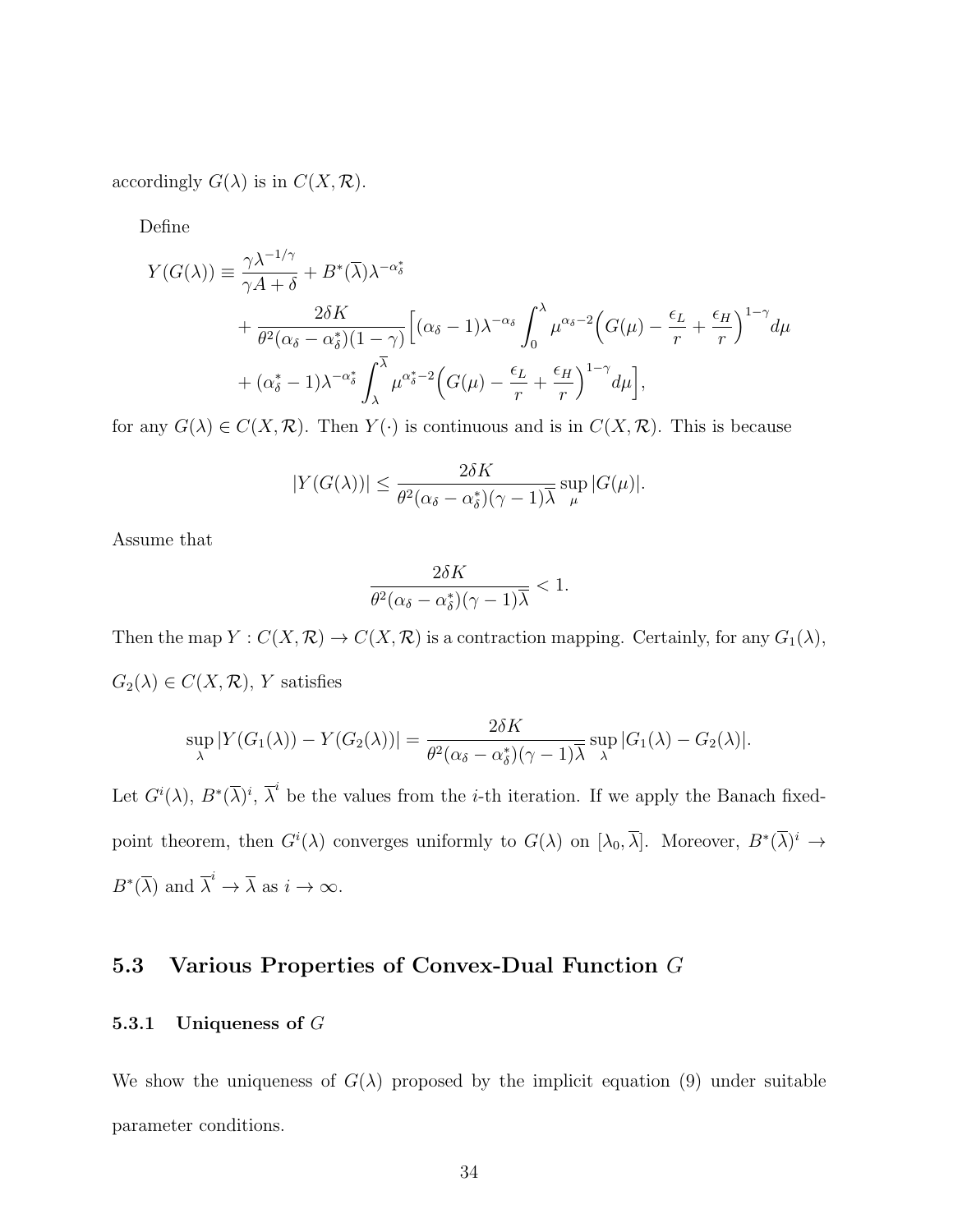**Theorem 5.4** Suppose  $\gamma > 1$ . If we assume that

$$
\frac{2\delta K}{\theta^2(\alpha_\delta-\alpha^*_\delta)(\gamma-1)\overline{\lambda}}<1,
$$

then  $G(\lambda)$  given by (9) is unique.

Proof. See Appendix. Q.E.D.

#### 5.3.2 Monotonic decreasing property of G

The function  $G(\cdot)$  satisfying the implicit equation (9) is monotonically decreasing.

**Theorem 5.5** Suppose  $\gamma > 1$ . If we assume that

$$
\overline{\lambda}^{-1/\gamma}\frac{\delta}{A}\Big\{\frac{1}{\gamma A+\delta}-\frac{2}{\theta^2(\alpha_{\delta}-\alpha^*_{\delta})(1-\gamma)}\Big\}-\frac{y}{r}+\frac{\epsilon_L}{r}<0,
$$

then any solution to (8) satisfies  $G'(\lambda) < 0$ .

Proof. See Appendix. Q.E.D.

### 5.3.3 Uniqueness of free boundary  $\overline{\lambda}$

Theorem 5.4 states that there exists a unique solution  $G(\lambda)$  to the implicit equation (9) under appropriate parameter conditions. However, the conditions contain a free boundary  $\overline{\lambda}$  to be determined with  $G(\lambda)$  by two conditions (12), (15). Because it is of importance to check whether or not the conditions hold, we provide more detail parameter conditions in which not a free boundary  $\overline{\lambda}$  is uniquely determined, just but corresponding  $G(\lambda)$  is unique.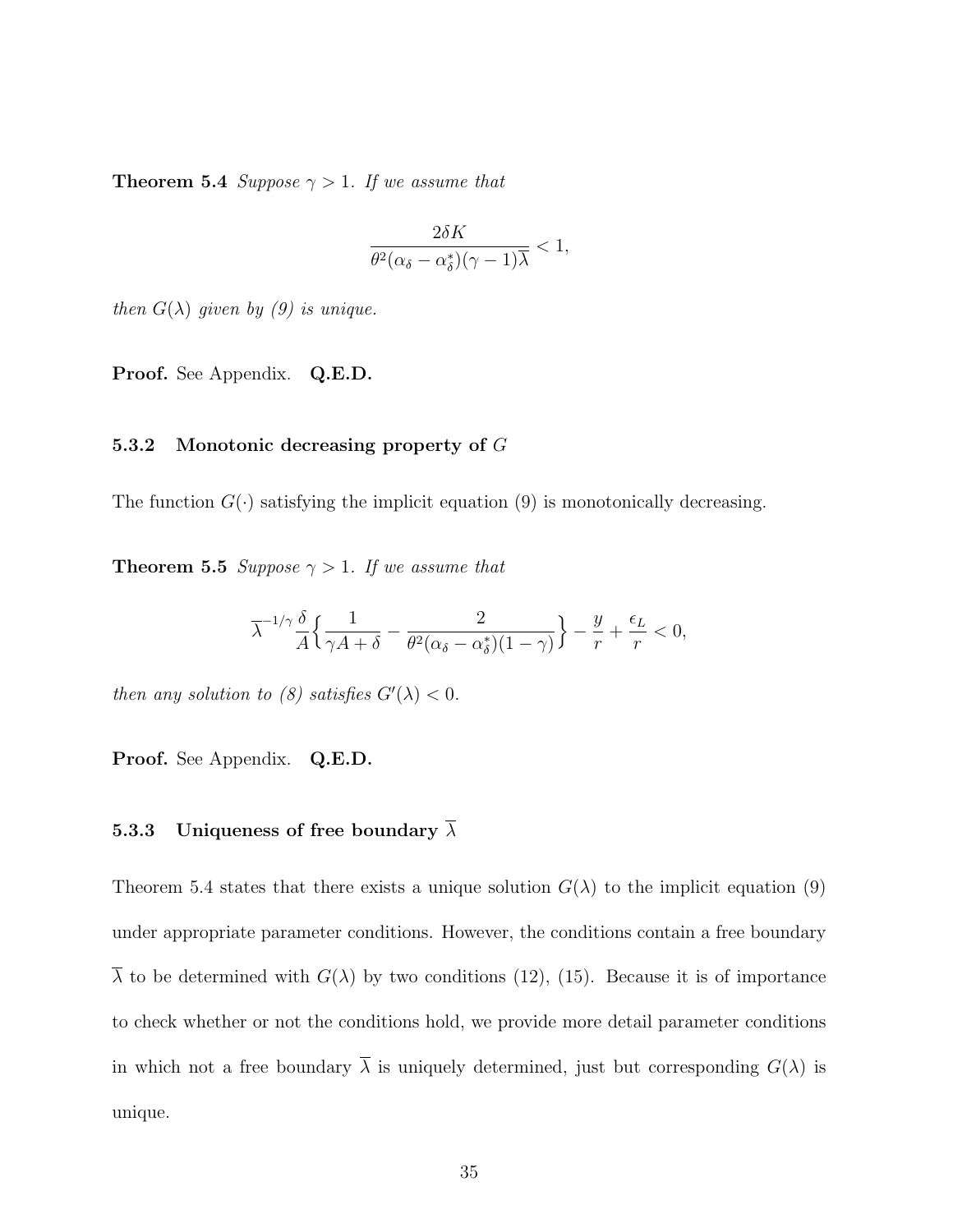**Theorem 5.6** Suppose  $\gamma > 1$ . Assume that

$$
\begin{split} &\Big[\Big\{\frac{\beta+\delta}{1-\gamma}-r-\frac{1}{2}\theta^2\alpha_\delta^*\Big\}K^{1/\gamma}-\frac{\gamma}{1-\gamma}-\frac{1}{2}\theta^2(1-\gamma\alpha_\delta^*)\frac{1}{\gamma A+\delta}\Big]\\ &\qquad \qquad \times\Big(\frac{2\delta K}{\theta^2(\alpha_\delta-\alpha_\delta^*) (\gamma-1)}\Big)^{-1/\gamma}>\Big(1+\frac{\theta^2}{2r}\alpha_\delta^*\Big)(-y+\epsilon_L),\\ &\Big[\Big\{\frac{\beta+\delta}{1-\gamma}-r-\frac{1}{2}\theta^2\alpha_\delta^*\Big\}K^{1/\gamma}-\frac{\gamma}{1-\gamma}-\frac{1}{2}\theta^2(1-\gamma\alpha_\delta^*)\frac{1}{\gamma A+\delta}\Big]\\ &\qquad \qquad \times\frac{A}{\delta}\Big(\frac{y-\epsilon_L}{r}\Big)\Big/\Big\{\frac{1}{rA+\delta}-\frac{2}{\theta^2(\alpha_\delta-\alpha_\delta^*)(1-\gamma)}\Big\}>\Big(1+\frac{\theta^2}{2r}\alpha_\delta^*\Big)(-y+\epsilon_L). \end{split}
$$

Then there exists a unique free boundary  $\overline{\lambda}$  and a unique  $G(\lambda)$  satisfying (12), (15).

Proof. See Appendix. Q.E.D.

# 5.3.4 The equivalence between optimal stopping problem (5) and free boundary problem (7)

We verify that the solution to the free boundary problem  $(7)$  is a solution to the variational inequality (6).

**Theorem 5.7** Suppose  $\gamma > 1$ . If we assume that

$$
\left[ \left\{ \frac{\beta+\delta}{1-\gamma} - r - \frac{1}{2} \theta^2 \alpha_{\delta}^* \right\} K^{1/\gamma} - \frac{\gamma}{1-\gamma} - \frac{1}{2} \theta^2 (1-\gamma \alpha_{\delta}^*) \frac{1}{\gamma A + \delta} \right] \times \frac{A}{\delta} \left( \frac{y-\epsilon_L}{r} \right) / \left\{ \frac{1}{rA+\delta} - \frac{2}{\theta^2 (\alpha_{\delta} - \alpha_{\delta}^*) (1-\gamma)} \right\} > \left( 1 + \frac{\theta^2}{2r} \alpha_{\delta}^* \right) (-y+\epsilon_L),
$$

and

$$
\left[ \left\{ \frac{\beta+\delta}{1-\gamma} - r - \frac{1}{2} \theta^2 \alpha_{\delta}^* \right\} K^{1/\gamma} - \frac{\gamma}{1-\gamma} - \frac{1}{2} \theta^2 (1-\gamma \alpha_{\delta}^*) \frac{1}{\gamma A + \delta} \right]
$$
  

$$
K^{-1/\gamma} (y - \epsilon_L) / \left( - \frac{\beta+\delta}{1-\gamma} + \frac{\theta^2}{2\gamma} + \frac{\gamma}{1-\gamma} K^{-1/\gamma} + r \right) \ge \left( 1 + \frac{\theta^2}{2r} \alpha_{\delta}^* \right) (-y + \epsilon_L),
$$

then the solution to the free boundary problem  $(7)$  is a solution to the variational inequality

(6).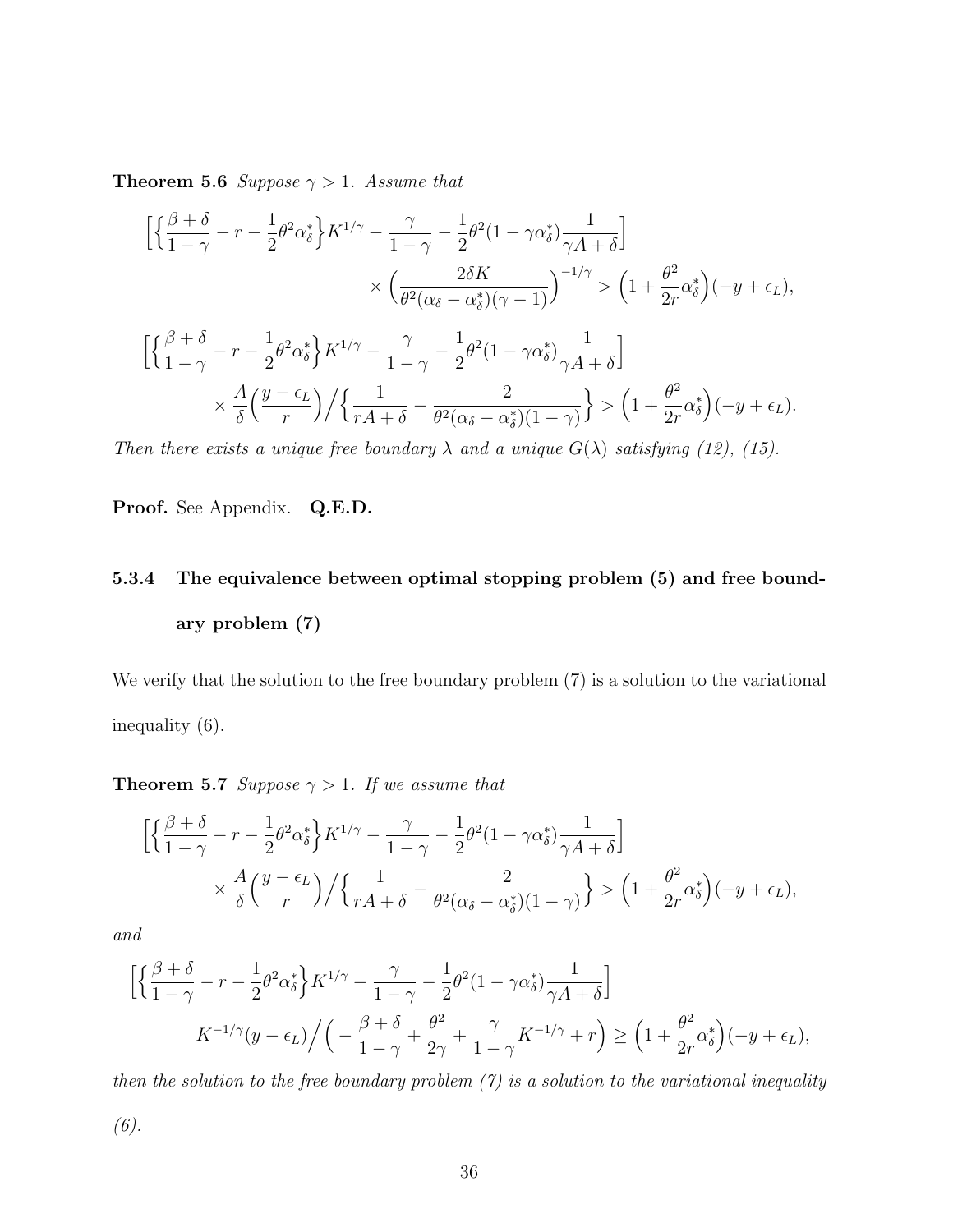Proof. See Appendix. Q.E.D.

## 5.4 Proofs of Lemmas and Theorems

#### 5.4.1 Proof of Lemma 2.1

We consider the following wealth process  $X_t$  with initial wealth  $X_0 = x$ :

$$
dX_t = (rX_t - c_t + a) + \pi_t \sigma(dW_t + \theta dt), \quad t \ge 0,
$$
\n<sup>(20)</sup>

 $a > 0$  is a constant. If we define the value function  $\widetilde{U}(x; a)$  as

$$
\widetilde{U}(x;a) \equiv \max_{(c,\pi)} E\Big[\int_0^\infty e^{-\beta t} \frac{c_t^{1-\gamma}}{1-\gamma}\Big],
$$

which is subject to the wealth process (20), then the value function  $\widetilde{U}(x; a)$  follows

$$
\widetilde{U}(x;a) = K \frac{(x+a/r)^{1-\gamma}}{1-\gamma},
$$

where

$$
K = \left(\frac{1}{A}\right)^{\gamma}, \quad A = \left\{\frac{\gamma - 1}{\gamma} \left(r + \frac{\theta^2}{2\gamma}\right) + \frac{\beta}{\gamma}\right\}.
$$

By the principle of dynamic programming, the value function  $\Phi(x)$  formulated by (4) becomes

$$
\Phi(x) = \max_{(c,\pi,\tau)} E\Big[\int_0^{\tau \wedge \tau_\delta} e^{-\beta t} \frac{c_t^{1-\gamma}}{1-\gamma} dt + e^{-\beta(\tau \wedge \tau_\delta)} \widetilde{U}(X_{\tau \wedge \tau_\delta};a)\Big],
$$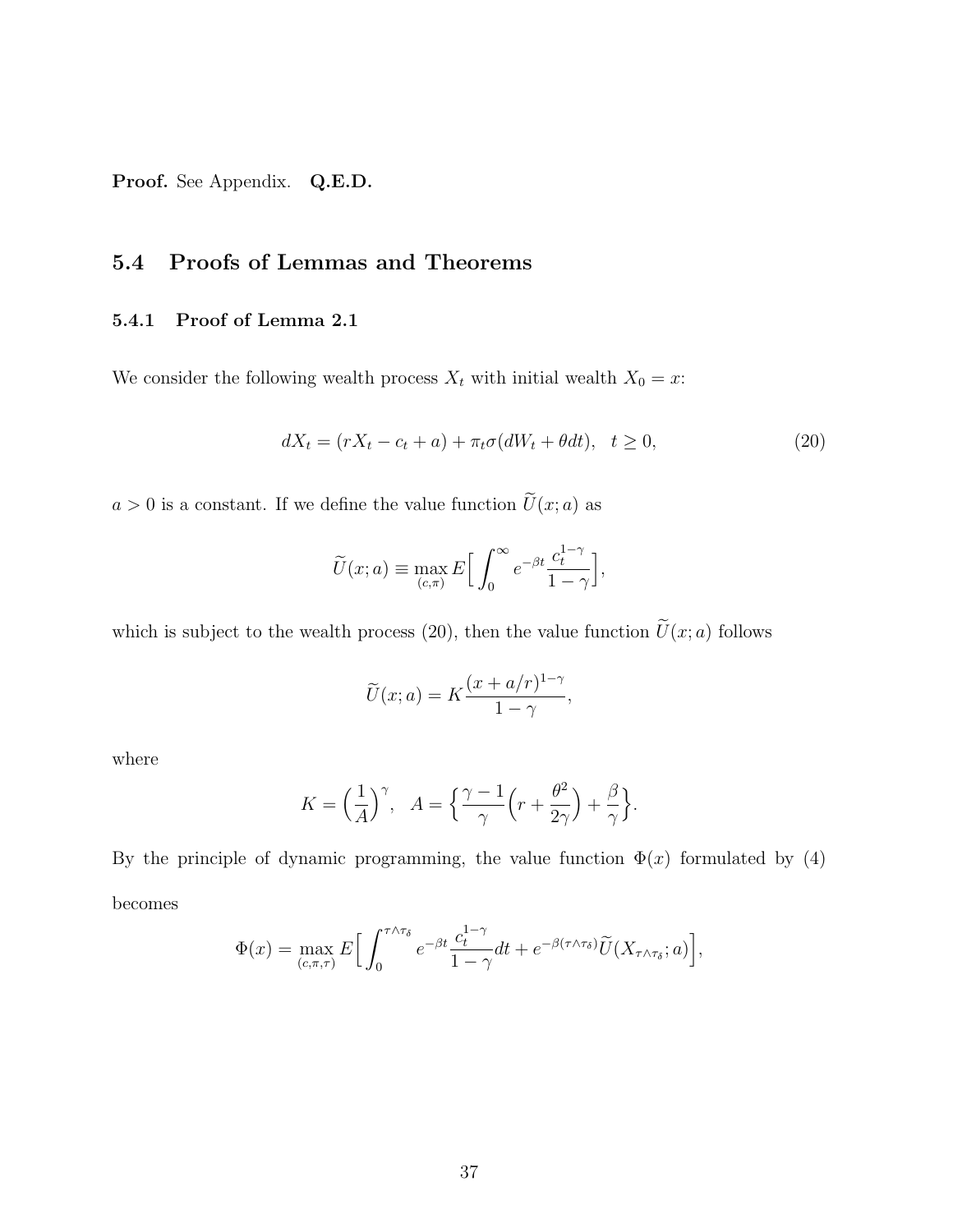where  $a \in \{y, \epsilon_H\}$ . A straightforward calculation by using the conditional expectation of  $\tau_\delta$  yields that

$$
E\left[\int_{0}^{\tau\wedge\tau_{\delta}}e^{-\beta t}\frac{c_{t}^{1-\gamma}}{1-\gamma}dt+e^{-\beta(\tau\wedge\tau_{\delta})}\widetilde{U}(X_{\tau\wedge\tau_{\delta}};a)\right]
$$
  
\n
$$
=E\left[E\left[\int_{0}^{\tau\wedge\tau_{\delta}}e^{-\beta t}\frac{c_{t}^{1-\gamma}}{1-\gamma}dt+e^{-\beta(\tau\wedge\tau_{\delta})}\widetilde{U}(X_{\tau\wedge\tau_{\delta}};a)\right]\Big|\tau_{\delta}\right]
$$
  
\n
$$
=E\left[\int_{0}^{\infty}\delta e^{-\delta s}\int_{0}^{\tau\wedge s}e^{-\beta t}\frac{c_{t}^{1-\gamma}}{1-\gamma}dtds+\int_{0}^{\infty}\delta e^{-\delta s}e^{-\beta(\tau\wedge s)}\widetilde{U}(X_{\tau\wedge s};a)ds\right]
$$
  
\n
$$
=E\left[\int_{0}^{\tau}\delta e^{-\delta s}\int_{0}^{s}e^{-\beta t}\frac{c_{t}^{1-\gamma}}{1-\gamma}dtds+\int_{\tau}^{\infty}\delta e^{-\delta s}\int_{0}^{\tau}e^{-\beta t}\frac{c_{t}^{1-\gamma}}{1-\gamma}dtds\right]
$$
  
\n
$$
+\int_{0}^{\tau}\delta e^{-\delta s}e^{-\beta s}\widetilde{U}(X_{s};\epsilon_{H})ds+\int_{\tau}^{\infty}\delta e^{-\delta s}e^{-\beta \tau}\widetilde{U}(X_{\tau};y)ds\right]
$$
  
\n
$$
=E\left[\int_{0}^{\tau}e^{-\beta t}\frac{c_{t}^{1-\gamma}}{1-\gamma}\int_{t}^{\tau}\delta e^{-\delta s}dsdt+\int_{0}^{\tau}e^{-\beta t}\frac{c_{t}^{1-\gamma}}{1-\gamma}\int_{\tau}^{\infty}\delta e^{-\delta s}dsdt\right]
$$
  
\n
$$
+\int_{0}^{\tau}e^{-(\beta+\delta)s}\delta\widetilde{U}(X_{s};\epsilon_{H})ds+e^{-(\beta+\delta)\tau}\widetilde{U}(X_{\tau};y)\right]
$$
  
\n
$$
=E\left[\int_{0}^{\tau}e^{-\beta t}\frac{c_{t}^{1-\gamma}}{1-\gamma}\int_{t}^
$$

Therefore, we complete the proof of the Lemma 2.1.

### 5.4.2 Proof of Lemma 2.2

For a fixed stopping time  $\tau$ , we define

$$
J_{\tau}(x) \equiv \max_{(c,\pi)} E\Big[\int_0^{\tau} e^{-(\beta+\delta)t} \Big\{\frac{c_t^{1-\gamma}}{1-\gamma} + \delta \widetilde{U}(X_t; \epsilon_H) \Big\} dt + e^{-(\beta+\delta)\tau} \widetilde{U}(X_{\tau}; y)\Big].
$$

Then an entrepreneur's decision problem (5) is to solve the following optimal stopping problem:

$$
\Phi(x) = \max_{\tau} J_{\tau}(x).
$$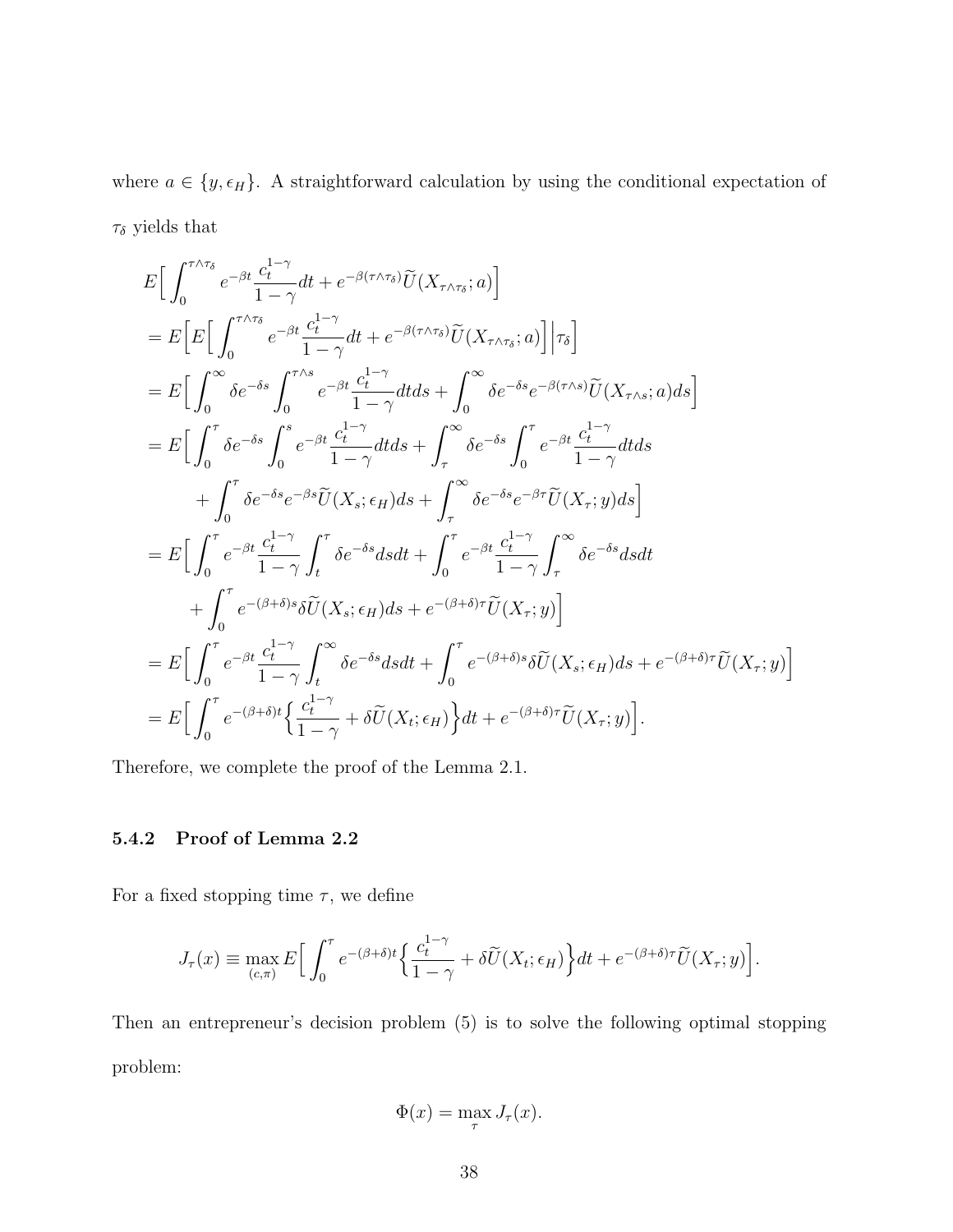We denote  $c_t^*$  and  $\pi_t^*$  by optimal consumption and optimal risky portfolio, respectively. We introduce the following partial differential operator  $L$ :

$$
L \equiv \frac{\partial}{\partial t} + \left( rx - c_t^* + \epsilon_L + \pi_t^* \sigma \theta \right) \frac{\partial}{\partial x} + \frac{1}{2} (\pi_t^*)^2 \sigma^2 \frac{\partial^2}{\partial x^2}.
$$

We define domains  $G$  and  $D$  as follows

$$
G = \left\{ (x, t) \in \mathbf{R} \times \mathbf{R}; x \ge -\frac{1}{r + \delta} \left( \epsilon_L + \epsilon_H \frac{\delta}{r} \right), t \ge 0 \right\}
$$

and

$$
D = \{(x, t) \in G; \tilde{\phi}(x, t) > e^{-(\beta + \delta)t} \tilde{U}(x, y)\}
$$

for a function  $\tilde{\phi}:\bar{G}\to{\mathbf R}.$  Then we obtain

$$
L\tilde{\phi} + e^{-(\beta+\delta)t} \left\{ \frac{(c_t^*)^{1-\gamma}}{1-\gamma} + \delta \widetilde{U}(x;\epsilon_H) \right\} = \frac{\partial \tilde{\phi}}{\partial t} + \left( rx - c_t^* + \epsilon_L + \pi_t^* \sigma \theta \right) \frac{\partial \tilde{\phi}}{\partial x} + \frac{1}{2} (\pi_t^*)^2 \sigma^2 \frac{\partial^2 \tilde{\phi}}{\partial x^2} + e^{-(\beta+\delta)t} \left\{ \frac{(c_t^*)^{1-\gamma}}{1-\gamma} + \delta \widetilde{U}(x;\epsilon_H) \right\}.
$$

The optimal stopping problem (5) is equivalent to the following variational inequality (Bensoussan and Lions, 1982; Øksendal, 2007):

$$
L\tilde{\phi} + e^{-(\beta + \delta)t} \left\{ \frac{(c_t^*)^{1-\gamma}}{1-\gamma} + \delta \tilde{U}(x; \epsilon_H) \right\} = 0 \text{ on } D,
$$
  

$$
L\tilde{\phi} + e^{-(\beta + \delta)t} \left\{ \frac{(c_t^*)^{1-\gamma}}{1-\gamma} + \delta \tilde{U}(x; \epsilon_H) \right\} \le 0 \text{ on } G \backslash D.
$$

As a result, we get the following variational inequality:

$$
L\tilde{\phi} + e^{-(\beta + \delta)t} \left\{ \frac{(c_t^*)^{1-\gamma}}{1-\gamma} + \delta \tilde{U}(x; \epsilon_H) \right\} \le 0,
$$

$$
\tilde{\phi}(x, t) \ge e^{-(\beta + \delta)t} \tilde{U}(x; y), \quad (21)
$$

$$
\left[ L\tilde{\phi} + e^{-(\beta + \delta)t} \left\{ \frac{(c_t^*)^{1-\gamma}}{1-\gamma} + \delta \tilde{U}(x; \epsilon_H) \right\} \right] \left( \tilde{\phi}(x, t) - e^{-(\beta + \delta)t} \tilde{U}(x; y) \right) = 0.
$$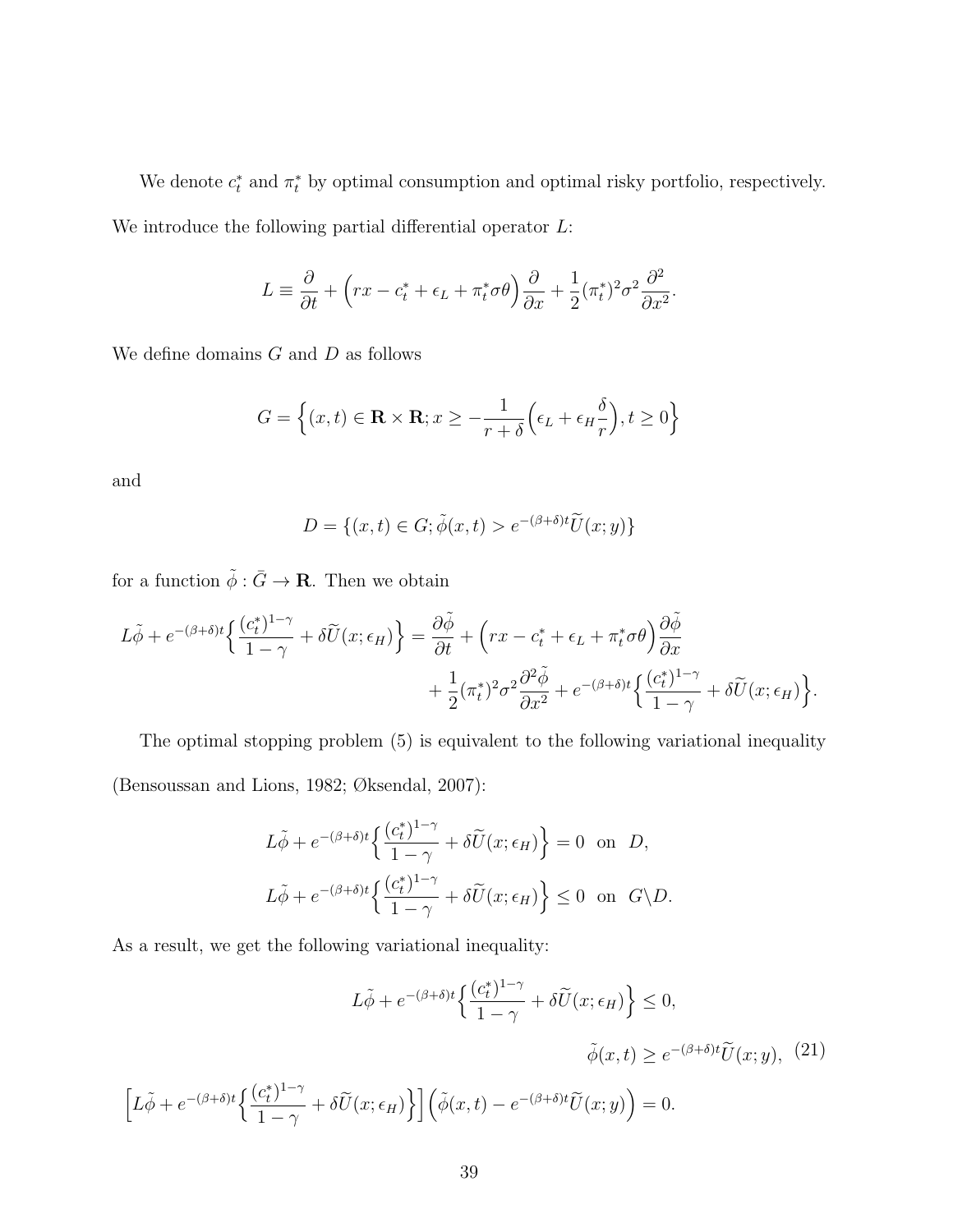We conjecture the form of  $\tilde{\phi}$  as the following:

$$
\tilde{\phi}(x,t) = e^{-(\beta + \delta)t} \phi(x).
$$

By substituting the conjectured  $\tilde{\phi}$  into the variational inequality (21), we obtain

$$
\begin{aligned}\n&\left[-\left(\beta+\delta\right)\phi(x)+\left(rx-c_t^*+\epsilon_L+\pi_t^*\sigma\theta\right)\phi'(x)+\frac{1}{2}(\pi_t^*)^2\sigma^2\phi''(x)\\&+\frac{(c_t^*)^{1-\gamma}}{1-\gamma}+\delta\widetilde{U}(x;\epsilon_H)\right]\leq 0,\\
&\phi(x)\geq \widetilde{U}(x;y),\\
&\left[-\left(\beta+\delta\right)\phi(x)+\left(rx-c_t^*+\epsilon_L+\pi_t^*\sigma\theta\right)\phi'(x)+\frac{1}{2}(\pi_t^*)^2\sigma^2\phi''(x)\\&+\frac{(c_t^*)^{1-\gamma}}{1-\gamma}+\delta\widetilde{U}(x;\epsilon_H)\right]\left(\phi(x)-\widetilde{U}(x;y)\right)=0.\n\end{aligned}
$$

Note that optimality conditions for optimal consumption and risky portfolio are given by

$$
c_t^* = \phi'(x)^{-1/\gamma}
$$
 and  $\pi_t^* = -\frac{\theta}{\sigma} \frac{\phi'(x)}{\phi''(x)}$ .

Hence, we derive the variational inequality (6). Finally, if we apply the verification theorem for an optimal stopping problem given by Øksendal (2007), then the solution to the variational inequality (6) is the solution to our optimal stopping problem (5).

### 5.4.3 Proof of Lemma 5.1

We define  $\lambda$  as the marginal value of the value function  $\phi$  and introduce a dual variable  $\overline{\lambda}$ of the free boundary  $\underline{x}$ . Specifically,

$$
\lambda(x) \equiv \phi'(x)
$$
, and  $\overline{\lambda} \equiv K(\underline{x} + y/r)^{-\gamma}$ .

Differentiating the first relationship in  $(7)$  with respect to x yields

$$
(\beta + \delta)\lambda(x) - r\lambda(x) - (rx + \epsilon_L)\lambda'(x) + \frac{1}{2}\theta^2 \frac{2\lambda(x)\lambda'(x)^2 - \lambda(x)^2\lambda''(x)}{\lambda'(x)^2} + \lambda(x)^{-1/\gamma}\lambda'(x) = \delta K(x + \epsilon_H/r)^{-\gamma}
$$
\n(22)

.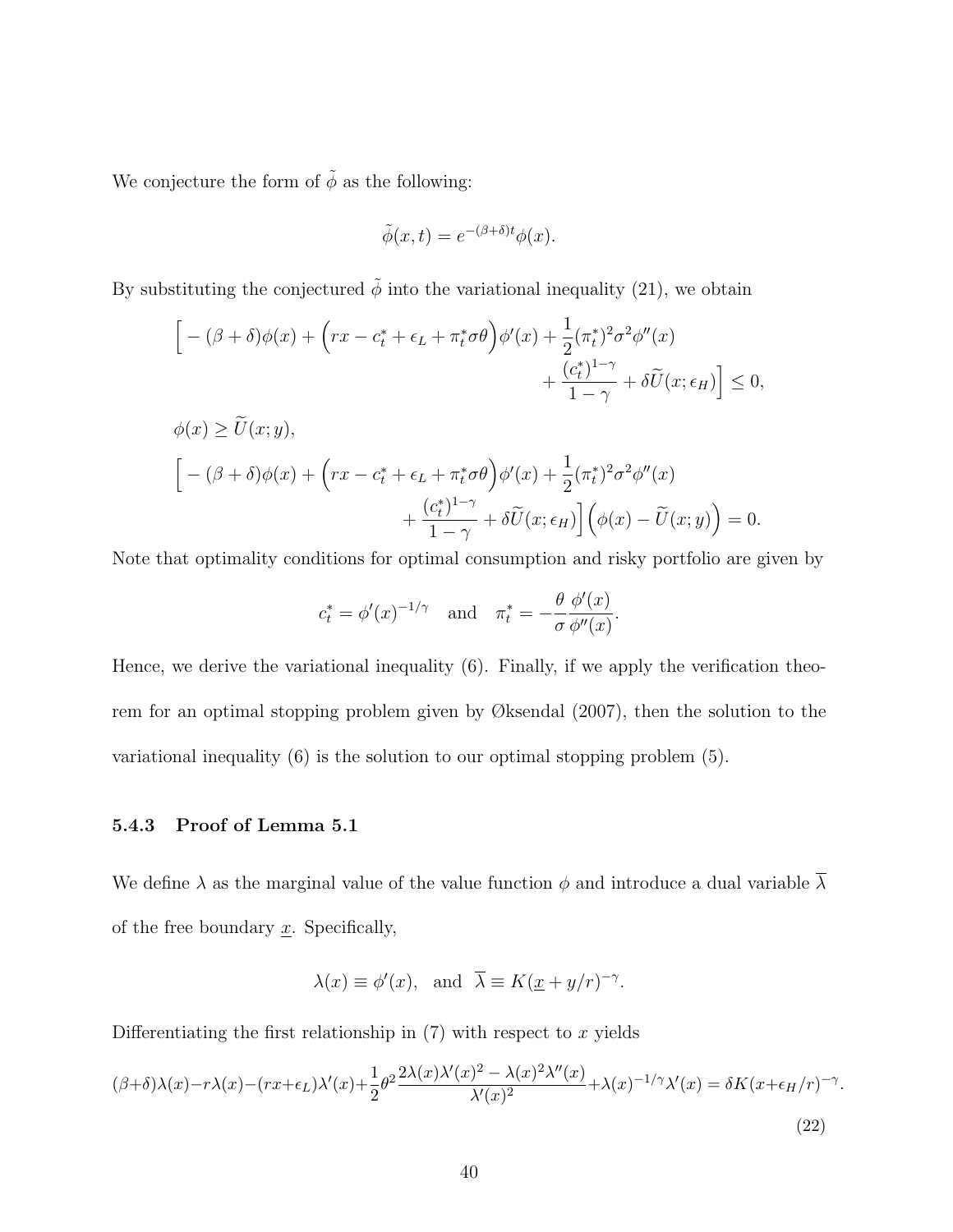We employ a function  $G$  satisfying

$$
G(\lambda(x)) \equiv x + \frac{\epsilon_L}{r}.
$$

Then the differential equation (22) is rewritten by

$$
-\frac{1}{2}\theta^2\lambda^2 G''(\lambda) - \lambda G'(\lambda)(\theta^2 + \beta + \delta - r) + rG(\lambda) + \delta K \Big(G(\lambda) - \frac{\epsilon_L}{r} + \frac{\epsilon_H}{r}\Big)^{-\gamma} G'(\lambda) = \lambda^{-1/\gamma}, \ \ 0 < \lambda < \overline{\lambda},
$$

where  $\overline{\lambda}$  is a free boundary to be determined according to the smooth-pasting conditions.

#### 5.4.4 Proof of Theorem 5.1

We can always write the general solution of (8) as the following:

$$
G(\lambda) = \frac{\gamma \lambda^{-1/\gamma}}{\gamma A + \delta} + \eta(\lambda) \lambda^{-\alpha_{\delta}} + \eta^*(\lambda) \lambda^{-\alpha_{\delta}^*},
$$
\n(23)

subject to

$$
\eta'(\lambda)\lambda^{-\alpha_{\delta}} + (\eta^*(\lambda))'\lambda^{-\alpha_{\delta}^*} = 0,
$$

where  $\alpha_{\delta} > 0$  and  $\alpha_{\delta}^* < 0$  are the two roots of the characteristic equation (10). The first and second derivatives of G follow

$$
G'(\lambda) = -\frac{\lambda^{-1/\gamma - 1}}{\gamma A + \delta} - \alpha_{\delta} \eta(\lambda) \lambda^{-\alpha_{\delta} - 1} - \alpha_{\delta}^* \eta^*(\lambda) \lambda^{-\alpha_{\delta}^* - 1}
$$

and

$$
G''(\lambda) = \left(\frac{1}{\gamma} + 1\right) \frac{\lambda^{-1/\gamma - 2}}{\gamma A + \delta} - \alpha_{\delta} \eta'(\lambda) \lambda^{-\alpha_{\delta} - 1} + \alpha_{\delta} (\alpha_{\delta} + 1) \eta(\lambda) \lambda^{-\alpha_{\delta} - 2}
$$

$$
- \alpha_{\delta}^*(\eta^*(\lambda))' \lambda^{-\alpha_{\delta}^* - 1} + \alpha_{\delta}^*(\alpha_{\delta}^* + 1) \eta^*(\lambda) \lambda^{-\alpha_{\delta}^* - 2},
$$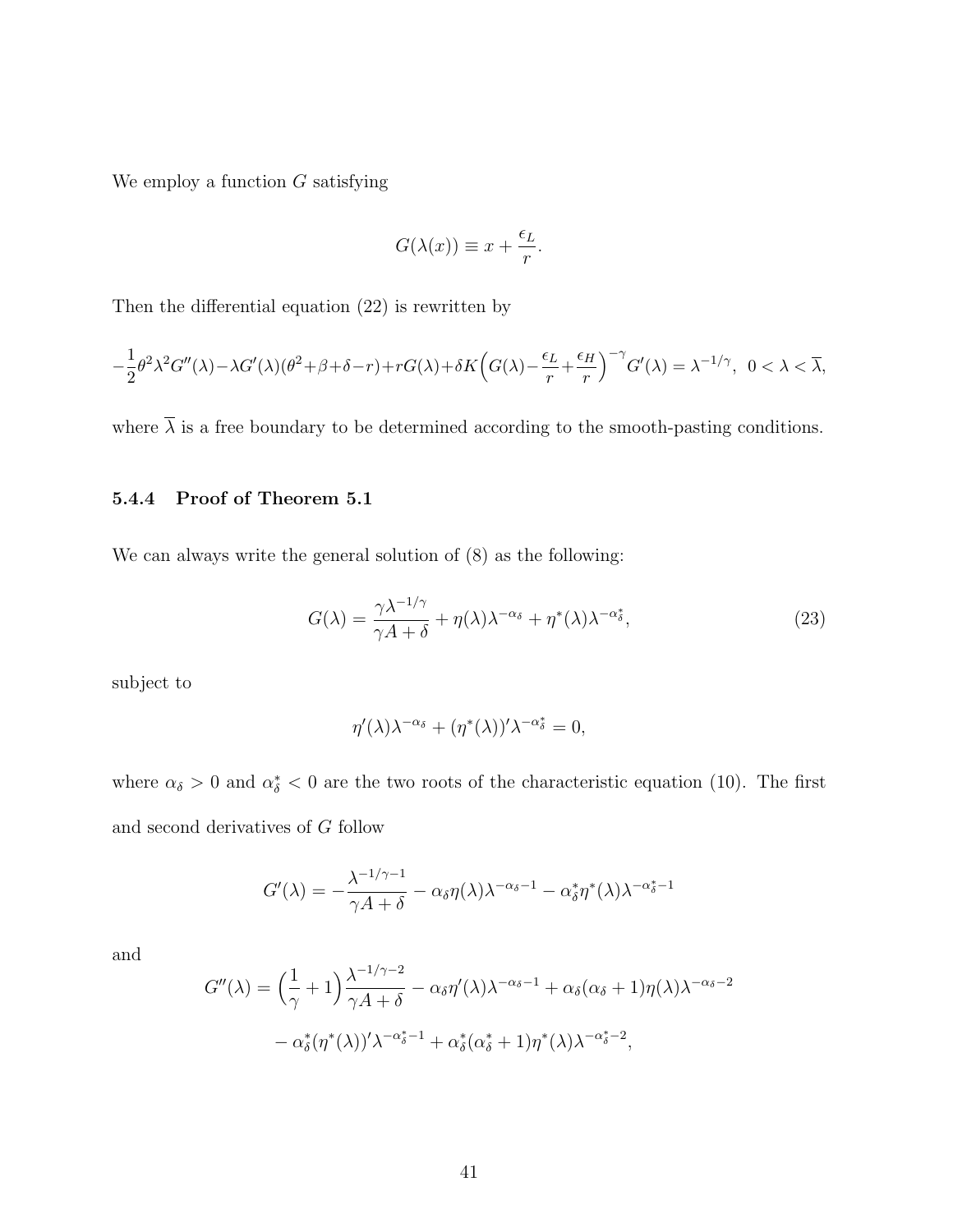respectively. Using the general solution  $(23)$  of G and its first and second derivatives, we obtain

$$
-\frac{1}{2}\theta^2\lambda^2 G''(\lambda) - \lambda G'(\lambda)(\theta^2 + \beta + \delta - r) + rG(\lambda)
$$
  
=  $\lambda^{-1/\gamma} + \frac{\theta^2}{2}(\alpha_\delta - \alpha_\delta^*)\lambda^{1-\alpha_\delta}\eta'(\lambda)$   
=  $\lambda^{-1/\gamma} - \frac{\theta^2}{2}(\alpha_\delta - \alpha_\delta^*)\lambda^{1-\alpha_\delta^*}(\eta^*(\lambda))'.$ 

Then the differential equation (8) reduces

$$
\frac{\theta^2}{2}(\alpha_\delta - \alpha_\delta^*)\lambda^{1-\alpha_\delta}\eta'(\lambda) = -\delta K\Big(G(\lambda) - \frac{\epsilon_L}{r} + \frac{\epsilon_H}{r}\Big)^{-\gamma}G'(\lambda)
$$

and

$$
\frac{\theta^2}{2}(\alpha_{\delta}-\alpha_{\delta}^*)\lambda^{1-\alpha_{\delta}^*}(\eta^*(\lambda))'=\delta K\Big(G(\lambda)-\frac{\epsilon_L}{r}+\frac{\epsilon_H}{r}\Big)^{-\gamma}G'(\lambda),
$$

for  $0 < \lambda < \overline{\lambda}$ . Thus we get the following relationships:

$$
\eta(\lambda) = -\frac{2\delta K}{\theta^2(\alpha_{\delta} - \alpha_{\delta}^*)} \int_0^{\lambda} \mu^{\alpha_{\delta} - 1} \left( G(\mu) - \frac{\epsilon_L}{r} + \frac{\epsilon_H}{r} \right)^{-\gamma} G'(\mu) d\mu
$$

and

$$
\eta^*(\lambda) = \eta^*(\overline{\lambda}) - \frac{2\delta K}{\theta^2(\alpha_{\delta} - \alpha_{\delta}^*)} \int_{\lambda}^{\lambda} \mu^{\alpha_{\delta}^* - 1} \Big(G(\mu) - \frac{\epsilon_L}{r} + \frac{\epsilon_H}{r}\Big)^{-\gamma} G'(\mu) d\mu.
$$

Hence, the general solution  $(23)$  of G is rewritten as

$$
G(\lambda) = \frac{\gamma \lambda^{-1/\gamma}}{\gamma A + \delta} + \eta^* (\overline{\lambda}) \lambda^{-\alpha_{\delta}^*} - \frac{2\delta K}{\theta^2 (\alpha_{\delta} - \alpha_{\delta}^*)} \Big[ \lambda^{-\alpha_{\delta}} \int_0^{\lambda} \mu^{\alpha_{\delta} - 1} \Big( G(\mu) - \frac{\epsilon_L}{r} + \frac{\epsilon_H}{r} \Big)^{-\gamma} G'(\mu) d\mu + \lambda^{-\alpha_{\delta}^*} \int_{\lambda}^{\overline{\lambda}} \mu^{\alpha_{\delta}^* - 1} \Big( G(\mu) - \frac{\epsilon_L}{r} + \frac{\epsilon_H}{r} \Big)^{-\gamma} G'(\mu) d\mu \Big].
$$

Note that

$$
\left(G(\mu) - \frac{\epsilon_L}{r} + \frac{\epsilon_H}{r}\right)^{-\gamma} G'(\mu) = \frac{d}{d\mu} \left\{ \frac{1}{1 - \gamma} \left( G(\mu) - \frac{\epsilon_L}{r} + \frac{\epsilon_H}{r} \right)^{1 - \gamma} \right\}.
$$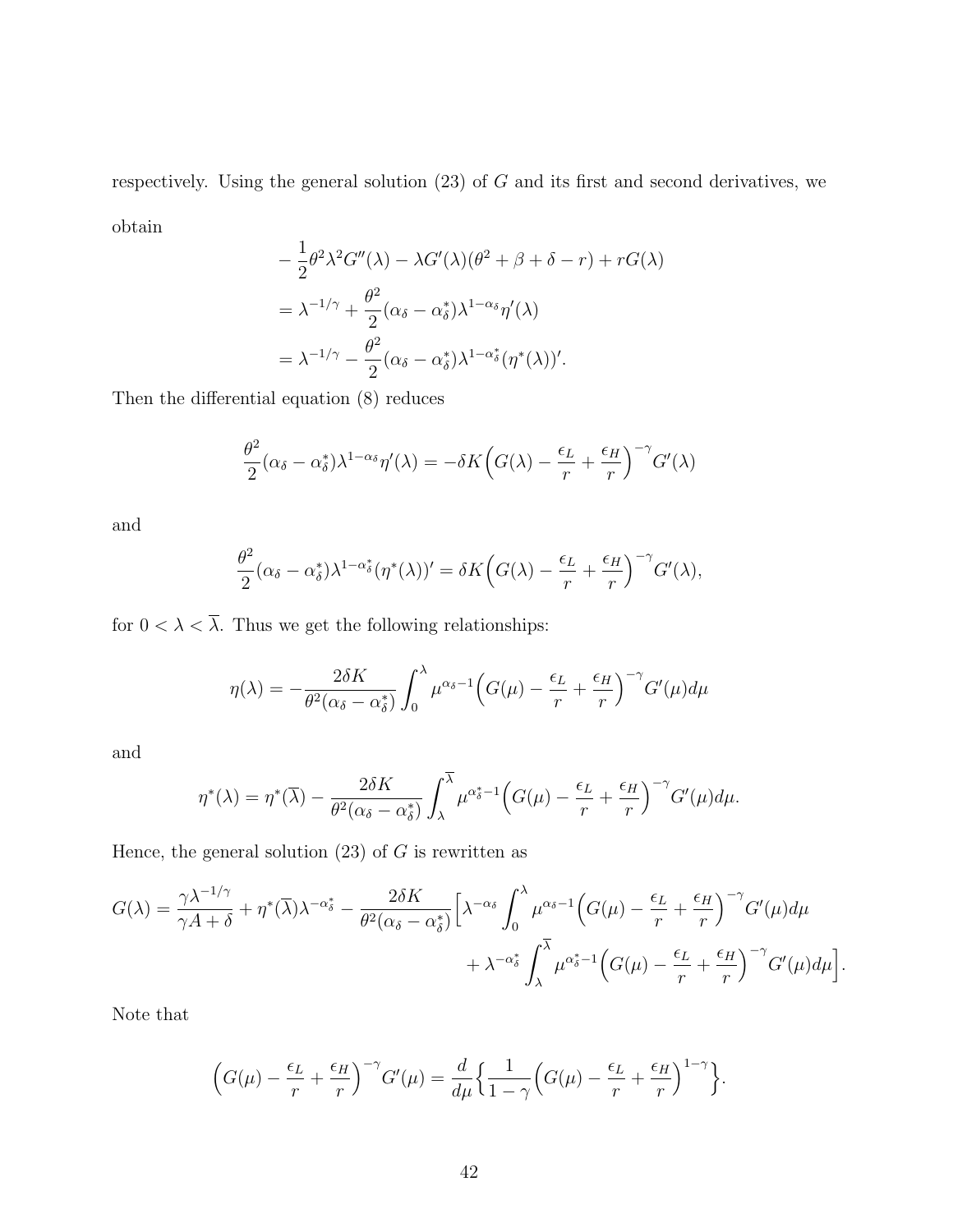Then using the integration by parts we obtain

$$
G(\lambda) = \frac{\gamma \lambda^{-1/\gamma}}{\gamma A + \delta} + \left\{ \eta^*(\overline{\lambda}) + \overline{\lambda}^{\alpha_{\delta}^* - 1} \frac{1}{1 - \gamma} \left( G(\overline{\lambda}) - \frac{\epsilon_L}{r} + \frac{\epsilon_H}{r} \right)^{1 - \gamma} \right\} \lambda^{-\alpha_{\delta}^*} + \frac{2\delta K}{\theta^2 (\alpha_{\delta} - \alpha_{\delta}^*) (1 - \gamma)} \left[ (\alpha_{\delta} - 1) \lambda^{-\alpha_{\delta}} \int_0^{\lambda} \mu^{\alpha_{\delta} - 2} \left( G(\mu) - \frac{\epsilon_L}{r} + \frac{\epsilon_H}{r} \right)^{1 - \gamma} d\mu + (\alpha_{\delta}^* - 1) \lambda^{-\alpha_{\delta}^*} \int_{\lambda}^{\overline{\lambda}} \mu^{\alpha_{\delta}^* - 2} \left( G(\mu) - \frac{\epsilon_L}{r} + \frac{\epsilon_H}{r} \right)^{1 - \gamma} d\mu \right].
$$

We define a constant  $B^*(\overline{\lambda})$  as the following:

$$
B^*(\overline{\lambda}) = \left\{ \eta^*(\overline{\lambda}) + \overline{\lambda}^{\alpha_{\delta}^*-1} \frac{1}{1-\gamma} \Big( G(\overline{\lambda}) - \frac{\epsilon_L}{r} + \frac{\epsilon_H}{r} \Big)^{1-\gamma} \right\}.
$$

As a result, we derive the analytic solution given by (9) to the non-linear differential equation (8).

#### 5.4.5 Proof of Lemma 5.2

We rewrite the first relationship given in  $(7)$  by using the convex-dual function G as the following:

$$
(\beta + \delta)\phi(x) = rG(\lambda)\lambda - \frac{1}{2}\theta^2\lambda^2G'(\lambda) + \frac{\gamma}{1-\gamma}\lambda^{1-1/\gamma} + \frac{\delta K}{1-\gamma}\Big(G(\lambda) - \frac{y}{r} + \frac{\epsilon_H}{r}\Big)^{1-\gamma}.
$$

We define a function  $H$  by

$$
H(\lambda) \equiv \frac{1}{(\beta + \delta)} \Big[ r G(\lambda) \lambda - \frac{1}{2} \theta^2 \lambda^2 G'(\lambda) + \frac{\gamma}{1 - \gamma} \lambda^{1 - 1/\gamma} + \frac{\delta K}{1 - \gamma} \Big( G(\lambda) - \frac{y}{r} + \frac{\epsilon_H}{r} \Big)^{1 - \gamma} \Big]. \tag{24}
$$

Then we get the relationship

$$
\phi(x) = H(\lambda(x)).
$$

From the equations (8) and (24), the following equality holds:

$$
H'(\lambda) = \lambda G'(\lambda).
$$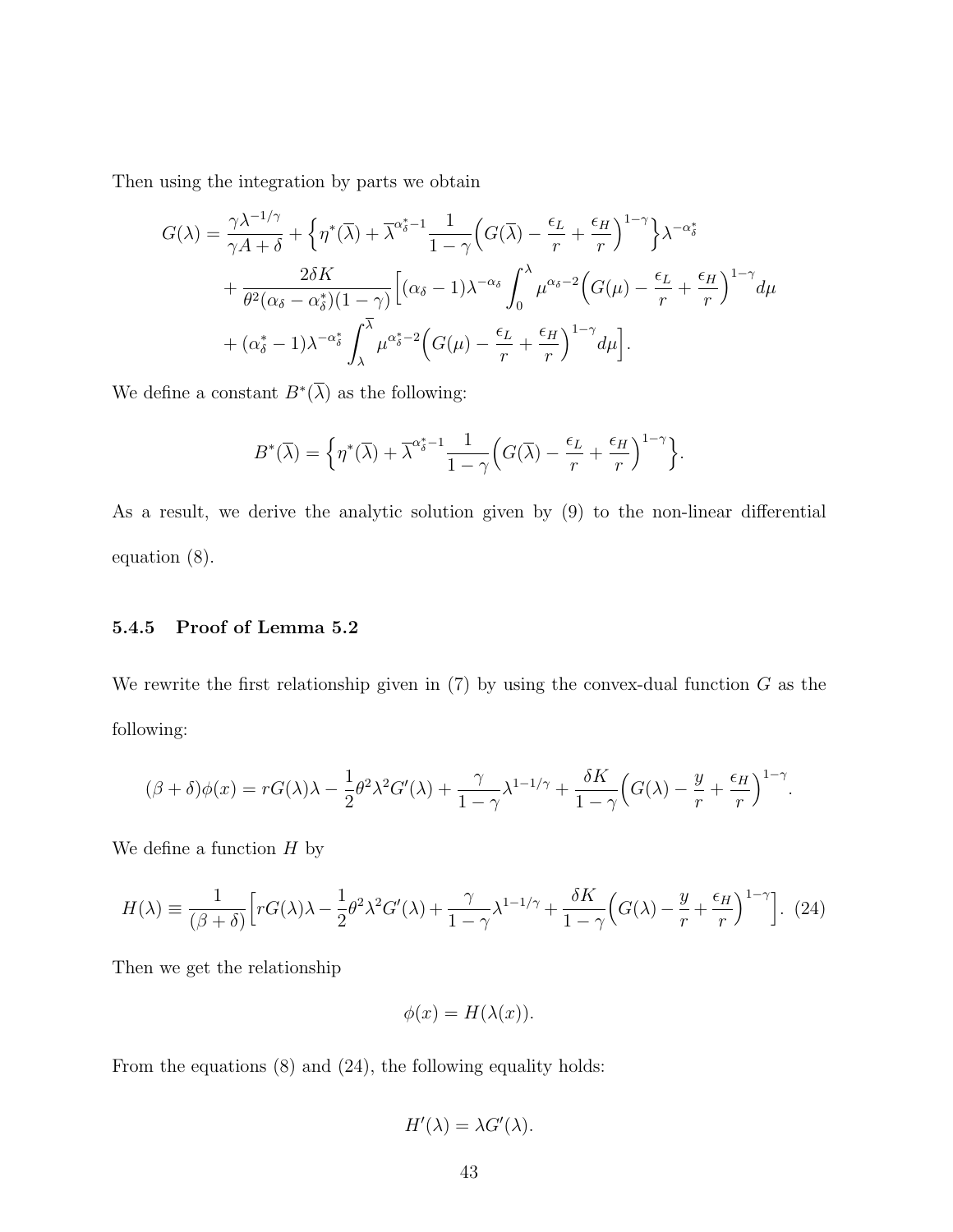Therefore, we obtain that

$$
\phi'(x) = H'(\lambda(x))\lambda'(x) = \frac{H'(\lambda(x))}{G'(\lambda(x))} = \lambda(x).
$$

As a result,  $\phi(x)$  is a solution to the differential equation (8). Using the boundary condition of  $\phi(x)$  at  $\underline{x}$  that  $\phi(\underline{x}) = \widetilde{U}(\underline{x}; y)$ , we obtain the value of H at  $\overline{\lambda}$ 

$$
H(\overline{\lambda}) = \frac{K^{1/\gamma} \overline{\lambda}^{1-1/\gamma}}{1-\gamma},
$$

which is equivalent to the equality (28).

### 5.4.6 Proof of Lemma 5.3

A straightforward calculation of the first derivative of G yields that

$$
G'(\lambda) = -\frac{\lambda^{-1/\gamma - 1}}{\gamma A + \delta} - \alpha_{\delta}^{*} B^{*}(\overline{\lambda}) \lambda^{-\alpha_{\delta}^{*} - 1} + \frac{2\delta K}{\theta^{2} \lambda^{2}} \Big(G(\lambda) - \frac{\epsilon_{L}}{r} + \frac{\epsilon_{H}}{r}\Big)^{1 - \gamma} - \frac{2\delta K}{\theta^{2} (\alpha_{\delta} - \alpha_{\delta}^{*})(1 - \gamma)} \Big[\alpha_{\delta} (\alpha_{\delta} - 1) \lambda^{-\alpha_{\delta} - 1} \int_{0}^{\lambda} \mu^{\alpha_{\delta} - 2} \Big(G(\mu) - \frac{\epsilon_{L}}{r} + \frac{\epsilon_{H}}{r}\Big)^{1 - \gamma} d\mu + \alpha_{\delta}^{*} (\alpha_{\delta}^{*} - 1) \lambda^{-\alpha_{\delta}^{*} - 1} \int_{\lambda}^{\overline{\lambda}} \mu^{\alpha_{\delta}^{*} - 2} \Big(G(\mu) - \frac{\epsilon_{L}}{r} + \frac{\epsilon_{H}}{r}\Big)^{1 - \gamma} d\mu\Big].
$$

Then the value of  $G'$  at  $\overline{\lambda}$  follows

$$
G'(\overline{\lambda}) = -\frac{\overline{\lambda}^{-1/\gamma - 1}}{\gamma A + \delta} - \alpha_{\delta}^{*} B^{*}(\overline{\lambda}) \overline{\lambda}^{-\alpha_{\delta}^{*} - 1} + \frac{2\delta K}{\theta^{2} \overline{\lambda}^{2}} \Big(G(\overline{\lambda}) - \frac{\epsilon_{L}}{r} + \frac{\epsilon_{H}}{r}\Big)^{1 - \gamma} - \frac{2\delta K \alpha_{\delta} (\alpha_{\delta} - 1) \overline{\lambda}^{-\alpha_{\delta} - 1}}{\theta^{2} (\alpha_{\delta} - \alpha_{\delta}^{*})(1 - \gamma)} \int_{0}^{\overline{\lambda}} \mu^{\alpha_{\delta} - 2} \Big(G(\mu) - \frac{\epsilon_{L}}{r} + \frac{\epsilon_{H}}{r}\Big)^{1 - \gamma} d\mu.
$$

By substituting  $G(\overline{\lambda})$  and  $B^*(\overline{\lambda})$  given in (11) and (29) into the above, we get

$$
G'(\overline{\lambda}) = -\left(\frac{1 - \alpha_{\delta}^* \gamma}{\gamma A + \delta} + \alpha_{\delta}^* K^{1/\gamma}\right) \overline{\lambda}^{-1/\gamma - 1} + \alpha_{\delta}^* \left(\frac{y}{r} - \frac{\epsilon_L}{r}\right) \overline{\lambda}^{-1} + \frac{2\delta K}{\theta^2 \overline{\lambda}} \left(K^{1/\gamma} \overline{\lambda}^{-1/\gamma} - \frac{y}{r} + \frac{\epsilon_H}{r}\right)^{1 - \gamma} - \frac{2\delta K (\alpha_{\delta} - 1) \overline{\lambda}^{-\alpha_{\delta} - 1}}{\theta^2 (1 - \gamma)} \int_0^{\overline{\lambda}} \mu^{\alpha_{\delta} - 2} \left(G(\mu) - \frac{\epsilon_L}{r} + \frac{\epsilon_H}{r}\right)^{1 - \gamma} d\mu.
$$
\n(25)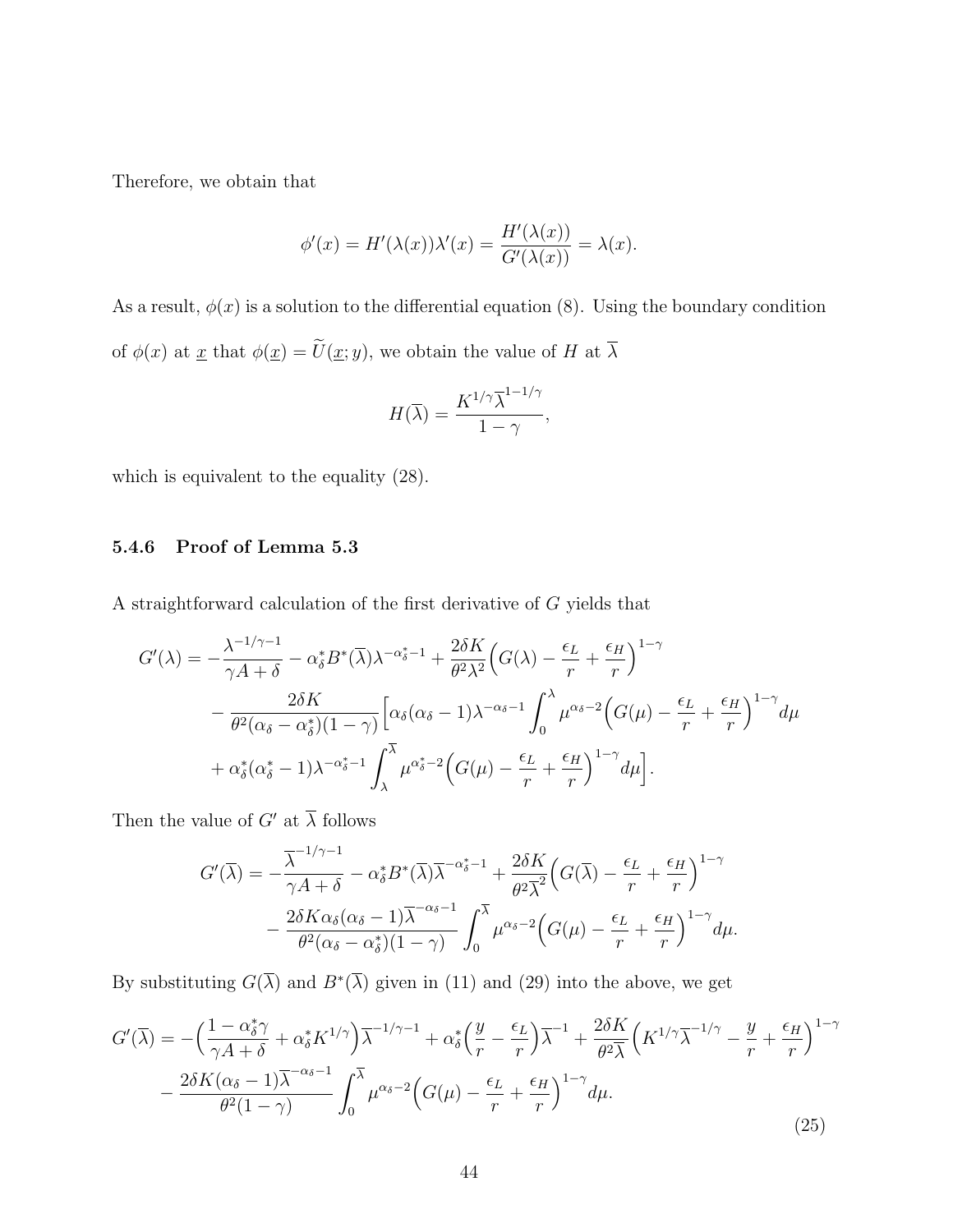Putting (25) into the relationship (28) in Lemma 5.2 and rearranging give the equation  $(15).$ 

#### 5.4.7 Proof of Theorem 5.4

Because  $\underline{M}_{\delta}(\lambda)$  and  $M_{\delta}(\lambda)$  are lower and upper bounds of  $M_{\delta}(\lambda)$ . Moreover, they are monotonically-decreasing and continuous functions with

$$
\underline{M}_{\delta}(0) = \overline{M}_{\delta}(0) = +\infty, \text{ and}
$$
  

$$
\underline{M}_{\delta}(+\infty) = \overline{M}_{\delta}(+\infty) = 0.
$$

Therefore,  $\lambda_{\delta}^{l}$  and  $\lambda_{\delta}^{u}$  satisfying

$$
\underline{M}_{\delta}(\lambda_{\delta}^{l}) = N_{\delta}, \quad and \quad \overline{M}_{\delta}(\lambda_{\delta}^{u}) = N_{\delta}
$$

become lower and upper bounds for  $\overline{\lambda}$ , respectively.

### 5.4.8 Proof of Theorem 5.4

Let  $G_1$  and  $G_2$  be the two solution satisfying (9). Then

$$
G_1(\lambda) - G_2(\lambda) = \frac{2\delta K}{\theta^2(\alpha_\delta - \alpha_\delta^*)(1 - \gamma)} \Big[ (\alpha_\delta - 1) \lambda^{-\alpha_\delta} \int_0^\lambda \mu^{\alpha_\delta - 2} \Big\{ \Big( G_1(\mu) - \frac{\epsilon_L}{r} + \frac{\epsilon_H}{r} \Big)^{1 - \gamma} - \Big( G_2(\mu) - \frac{\epsilon_L}{r} + \frac{\epsilon_H}{r} \Big)^{1 - \gamma} \Big\} d\mu + (\alpha_\delta^* - 1) \lambda^{-\alpha_\delta^*} \int_\lambda^{\overline{\lambda}} \mu^{\alpha_\delta^* - 2} \Big\{ \Big( G_1(\mu) - \frac{\epsilon_L}{r} + \frac{\epsilon_H}{r} \Big)^{1 - \gamma} - \Big( G_2(\mu) - \frac{\epsilon_L}{r} + \frac{\epsilon_H}{r} \Big)^{1 - \gamma} \Big\} d\mu \Big].
$$

Since  $\gamma > 1$ ,

$$
\left| \left( G_1(\mu) - \frac{\epsilon_L}{r} + \frac{\epsilon_H}{r} \right)^{1-\gamma} - \left( G_2(\mu) - \frac{\epsilon_L}{r} + \frac{\epsilon_H}{r} \right)^{1-\gamma} \right| \leq |G_1(\mu) - G_2(\mu)|.
$$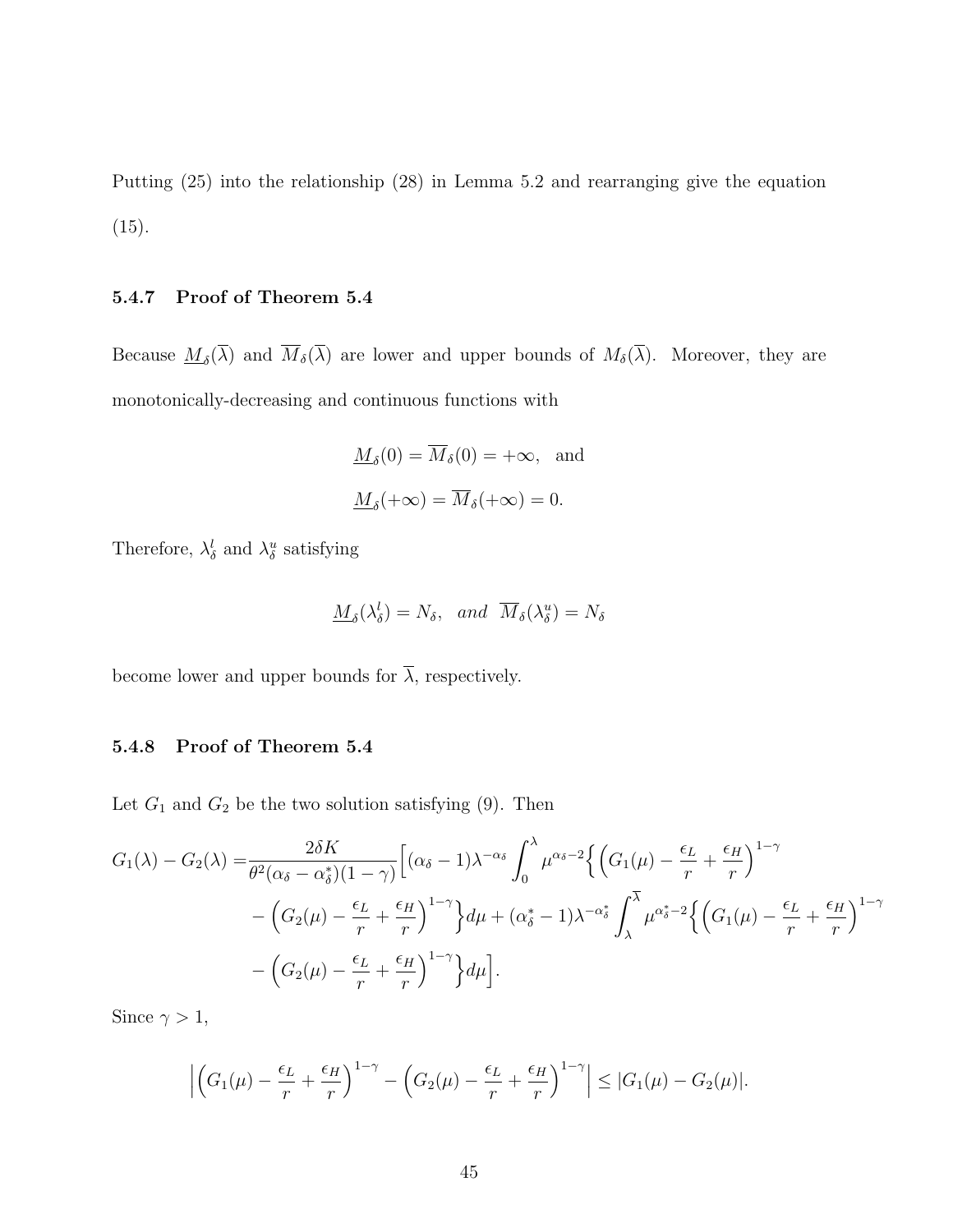Hence,

$$
|G_1(\lambda) - G_2(\lambda)| \le \frac{2\delta K}{\theta^2(\alpha_{\delta} - \alpha_{\delta}^*)(\gamma - 1)\overline{\lambda}} \sup_{\mu} |G_1(\mu) - G_2(\mu)|,
$$

which completes the proof.

## 5.4.9 Proof of Theorem 5.5

Any solution to (8) satisfies the implicit equation (9). Using the condition (12) and the assumption in Theorem 5.5 yields that

$$
B^*(\overline{\lambda}) = \left[K^{1/\gamma}\overline{\lambda}^{-1/\gamma} - \frac{y}{r} + \frac{\epsilon_L}{r} - \frac{\gamma \overline{\lambda}^{-1/\gamma}}{\gamma A + \delta} - \frac{2\delta K(\alpha_{\delta} - 1)\overline{\lambda}^{-\alpha_{\delta}}}{\theta^2(\alpha_{\delta} - \alpha_{\delta}^*)(1 - \gamma)} \int_0^{\overline{\lambda}} \mu^{\alpha_{\delta} - 2} \Big(G(\mu) - \frac{\epsilon_L}{r} + \frac{\epsilon_H}{r}\Big)^{1 - \gamma} d\mu\Big] \overline{\lambda}^{\alpha_{\delta}^*} \n\leq \left[\overline{\lambda}^{-1/\gamma} \frac{\delta}{A} \Big\{\frac{1}{\gamma A + \delta} - \frac{2}{\theta^2(\alpha_{\delta} - \alpha_{\delta}^*)(1 - \gamma)}\Big\} - \frac{y}{r} + \frac{\epsilon_L}{r}\right] \overline{\lambda^{\alpha_{\delta}^*}} < 0.
$$

Calculating the derivative of  $G(\lambda)$  gives that

$$
G'(\lambda) = -\frac{\lambda^{-1-1/\gamma}}{\gamma A + \delta} - \alpha_{\delta}^{*} B^{*}(\overline{\lambda}) \lambda^{-1-\alpha_{\delta}^{*}} + \frac{2\delta K}{\theta^{2}(1-\gamma)} \frac{1}{\lambda^{2}} \Big( G(\lambda) - \frac{\epsilon_{L}}{r} + \frac{\epsilon_{H}}{r} \Big)^{1-\gamma} - \frac{2\delta K}{\theta^{2}(\alpha_{\delta} - \alpha_{\delta}^{*})(1-\gamma)} \Big[ \alpha_{\delta}(\alpha_{\delta} - 1) \lambda^{-1-\alpha_{\delta}} \int_{0}^{\lambda} \mu^{\alpha_{\delta}-2} \Big( G(\mu) - \frac{\epsilon_{L}}{r} + \frac{\epsilon_{H}}{r} \Big)^{1-\gamma} d\mu + \alpha_{\delta}^{*}(\alpha_{\delta}^{*} - 1) \lambda^{-1-\alpha_{\delta}^{*}} \int_{\lambda}^{\overline{\lambda}} \mu^{\alpha_{\delta}^{*}-2} \Big( G(\mu) - \frac{\epsilon_{L}}{r} + \frac{\epsilon_{H}}{r} \Big)^{1-\gamma} d\mu \Big] - \frac{\epsilon_{L} - \lambda^{-1-1/\gamma}}{-\gamma A + \delta} - \alpha_{\delta}^{*} B^{*}(\overline{\lambda}) \lambda^{-1-\alpha_{\delta}^{*}} + \frac{2\delta K}{\theta^{2}(1-\gamma)\lambda^{2}} \Big[ \Big( G(\lambda) - \frac{\epsilon_{L}}{r} + \frac{\epsilon_{H}}{r} \Big)^{1-\gamma} - \frac{\alpha_{\delta} \overline{\lambda}^{2} + (\lambda^{2} - \overline{\lambda}^{2}) \alpha_{\delta}^{*}}{(\alpha_{\delta} - \alpha_{\delta}^{*}) \overline{\lambda}^{2}} \Big( G(\overline{\lambda}) - \frac{\epsilon_{L}}{r} + \frac{\epsilon_{H}}{r} \Big)^{1-\gamma} \Big],
$$

where the last inequality is derived by using the fact that  $\gamma > 1$ , accordingly

$$
\left(G(\lambda) - \frac{\epsilon_L}{r} + \frac{\epsilon_H}{r}\right)^{1-\gamma} \le \left(G(\overline{\lambda}) - \frac{\epsilon_L}{r} + \frac{\epsilon_H}{r}\right)^{1-\gamma}.
$$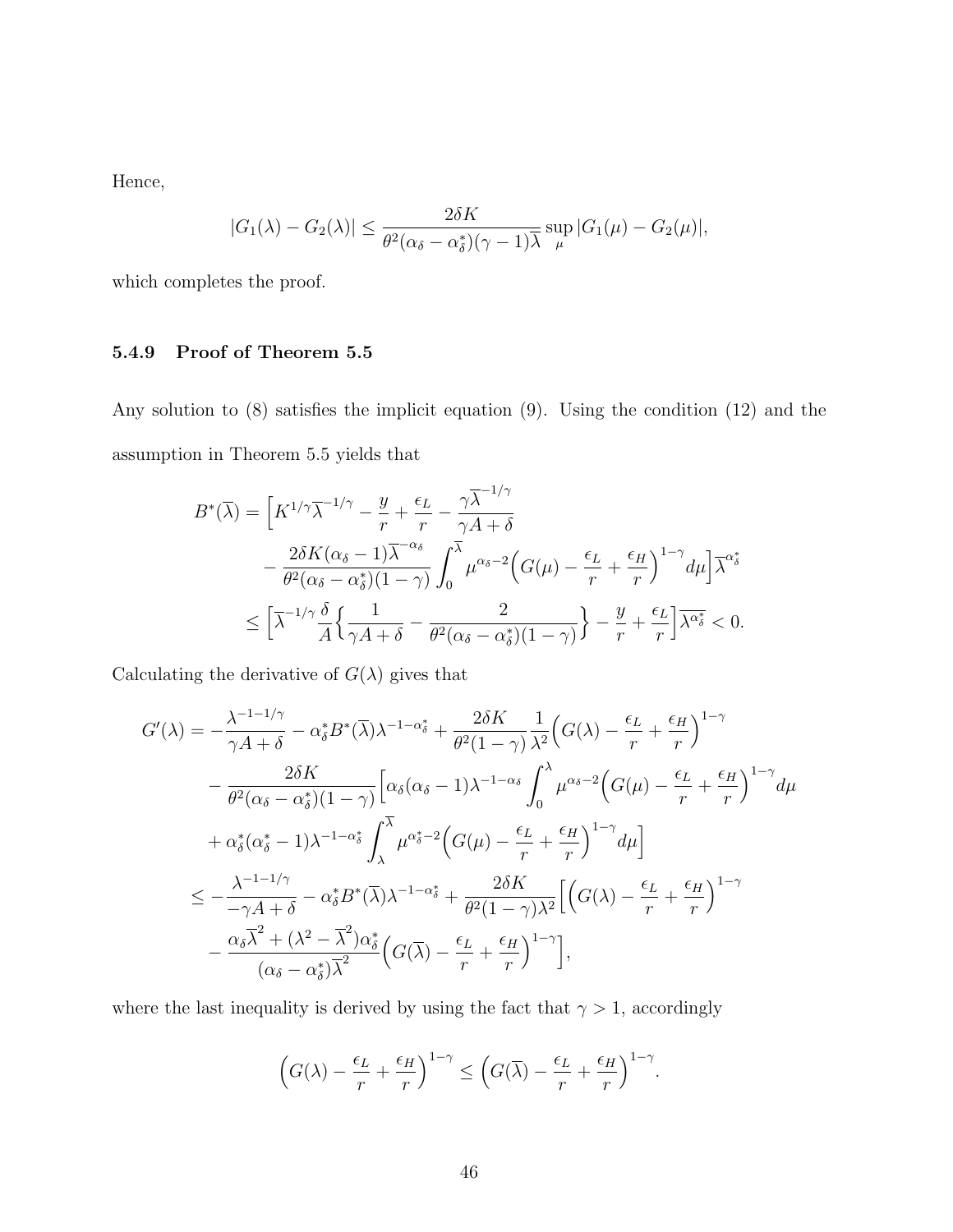Define

$$
P(\lambda) = \left(G(\lambda) - \frac{\epsilon_L}{r} + \frac{\epsilon_H}{r}\right)^{1-\gamma} - \frac{\alpha_\delta \overline{\lambda}^2 + (\lambda^2 - \overline{\lambda}^2)\alpha_\delta^*}{(\alpha_\delta - \alpha_\delta^*)\overline{\lambda}^2} \left(G(\overline{\lambda}) - \frac{\epsilon_L}{r} + \frac{\epsilon_H}{r}\right)^{1-\gamma}.
$$

Then

$$
P(\lambda) \ge \left( G(\lambda) - \frac{\epsilon_L}{r} + \frac{\epsilon_H}{r} \right)^{1-\gamma} \left( \frac{-\lambda^2 \alpha_{\delta}^*}{(\alpha_{\delta} - \alpha_{\delta}^*)^2} \right) > 0.
$$

Therefore,  $G'(\lambda) < 0$ .

#### 5.4.10 Proof of Theorem 5.6

Recall the following relationships:

$$
M_{\delta}(\overline{\lambda}) = \left[ \left\{ \frac{\beta + \delta}{1 - \gamma} - r - \frac{1}{2} \theta^2 \alpha_{\delta}^* \right\} K^{1/\gamma} - \frac{\gamma}{1 - \gamma} - \frac{1}{2} \theta^2 (1 - \gamma \alpha_{\delta}^*) \frac{1}{\gamma A + \delta} \right] + \frac{\delta K (\alpha_{\delta} - 1) \overline{\lambda}^{-\alpha_{\delta}}}{\gamma - 1} \int_0^{\overline{\lambda}} \mu^{\alpha_{\delta} - 2} \Big( G(\mu) - \frac{\epsilon_L}{r} + \frac{\epsilon_H}{r} \Big)^{1 - \gamma} d\mu, N_{\delta} = \left( 1 + \frac{\theta^2}{2r} \alpha_{\delta}^* \right) (-y + \epsilon_L), \n\underline{M}_{\delta}(\overline{\lambda}) = \left[ \left\{ \frac{\beta + \delta}{1 - \gamma} - r - \frac{1}{2} \theta^2 \alpha_{\delta}^* \right\} K^{1/\gamma} - \frac{\gamma}{1 - \gamma} - \frac{1}{2} \theta^2 (1 - \gamma \alpha_{\delta}^*) \frac{1}{\gamma A + \delta} \right] \overline{\lambda}^{-1/\gamma},
$$

and

$$
\overline{M}_{\delta}(\overline{\lambda}) = \underline{M}_{\delta}(\overline{\lambda}) + \frac{\delta K}{(\gamma - 1)\overline{\lambda}} \Big( K^{1/\gamma} \overline{\lambda}^{-1/\gamma} - \frac{y}{r} + \frac{\epsilon_H}{r} \Big)^{1 - \gamma}.
$$

There exists at least one solution  $\overline{\lambda}$  such that

$$
M_{\delta}(\lambda)=N_{\delta},
$$

because  $M_{\delta}(\lambda) \geq \underline{M}_{\delta}(\lambda), M_{\delta}(\lambda) \leq M_{\delta}(\lambda), M_{\delta}(0) = \underline{M}_{\delta}(0) = +\infty, M_{\delta}(+\infty) = \underline{M}_{\delta}(+\infty) =$ 0, and  $M_{\delta}(\overline{\lambda})$  is continuous. Furthermore, for  $\lambda_{\delta}^{l} \leq \overline{\lambda} \leq \lambda_{\delta}^{u}$  the following inequalities

$$
\frac{2\delta K}{\theta^2(\alpha_\delta - \alpha_\delta^*)(\gamma - 1)\lambda_\delta^l} < 1,\tag{26}
$$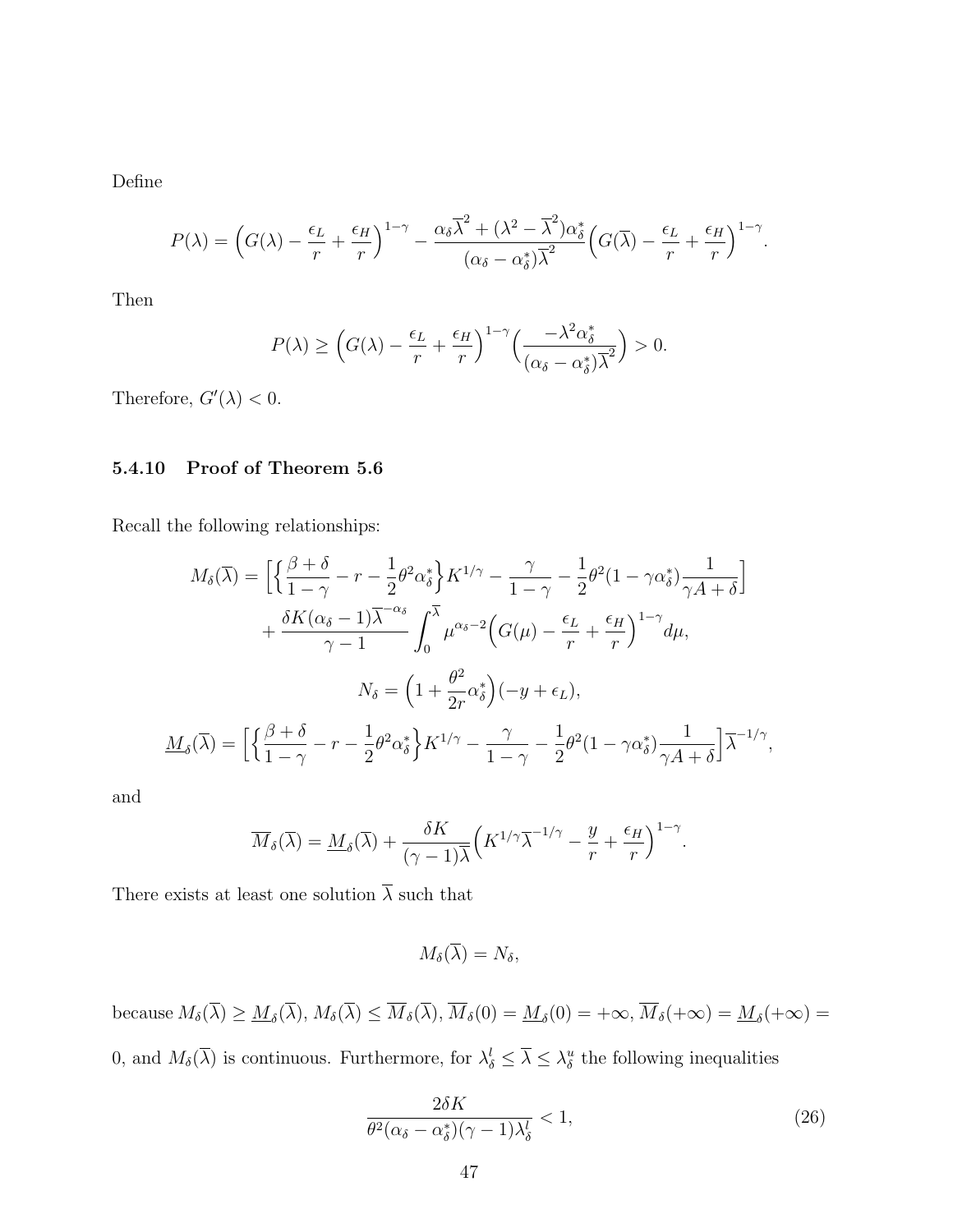$$
(\lambda_{\delta}^{l})^{-1/\gamma} \frac{\delta}{A} \left\{ \frac{1}{rA + \delta} - \frac{2}{\theta^{2}(\alpha_{\delta} - \alpha_{\delta}^{*})(1 - \gamma)} \right\} - \frac{y}{r} + \frac{\epsilon_{L}}{r} < 0,\tag{27}
$$

give the assumptions in Theorem 5.4 and Theorem 5.5, respectively. The inequalities (26), (27) can be rewritten as

$$
\underline{M}_{\delta}\left(\frac{2\delta K}{\theta^2(\alpha_{\delta}-\alpha_{\delta}^*)(\gamma-1)}\right) > N_{\delta},
$$

$$
\underline{M}_{\delta}\left(\left[\left(\frac{\delta}{A}\right)^{\gamma}\left\{\frac{1}{\gamma A+\delta}-\frac{2}{\theta^2(\alpha_{\delta}-\alpha_{\delta}^*)(1-\gamma)}\right\}/\left(\frac{y-\epsilon_L}{r}\right)\right]^{\gamma}\right) > N_{\delta},
$$

respectively. Then we obtain the following parameter conditions

$$
\begin{aligned} \Big[ \Big\{ \frac{\beta+\delta}{1-\gamma} - r - \frac{1}{2} \theta^2 \alpha_{\delta}^* \Big\} K^{1/\gamma} - \frac{\gamma}{1-\gamma} - \frac{1}{2} \theta^2 (1-\gamma \alpha_{\delta}^*) \frac{1}{\gamma A + \delta} \Big] \\ &\quad \times \Big( \frac{2\delta K}{\theta^2 (\alpha_{\delta} - \alpha_{\delta}^*) (\gamma - 1)} \Big)^{-1/\gamma} > \Big( 1 + \frac{\theta^2}{2r} \alpha_{\delta}^* \Big) (-y + \epsilon_L), \end{aligned}
$$

$$
\left[ \left\{ \frac{\beta+\delta}{1-\gamma} - r - \frac{1}{2} \theta^2 \alpha_{\delta}^* \right\} K^{1/\gamma} - \frac{\gamma}{1-\gamma} - \frac{1}{2} \theta^2 (1-\gamma \alpha_{\delta}^*) \frac{1}{\gamma A + \delta} \right] \times \frac{A}{\delta} \left( \frac{y-\epsilon_L}{r} \right) / \left\{ \frac{1}{rA+\delta} - \frac{2}{\theta^2 (\alpha_{\delta} - \alpha_{\delta}^*) (1-\gamma)} \right\} > \left( 1 + \frac{\theta^2}{2r} \alpha_{\delta}^* \right) (-y+\epsilon_L).
$$

Hence, under the above conditions we can say that there exists a unique free boundary  $\overline{\lambda}$ and a unique  $G(\lambda)$  satisfying (12), (15).

#### 5.4.11 Proof of Theorem 5.7

Define

$$
Q(x) \equiv \phi(x) - \widetilde{U}(x; y).
$$

Then  $Q(\underline{x}) = 0$  because  $\phi(\underline{x}) = \tilde{U}(x; y)$ . Firstly, we show that  $Q'(x) \geq 0$  for  $x \geq \underline{x}$ . Then we can conclude that the second inequality in (6) holds. It is enough to verify that

$$
G(\lambda) \ge K^{1/\gamma} \lambda^{-1/\gamma} + \frac{\epsilon_L - y}{r},
$$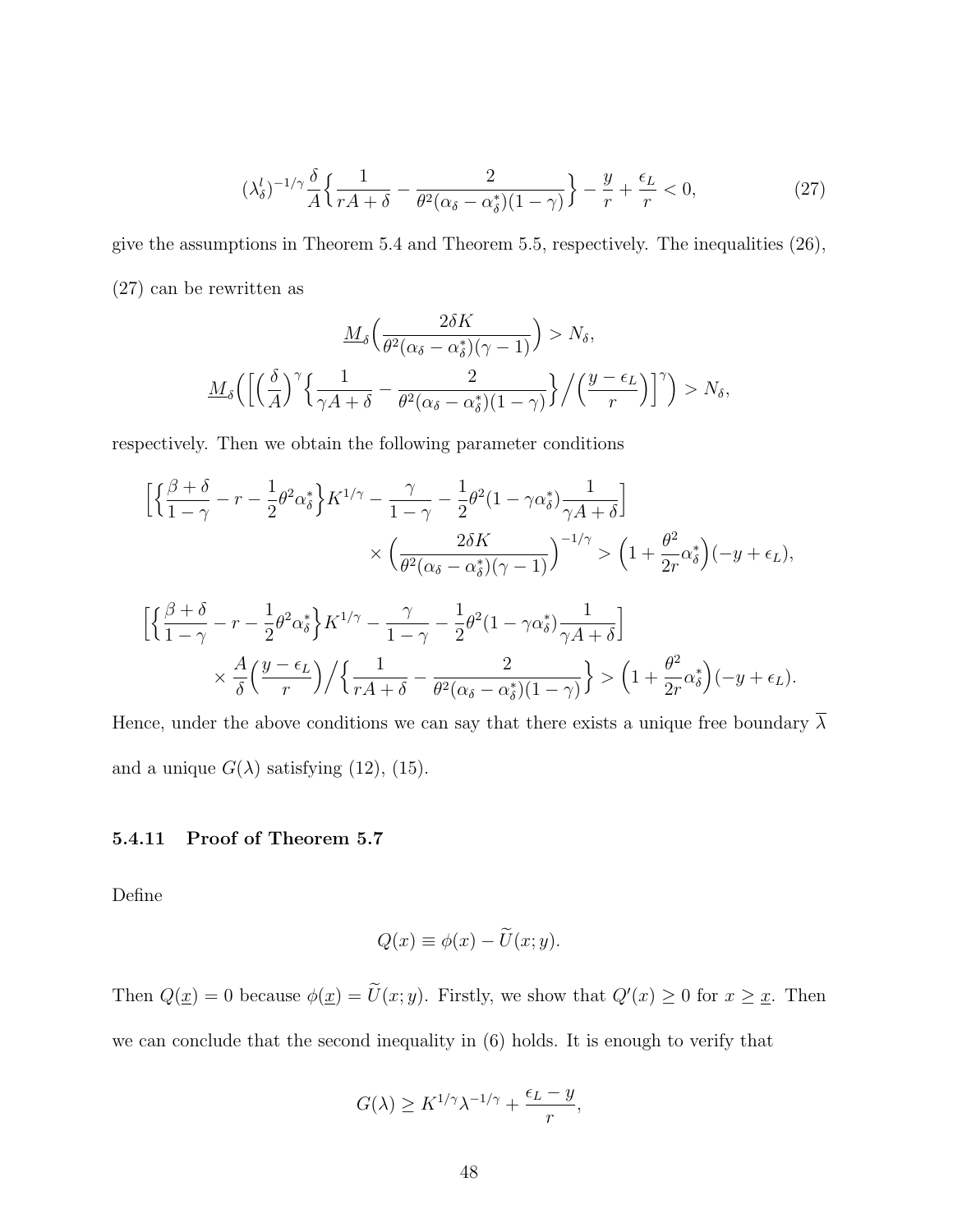for  $0 < \lambda \leq \overline{\lambda}$  . If we assume that

$$
\left[ \left\{ \frac{\beta+\delta}{1-\gamma} - r - \frac{1}{2} \theta^2 \alpha_{\delta}^* \right\} K^{1/\gamma} - \frac{\gamma}{1-\gamma} - \frac{1}{2} \theta^2 (1-\gamma \alpha_{\delta}^*) \frac{1}{\gamma A + \delta} \right] \times \frac{A}{\delta} \left( \frac{y-\epsilon_L}{r} \right) / \left\{ \frac{1}{rA+\delta} - \frac{2}{\theta^2 (\alpha_{\delta} - \alpha_{\delta}^*) (1-\gamma)} \right\} > \left( 1 + \frac{\theta^2}{2r} \alpha_{\delta}^* \right) (-y+\epsilon_L),
$$

then by the proof of Theorem 5.6,  $G(\lambda)$  is monotonically decreasing. Since  $G(\overline{\lambda})$  =  $K^{1/\gamma}\lambda^{-1/\gamma}+\frac{\epsilon_L-y}{\sqrt{2\pi}}$ r , accordingly

$$
G(\lambda) \ge K^{1/\gamma} \lambda^{-1/\gamma} + \frac{\epsilon_L - y}{r},
$$

for  $0 < \lambda \leq \overline{\lambda}$ .

Secondly, we show that the first inequality in (6) holds. For  $\underline{x} < x$ , the free boundary problem (7) gives that the equality of the first relationship in (6) holds. Hence, it remains to verify whether or not the solution to (7) satisfies the first inequality in (6) for  $0 < x \leq \underline{x}$ . In fact, we obtain

$$
(\beta + \delta)\phi(x) - (rx + \epsilon_L)\phi'(x) + \frac{1}{2}\theta^2 \frac{\phi'(x)^2}{\phi''(x)} - \frac{\gamma}{1-\gamma}\{\phi'(x)\}^{1-1/\gamma} - \delta\widetilde{U}(x;\epsilon_H)
$$
  
=  $K\left(x + \frac{y}{r}\right)^{1-\gamma}\Big[\frac{\beta+\delta}{1-\gamma} - r\frac{x+\epsilon_L/r}{x+y/r} - \frac{\theta^2}{2\gamma} - \frac{\gamma}{1-\gamma}K^{-1/\gamma} - \delta\frac{1}{1-\gamma}\Big(\frac{x+\epsilon_H/r}{x+y/r}\Big)^{1-\gamma}\Big].$ 

Define

$$
R(x) \equiv \frac{\beta + \delta}{1 - \gamma} - r \frac{x + \epsilon_L/r}{x + y/r} - \frac{\theta^2}{2\gamma} - \frac{\gamma}{1 - \gamma} K^{-1/\gamma} - \delta \frac{1}{1 - \gamma} \left(\frac{x + \epsilon_H/r}{x + y/r}\right)^{1 - \gamma}.
$$

Since  $R'(x) < 0$ ,  $R(x)$  is monotonically decreasing. The following parameter conditions

$$
\lambda_{\delta}^{l} \ge K \Big[ \Big( -\frac{\beta + \delta}{1 - \gamma} + \frac{\theta^{2}}{2\gamma} + \frac{\gamma}{1 - \gamma} K^{-1/\gamma} + r \Big) \Big/ (y - \epsilon_{L}) \Big]^{\gamma} \tag{28}
$$

for  $\lambda_{\delta}^{l} \leq \overline{\lambda}$  yield

 $R(\underline{x}) \geq 0.$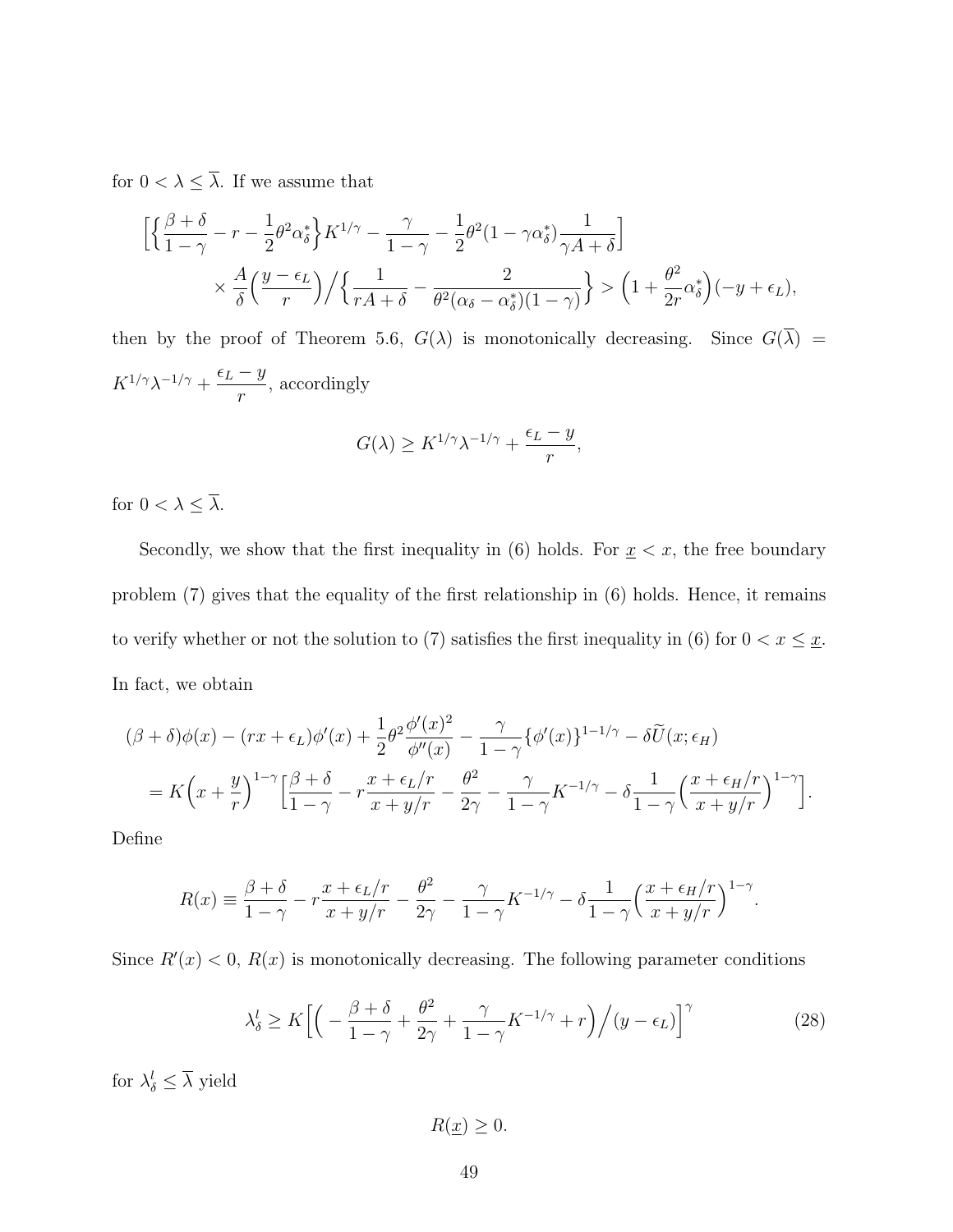We have shown that  $R(x)$  is monotonically decreasing, hence under the condition (28)

$$
R(x) \ge 0,
$$

for  $0 < x \leq \underline{x}$ . Finally, the condition (28) is equivalent to

$$
\underline{M}_{\delta}\left(\lambda_{\delta}^{l} \geq K\Big[\Big(-\frac{\beta+\delta}{1-\gamma}+\frac{\theta^{2}}{2\gamma}+\frac{\gamma}{1-\gamma}K^{-1/\gamma}+r\Big)\Big/(y-\epsilon_{L})\Big]^{\gamma}\right) \geq N_{\delta},\tag{29}
$$

where

$$
\underline{M}_{\delta}(\overline{\lambda}) = \Big[ \Big\{ \frac{\beta + \delta}{1 - \gamma} - r - \frac{1}{2} \theta^2 \alpha_{\delta}^* \Big\} K^{1/\gamma} - \frac{\gamma}{1 - \gamma} - \frac{1}{2} \theta^2 (1 - \gamma \alpha_{\delta}^*) \frac{1}{\gamma A + \delta} \Big] \overline{\lambda}^{-1/\gamma},
$$

and

$$
N_{\delta} = \left(1 + \frac{\theta^2}{2r} \alpha_{\delta}^*\right)(-y + \epsilon_L).
$$

Rewriting the condition (29) gives that

$$
\left[ \left\{ \frac{\beta+\delta}{1-\gamma} - r - \frac{1}{2} \theta^2 \alpha_{\delta}^* \right\} K^{1/\gamma} - \frac{\gamma}{1-\gamma} - \frac{1}{2} \theta^2 (1-\gamma \alpha_{\delta}^*) \frac{1}{\gamma A + \delta} \right] \times \frac{A}{\delta} \left( \frac{y-\epsilon_L}{r} \right) / \left\{ \frac{1}{rA+\delta} - \frac{2}{\theta^2 (\alpha_{\delta} - \alpha_{\delta}^*) (1-\gamma)} \right\} > \left( 1 + \frac{\theta^2}{2r} \alpha_{\delta}^* \right) (-y+\epsilon_L).
$$

Therefore, if we take the above parameter conditions, then the solution to the free boundary problem (7) satisfies the first inequality in (6) for  $0 < x \leq \underline{x}$ .

## 5.5 A Consumption-Saving Model

We have quantified a hedging effect of a market portfolio against undiversifiable idiosyncratic risk by using an economic concept of the certainty equivalent wealth. We have compared two value functions where one is allowed to participate in the stock market and the other is not. In this section, we construct a consumption-saving model for an entrepreneur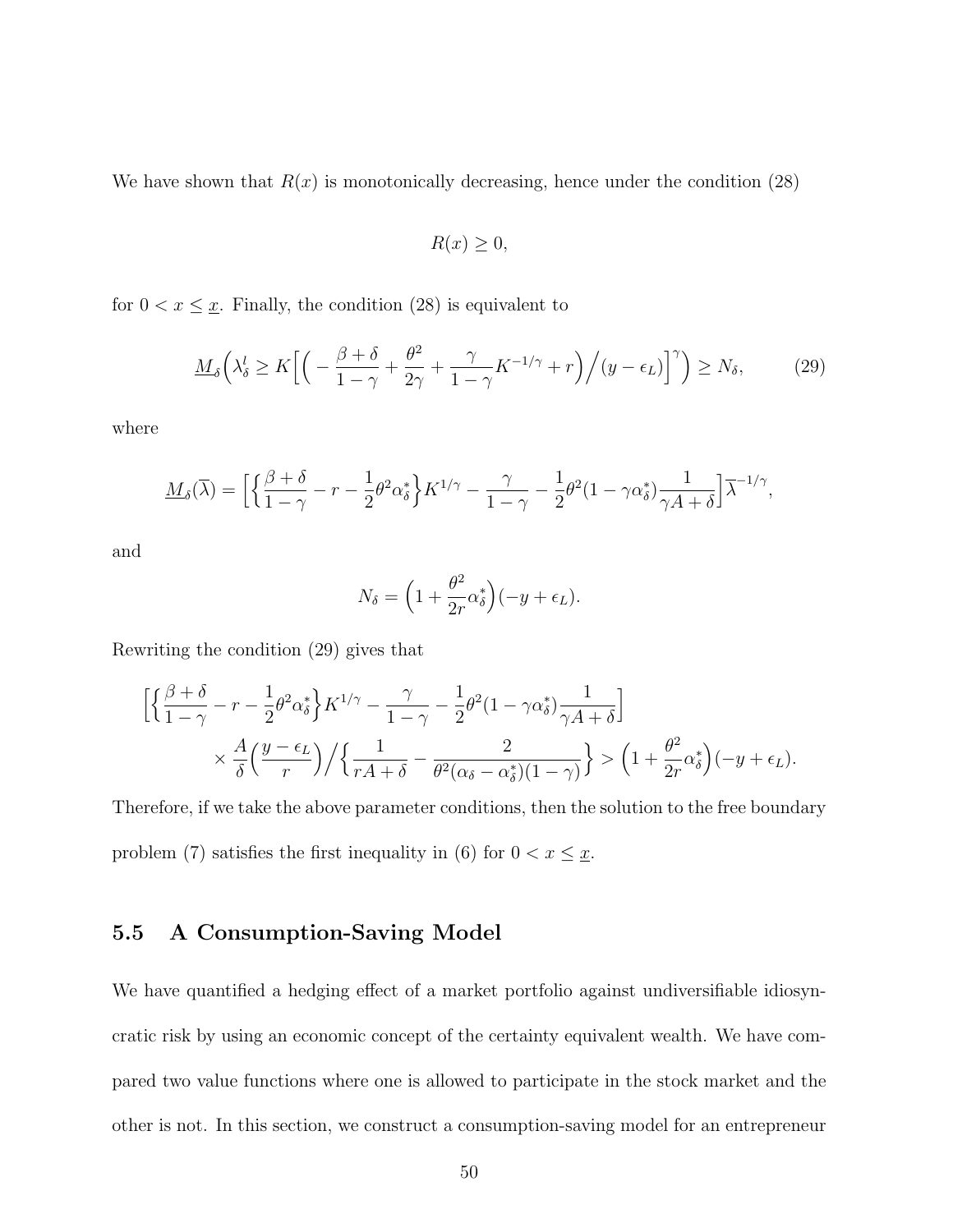who has limited access to the stock market. The wealth process for the entrepreneur with initial wealth  $x(x > -\frac{1}{r+1})$  $\frac{1}{r+\delta}(\epsilon_L+\epsilon_H\frac{\delta}{r}$  $(\frac{\delta}{r})$ ) follows

$$
dX_t = (rX_t - c_t + \epsilon_t)dt, \quad t \ge 0.
$$

The entrepreneurial business plan is to maximize her CRRA lifetime utility by controlling per-period consumption c and the time  $\tau$  to exit from her risky business and accept a safe job in the presence of undiversifiable idiosyncratic risk. That is, she would like to find the following value function:

$$
\Psi(x) \equiv \max_{(c,\tau)} E\Big[\int_0^{\tau \wedge \tau_\delta} e^{-\beta t} \frac{c_t^{1-\gamma}}{1-\gamma} dt + e^{-\beta(\tau \wedge \tau_\delta)} \int_{\tau \wedge \tau_\delta}^\infty e^{-\beta(t-\tau \wedge \tau_\delta)} \frac{c_t^{1-\gamma}}{1-\gamma} dt\Big].
$$
 (30)

Firstly, we consider the following maximization problem:

$$
U(x; a) \equiv \max_{c} E\Big[\int_0^\infty e^{-\beta t} \frac{c_t^{1-\gamma}}{1-\gamma} dt\Big],
$$

provided that the entrepreneur receives incomes at the rate equal to a infinitely. Then we obtain the closed form solution given by

$$
U(x;a) = F\frac{(x+a/r)^{1-\gamma}}{1-\gamma}, \quad F = \left(\frac{\gamma-1}{\gamma}r + \frac{\beta}{\gamma}\right)^{-\gamma},
$$

solving the associated Hamilton-Jacobi-Bellman equation.

By using the conditional expectation of  $\tau_{\delta}$  and the principle of dynamic programming, the value function (30) is reformulated as the following:

$$
\Psi(x) = \max_{(c,\tau)} E\Big[\int_0^{\tau} e^{-(\beta+\delta)t} \Big\{\frac{c_t^{1-\gamma}}{1-\gamma} + \delta U(X_t; \epsilon_H)\Big\} dt + e^{-(\beta+\delta)\tau} U(X_\tau; y)\Big].
$$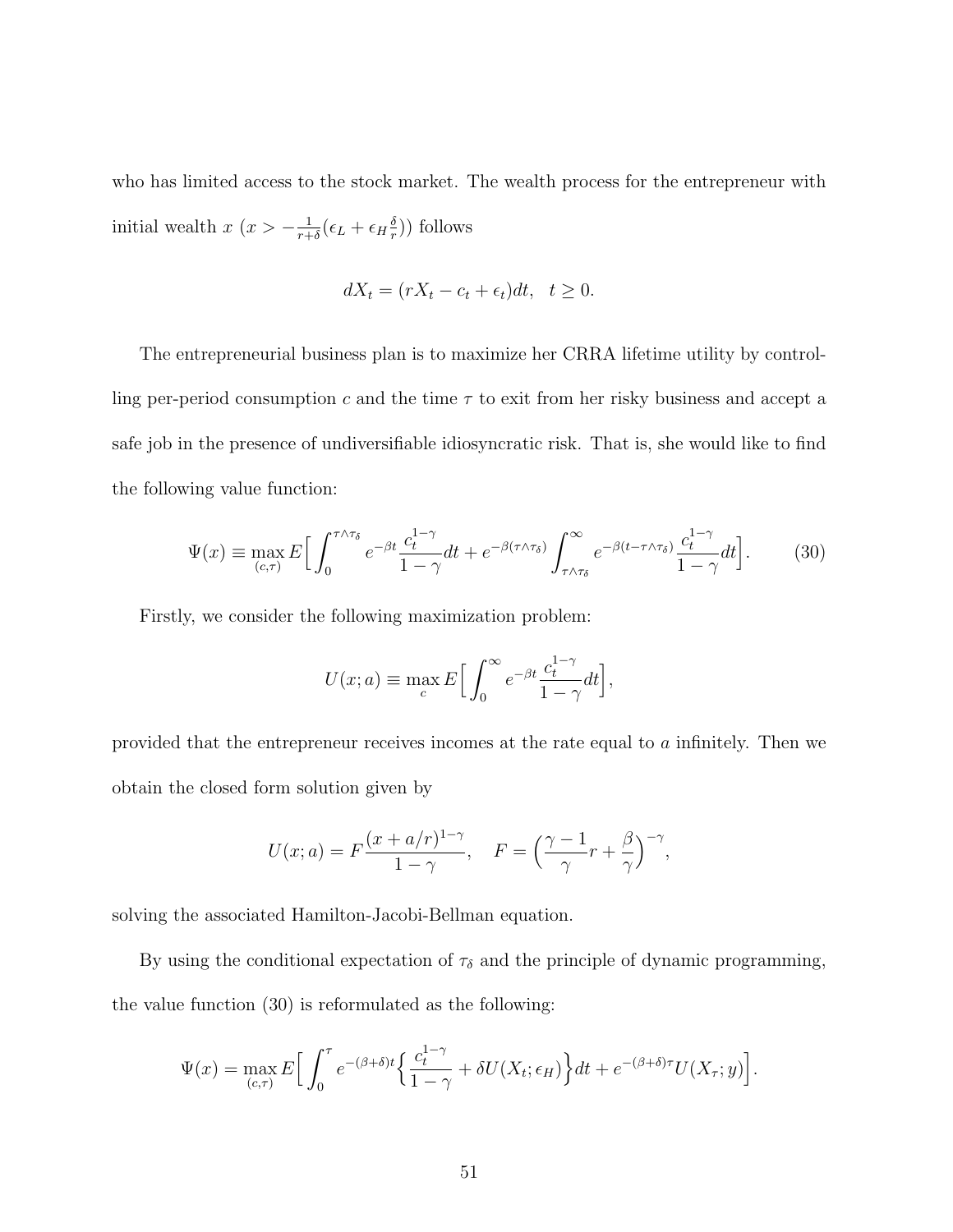Then the value function satisfies the following optimal stopping problem:

$$
\begin{cases}\n(\beta + \delta)\psi(x) - (rx + \epsilon_L)\psi'(x) - \frac{\gamma}{1 - \gamma}\{\psi'(x)\}^{1 - 1/\gamma} = \delta U(x; \epsilon_H), & x^* < x, \\
\psi(x) = U(x; y), & < x \le x^*, \\
\psi(x^*) = U(x^*; y), \\
\psi'(x^*) = U'(x^*; y),\n\end{cases}
$$
\n(31)

derived similarly as in the optimal stopping problem  $(7)$ . Here,  $x^*$  is the critical wealth level under which it is optimal for the entrepreneur who has limited access to the stock market to quit her risky business and accept a safe job. To solve the optimal stopping problem (31), we employ the modified convex-duality approach developed by Bensoussan *et al.* (2016). More specifically, we introduce a dual variable  $\rho$  defined by the marginal value of the value function  $\psi$ . It follows that

$$
\rho(x) \equiv \psi'(x)
$$
, and  $\bar{\rho} \equiv F(x^* + y/r)^{-\gamma}$ .

By differentiating the first equality in  $(31)$  with respect to x, we obtain

$$
(\beta + \delta)\rho(x) - r\rho(x) - (rx + \epsilon_L)\rho'(x) + {\rho(x)}^{-1/\gamma}\rho'(x) = \delta F(x + \epsilon_H/r)^{-\gamma}.
$$

We also introduce a function  $H$  satisfying

$$
H(\rho(x)) \equiv x + \frac{\epsilon_L}{r}.
$$

Then the first relationship in (31) is rewritten in terms of newly defined variables  $\rho$ , H as the following:

$$
(\beta + \delta - r)H'(\rho)\rho - rH(\rho) + \rho^{-1/\gamma} = \delta F\left(H(\rho) - \frac{\epsilon_L}{r} + \frac{\epsilon_H}{r}\right)^{-\gamma}H'(\rho), \quad 0 < \rho < \bar{\rho}, \tag{32}
$$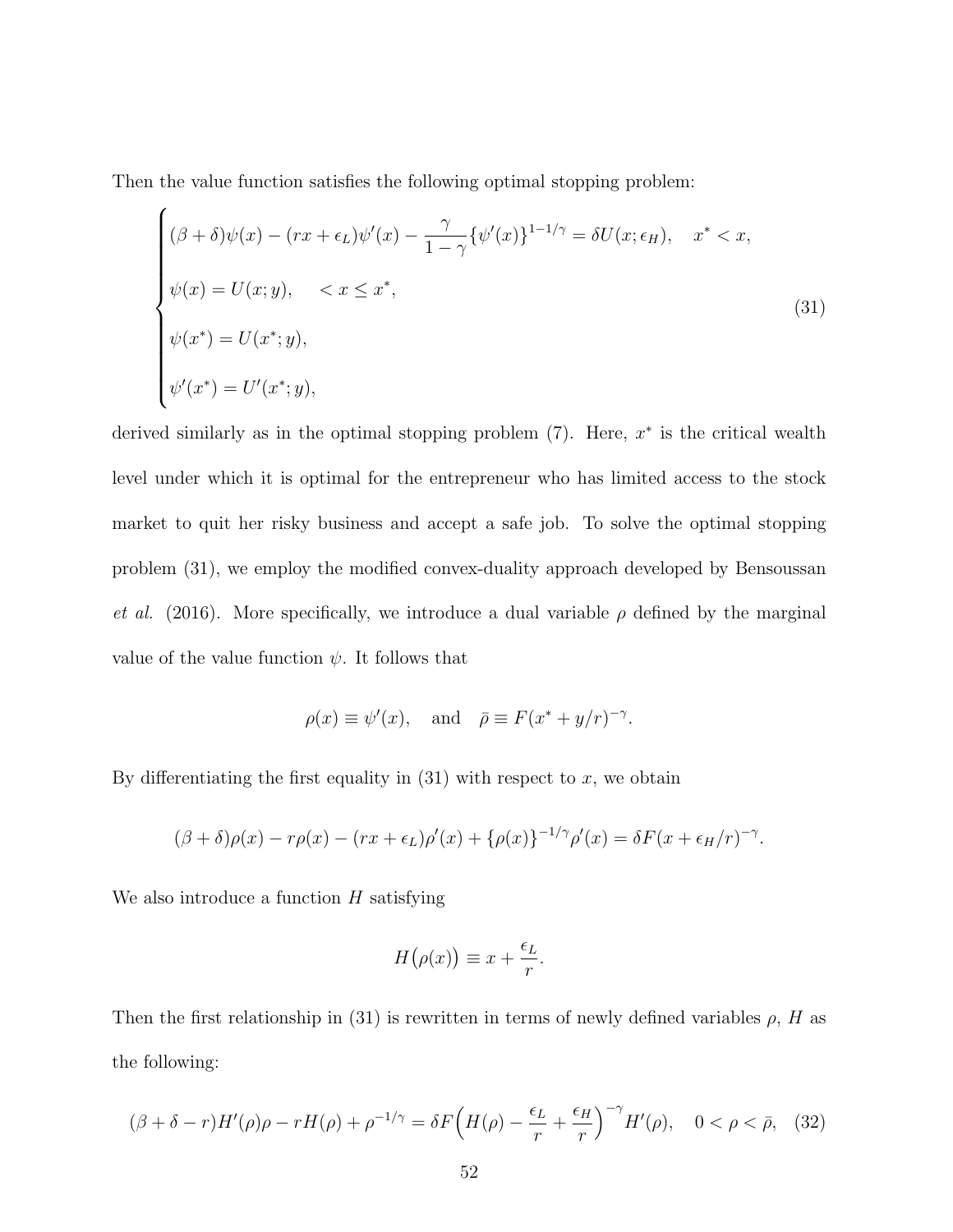where  $\bar{\rho}$  is a free boundary to be determined according to the value-matching and smoothpasting conditions.

We can always write a general solution to the non-linear differential equation (32) as the following:

$$
H(\rho) = C(\rho)\rho^{r/(\beta+\delta-r)} + \frac{1}{\{r+(\beta+\delta-r)/\gamma\}}\rho^{-1/\gamma},
$$

where  $C(\rho)$  is an arbitrary function of  $\rho$ . By substituting the general solution  $H(\rho)$  into the equation (32), we get

$$
H(\rho) = D(\overline{\rho})\rho^{r/(\beta+\delta-r)} + \frac{\delta F}{(\beta+\delta-r)(1-\gamma)}\rho^{-1}\left(H(\rho) - \frac{\epsilon_L}{r} + \frac{\epsilon_H}{r}\right)^{1-\gamma} + \frac{1}{\{r+(\beta+\delta-r)/\gamma\}}\rho^{-1/\gamma} - \frac{\delta F(\beta+\delta)}{(1-\gamma)(\beta+\delta-r)^2}\rho^{r/(\beta+\delta-r)}\int_{\rho}^{\overline{\rho}} \xi^{-r/(\beta+\delta-r)-2}\left(H(\xi) - \frac{\epsilon_L}{r} + \frac{\epsilon_H}{r}\right)^{1-\gamma}d\xi,
$$

where  $D(\bar{\rho})$  is a constant to be determined and satisfies

$$
D(\overline{\rho}) = C(\overline{\rho}) - \frac{\delta F}{(\beta + \delta - r)(1 - \gamma)} \overline{\rho}^{-r/(\beta + \delta - r) - 1} \Big( H(\overline{\rho}) - \frac{\epsilon_L}{r} + \frac{\epsilon_H}{r} \Big)^{1 - \gamma}.
$$

Using the smooth-pasting condition of  $\psi'(x^*) = U'(x^*; y)$ , we obtain

$$
F^{1/\gamma}\overline{\rho}^{-1/\gamma} - \frac{y}{r} + \frac{\epsilon_L}{r} = D(\overline{\rho})\overline{\rho}^{r/(\beta+\delta-r)} + \frac{\delta F}{(\beta+\delta-r)(1-\gamma)}\overline{\rho}^{-1}\left(F^{1/\gamma}\overline{\rho}^{-1/\gamma} - \frac{y}{r} + \frac{\epsilon_H}{r}\right)^{1-\gamma} + \frac{1}{\left\{r + (\beta+\delta-r)/\gamma\right\}}\overline{\rho}^{-1/\gamma}.
$$
\n(33)

Furthermore, using the value-matching condition of  $\psi(x^*) = U(x^*; y)$  we get

$$
\left[\frac{(\beta+\delta-r)F^{1/\gamma}-\gamma}{1-\gamma}\right]\overline{\rho}^{1-1/\gamma}+(y-\epsilon_L)\overline{\rho}=\frac{\delta F(F^{1/\gamma}\overline{\rho}^{-1/\gamma}-y/r+\epsilon_H/r)^{1-\gamma}}{1-\gamma}.\tag{34}
$$

The free boundary  $\bar{\rho}$  is easily determined from (34) numerically, accordingly, the relationship (33) yields the constant  $D(\overline{\rho})$ .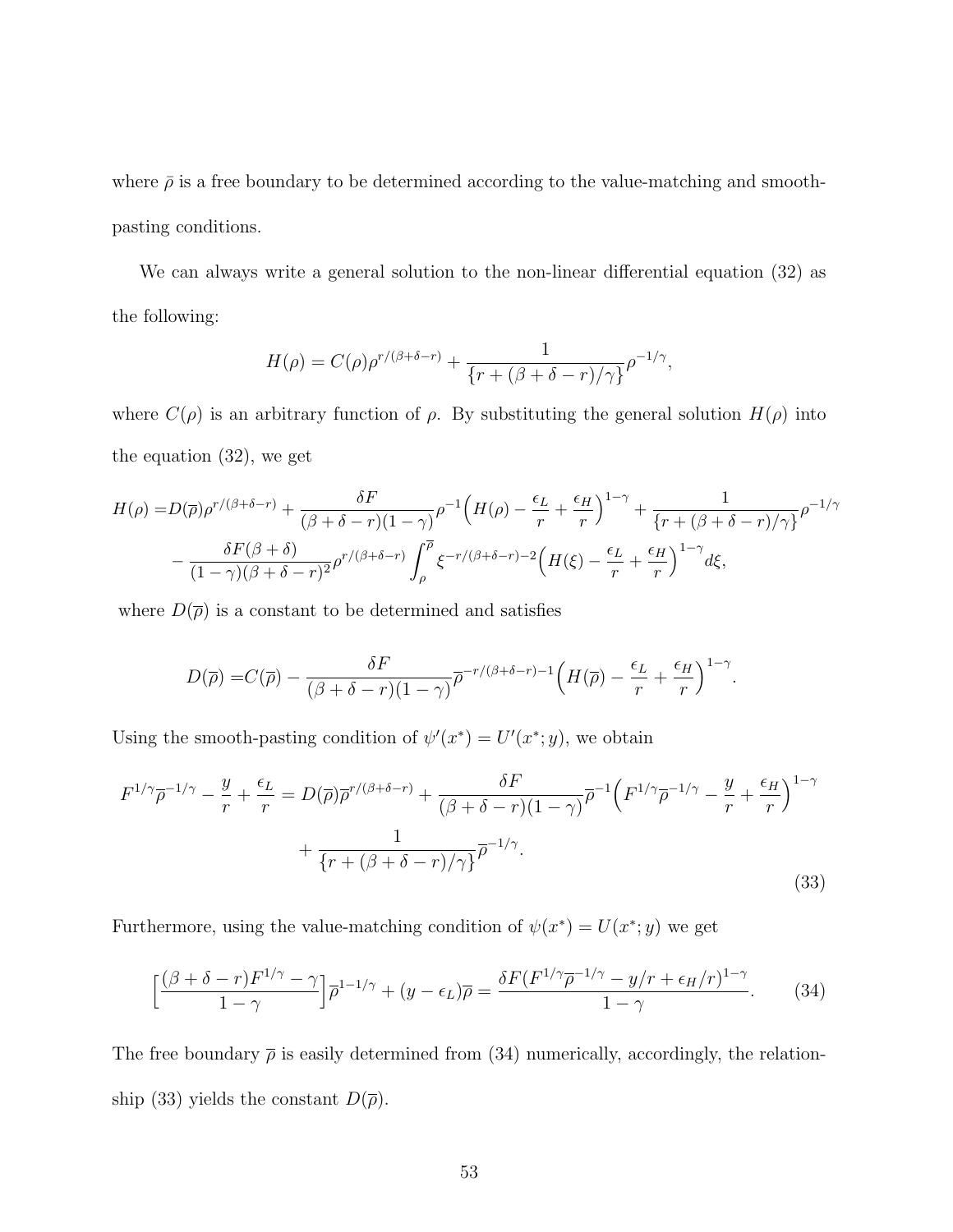## References

Bensoussan, A., B. -G. Jang, and S. Park. 2016. Unemployment Risks and Optimal Retirement in an Incomplete Market. Operations Research. 64 1015–1032.

Bodie, Z., A. Kane, and A. J. Marcus. 2011. Investments and Portfolio Management. McgrawHill, Ninth Edition.

Chen, H., J. Miao, and N. Wang. 2010. Entrepreneurial Finance and Nondiversifiable Risk. Review of Financial Studies. 23 4348–4388.

Cochrane, J. H. 2005. The Risk and Return of Venture Capital. Journal of Financial Economics. 71 3–52.

Dixit, A. K., and R. S. Pindyck. 1994. Investment under Uncertainty. *Princeton Univer*sity Press: Princeton. First Edition.

Dybvig, P. H., and H. Liu. 2010. Lifetime Consumption and Investment: Retirement and Constrained Borrowing. Journal of Economic Theory. 145 885–907.

Faig, M., and P. Shum. 2002. Portfolio Choice in the Presence of Personal Illiquid Projects. Journal of Finance. 57 303–328.

Fang, H., and J. R. Nofsinger. 2009. Risk Aversion, Entrepreneurial Risk, and Portfolio Selection. *Journal of Entrepreneurial Finance*. **13** 25–55.

Fossen, F. M. 2012. Risk Attitudes and Private Business Equity. The Oxford Handbook of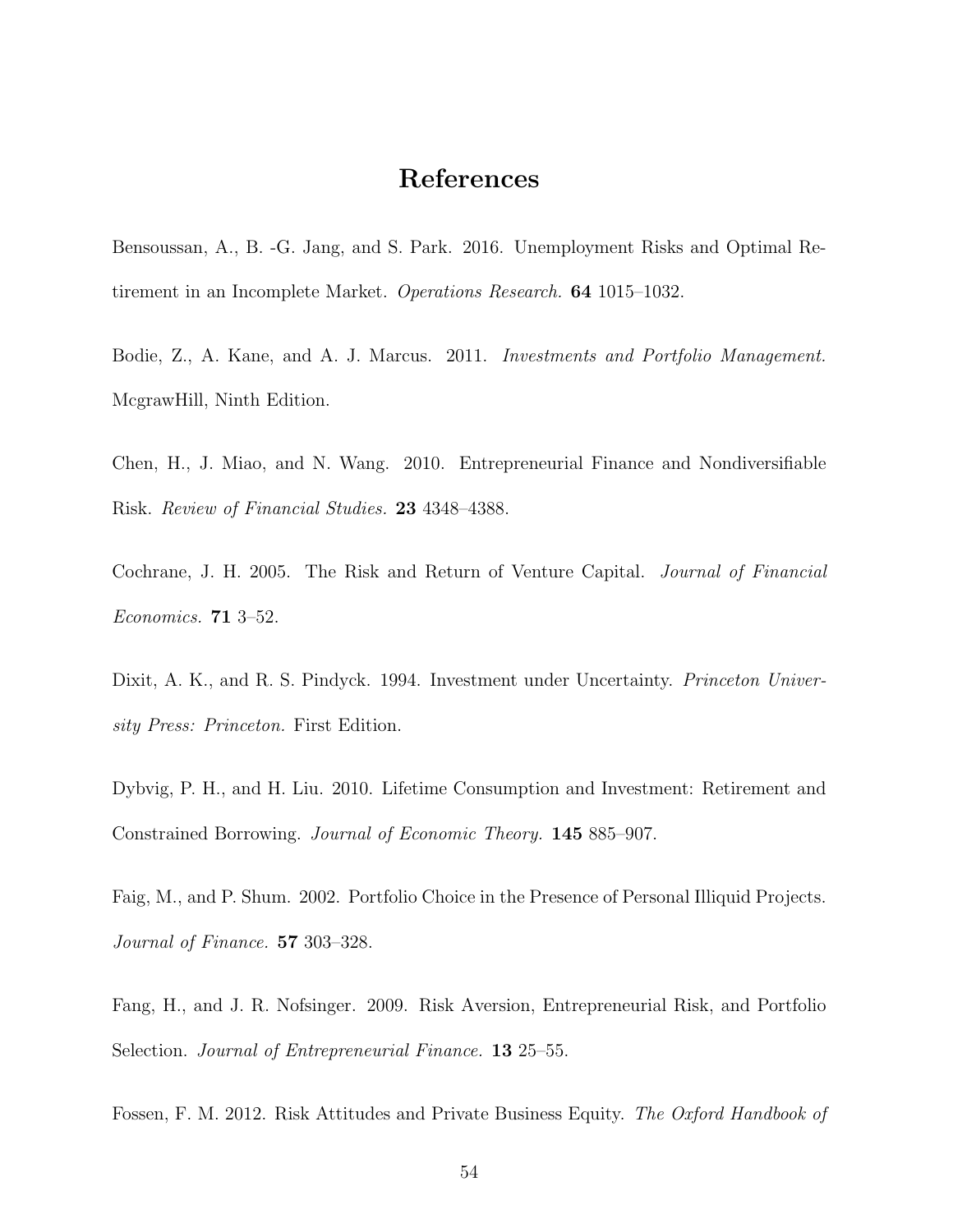Entrepreneurial Finance. New York, NY: Oxford University Press.

Farhi, E., and S. Panageas. 2007. Saving and Investing for Early Retirement: a Theoretical Analysis. Journal of Financial Economics. 83 87–121.

Hall, R. E., and S. E. Woodward. 2010. The Burden of the Nondiversifiable Risk of Entrepreneurship. American Economic Review. 100 1163–1194.

Hamilton, B. H. 2000. Does Entrepreneurship Pay? An Empirical Analysis of the Returns to Self-Employment. Journal of Political Economy. textbf108 604–631.

Heaton, J., and D. Lucas. 2000. Portfolio Choice and Asset Prices: the Importance of Entrepreneurial Risk. Journal of Finance. 55 1163–1198.

Heaton, J., and D. Lucas. 2009. Capital Structure, Hurdle Rates, and Portfolio Choice - Interactions in an Entrepreneurial Firm. Working Paper.

Hurst, E., and A. Lusardi. 2004. Liquidity Constraints, Household Wealth, and Entrepreneurship. Journal of Political Economy. 112 319–347.

Karatzas, I., and H. Wang. 2000. Utility Maximization with Discretionary Stopping. SIAM Journal on Control and Optimization. 39 306–329.

Merton, R. C. 1969. Lifetime Portfolio Selection under Uncertainty: the Continuous-Time Case. Review of Economics and Statistics. 51 247–257.

Miao, J., and N. Wang. 2007a. Investment, Consumption, and Hedging under Incomplete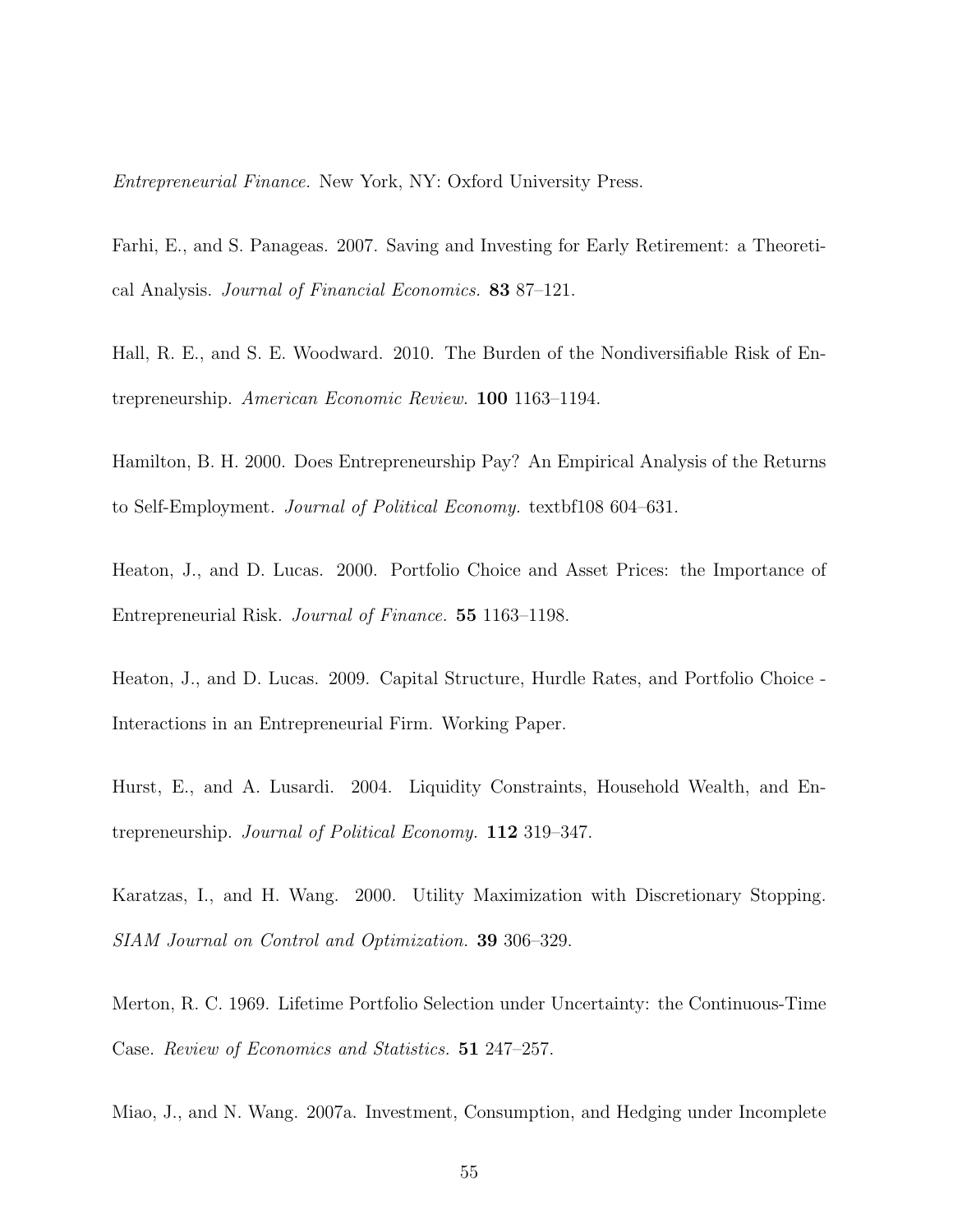Markets. Journal of Financial Economics. 86 608–642.

Miao, J., and N. Wang. 2007b. Experimentation under Uninsurable Idiosyncratic Risk: An Application to Entrepreneurial Survival. Working Paper.

Moskowitz, T., and A. Vissing-Jørgensen. 2002. The Returns to Entrepreneurial Investment: A Private Equity Premium Puzzle?. American Economic Review. 92 745–778.

Mueller, E. 2011. Returns to Private Equity-Idiosyncratic Risk Does Matter!. Review of Finance. 15 545–574.

Puri, M., and D. T. Robinson. 2006. Who are Entrepreneurs and Why Do They Behave That Way?. Working Paper.

Roussanov, N. 2010. Diversification and Its Discontents: Idiosyncratic and Entrepreneurial Risk in the Quest for Social Status. Journal of Finance. 65 1755–1788.

Wang, C., N. Wang, and J. Yang. 2012. A Unified Model of Entrepreneurship Dynamics. Journal of Financial Economics. 106 1–23.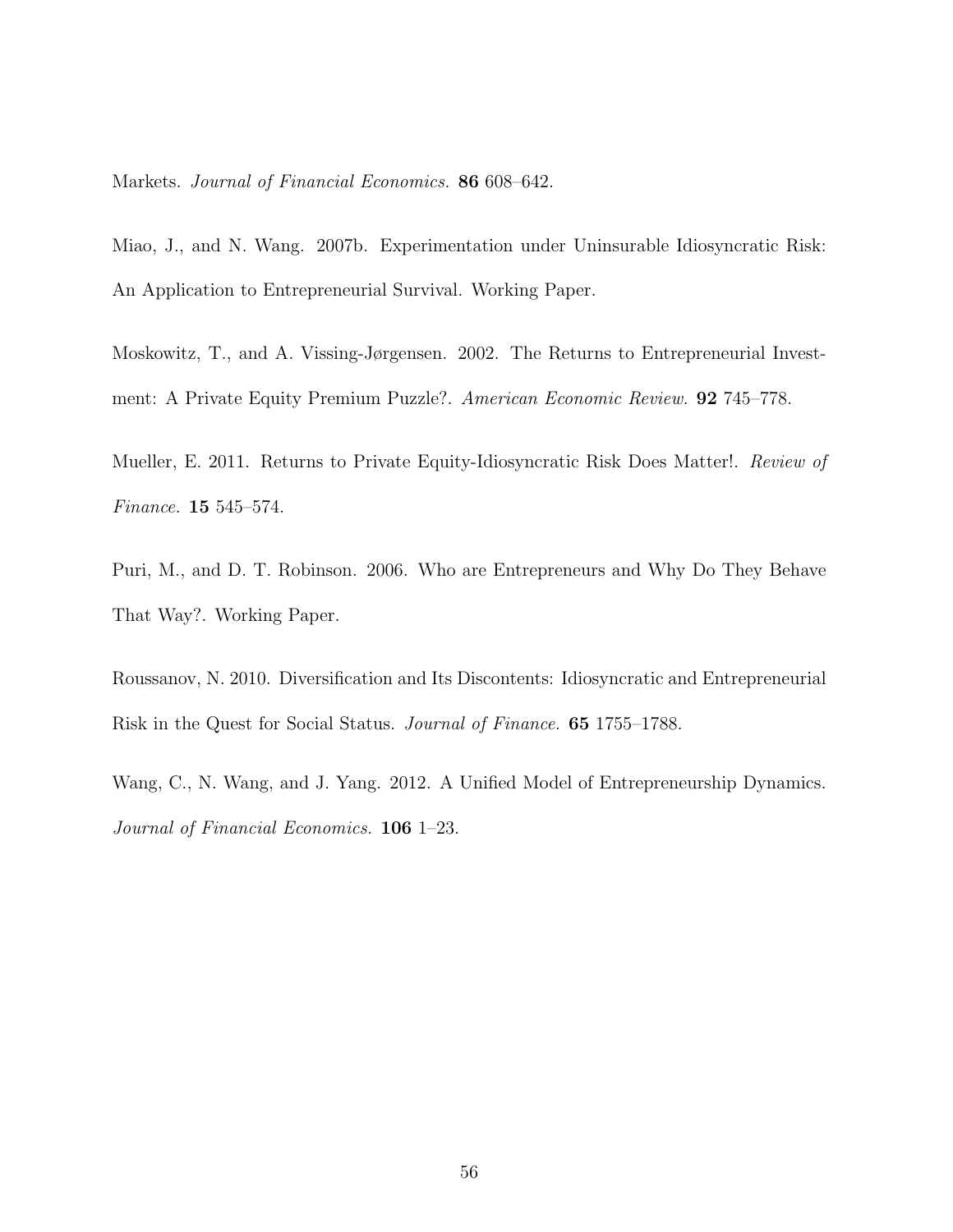|      | μ          |                                  |                                  | $\sigma$    |            |                                  | $\sim$                           |  |            |
|------|------------|----------------------------------|----------------------------------|-------------|------------|----------------------------------|----------------------------------|--|------------|
| δ    | 0.1023     | 0.1123                           | 0.1223                           | 0.1854      | 0.1954     | 0.2054                           | $1.5\,$                          |  | 2.5        |
| 0.20 | $-33.1610$ |                                  | $-33.3528$ $-33.5374$ $-33.4288$ |             | $-33.3528$ | $-33.2831$ $-36.0946$ $-33.3528$ |                                  |  | $-30.4592$ |
| 0.15 | $-29.9395$ | $-30.2410$ $-30.5190$ $-30.3569$ |                                  |             | $-30.2410$ |                                  | $-30.1331$ $-34.0770$ $-30.2410$ |  | $-26.2180$ |
| 0.10 | $-20.9649$ | $-21.5240$ $-22.0136$            |                                  | $ -21.7307$ | $-21.5240$ | $-21.3276$                       | $-28.2844$ $-21.5240$            |  | $-14.5062$ |

Table 1: Critical wealth level  $\underline{x}$  for various parameter values of  $\mu$ ,  $\sigma$ , and  $\gamma$ . Default parameter values:  $\beta = 0.0371$ ,  $r = 0.0371$ ,  $\epsilon_L = 0.25$ ,  $y = 1.5$ , and  $\epsilon_H = 2.5$ . The borrowing limits for three value of  $\delta \in \{0.20, 0.15, 0.10\}$  are computed as the following:  $-57.8958, -55.3598, -50.9741$ , respectively. Note that the values of  $\underline{x}$  are negative and above the borrowing limits.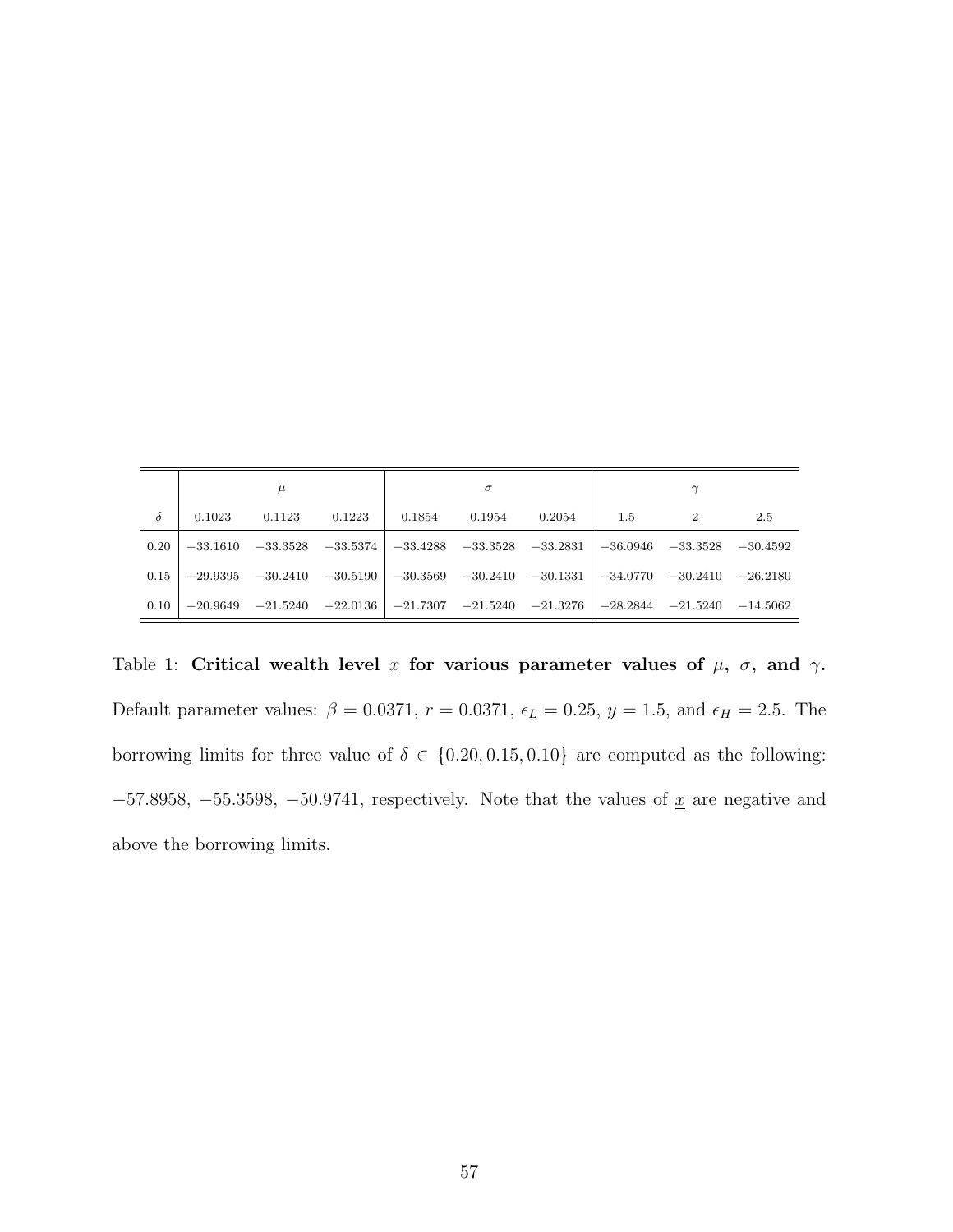|                      |                                                                    | $\mu$ |                                                                               | $\sigma$ |  |  |  |
|----------------------|--------------------------------------------------------------------|-------|-------------------------------------------------------------------------------|----------|--|--|--|
| $\boldsymbol{x}$     |                                                                    |       | $0.1023$ $0.1123$ $0.1223$ 0.1854 0.1954 0.2054                               |          |  |  |  |
| $\underline{x}$      |                                                                    |       | $0.9931 \quad 1.0515 \quad 1.1210 \parallel 1.0784 \quad 1.0515 \quad 1.0288$ |          |  |  |  |
|                      | $\underline{x} + 5$   1.2152 1.2971 1.3933   1.3344 1.2971 1.2654  |       |                                                                               |          |  |  |  |
| $\underline{x}+10$   | $\parallel$ 1.4593 1.5649 1.6880 $\parallel$ 1.6128 1.5649 1.5242  |       |                                                                               |          |  |  |  |
|                      | $\underline{x} + 15$   1.7191 1.8481 1.9978   1.9063 1.8481 1.7985 |       |                                                                               |          |  |  |  |
| $\underline{x} + 20$ |                                                                    |       | $1.9891$ $2.1410$ $2.3168$ $2.2094$ $2.1410$ $2.0826$                         |          |  |  |  |

|                 | $\mu$                      |                                                   | $\sigma$ |                            |  |  |
|-----------------|----------------------------|---------------------------------------------------|----------|----------------------------|--|--|
| $\mathcal{X}$   | $0.1023$ $0.1123$ $0.1223$ |                                                   |          | $0.1854$ $0.1954$ $0.2054$ |  |  |
| $\underline{x}$ |                            | $20.2924$ 22.3104 24.2082 24.3378 22.3104 20.5369 |          |                            |  |  |
| $x+5$           |                            | 22.1575 24.7621 27.2861 27.1852 24.7621 22.6599   |          |                            |  |  |
| $x+10$          | 24.6234 27.8606 31.0440    |                                                   |          | 30.7298 27.8606 25.3837    |  |  |
| $x+15$          | 27.6163 31.5061 35.3581    |                                                   |          | 34.8562 31.5061 28.6223    |  |  |
| $x+20$          | 31.0442 35.5901 40.1062    |                                                   |          | 39.4434 35.5901 32.2777    |  |  |

Table 2: The sensitivity of optimal consumption (top panel) and risky portfolio (bottom panel) strategies to changes in investment opportunity. Default parameter values:  $\delta = 0.10, \ \beta = 0.0371, \ r = 0.0371, \ \gamma = 2, \ \epsilon_L = 0.25, \ y = 1.5, \text{ and}$  $\epsilon_H=2.5.$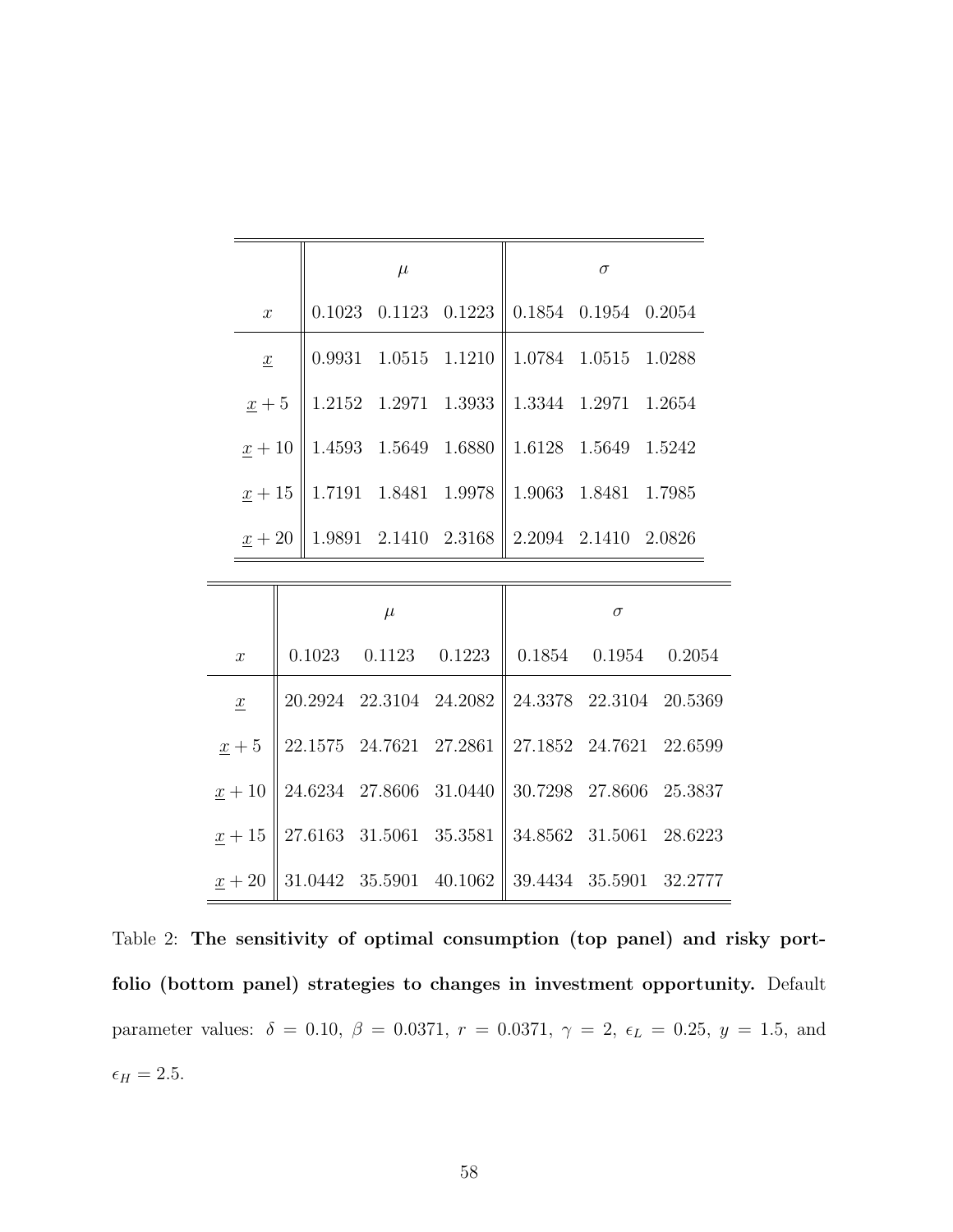|               | $\mu$ | $\sigma$ |                                                                        |  |  |
|---------------|-------|----------|------------------------------------------------------------------------|--|--|
| $\mathcal{X}$ |       |          | $0.1023$ $0.1123$ $0.1223$ $0.1854$ $0.1954$ $0.2054$                  |  |  |
|               |       |          | $x^* + 5$   8.9447 11.0834 12.9441   11.8534 11.0834 10.2833           |  |  |
|               |       |          | $x^* + 10$   9.9501 12.3184 14.5741   13.2528 12.3184 11.4517          |  |  |
|               |       |          | $x^* + 15   10.8978   13.5411   16.1320   14.6036   13.5411   12.5744$ |  |  |
| $x^* + 20$    |       |          | 11.8029 14.7287 17.6173   15.9104 14.7287 13.6564                      |  |  |

Table 3: The sensitivity of hedging effect  $HE(x)$  to changes in investment opportunity. Default parameter values:  $\delta = 0.10, \beta = 0.0371, r = 0.0371, \gamma = 2, \epsilon_L = 0.25,$  $y=1.5,$  and  $\epsilon_H=2.5.$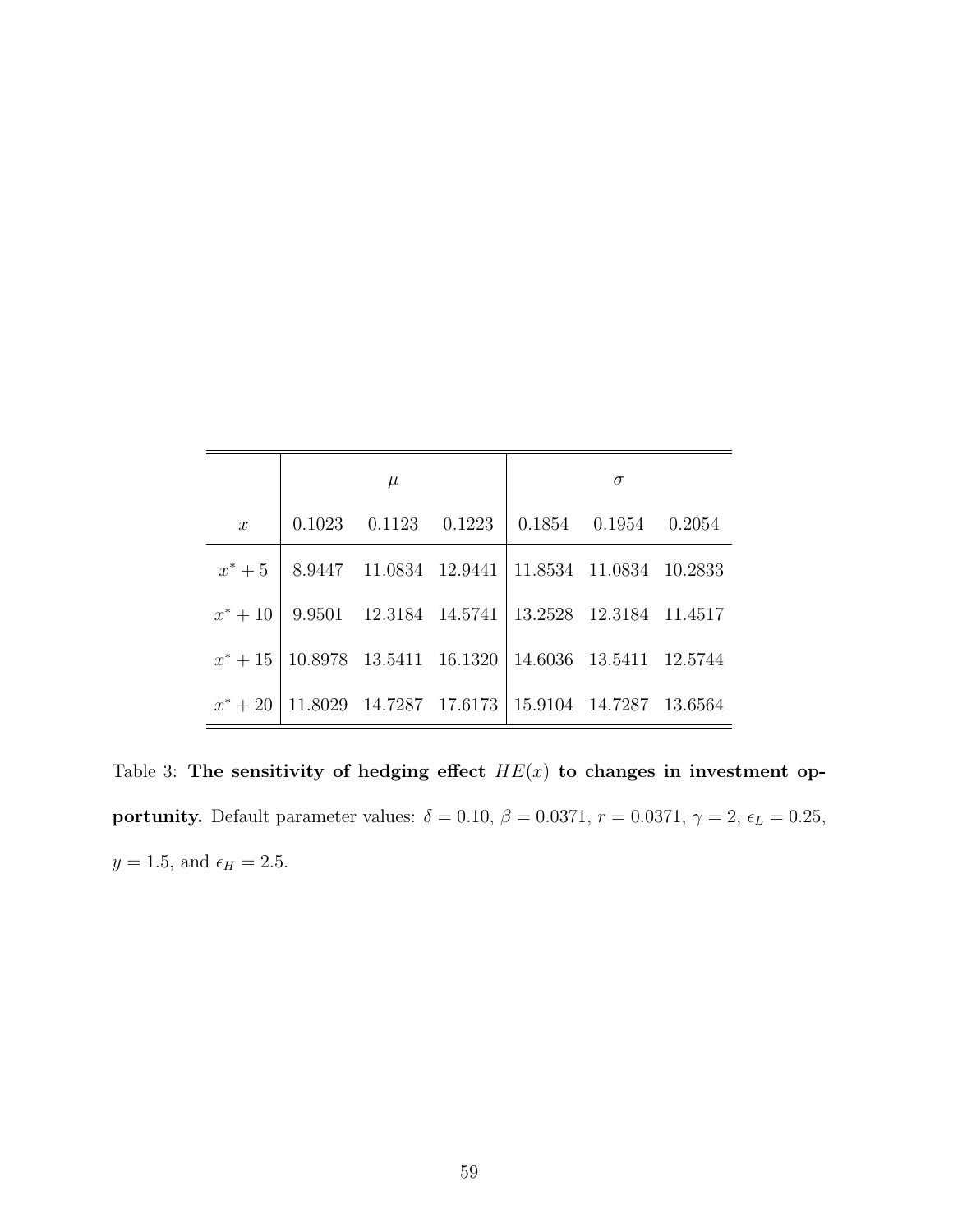

Figure 1: Optimal consumption and risky portfolio strategies which are functions of initial wealth x. Default parameter values:  $\beta = 0.0371$ ,  $r = 0.0371$ ,  $\mu = 0.1123$ ,  $\sigma=0.1954,\, \gamma=2,\, \epsilon_L=0.25,\, y=1.5,$  and  $\epsilon_H=2.5.$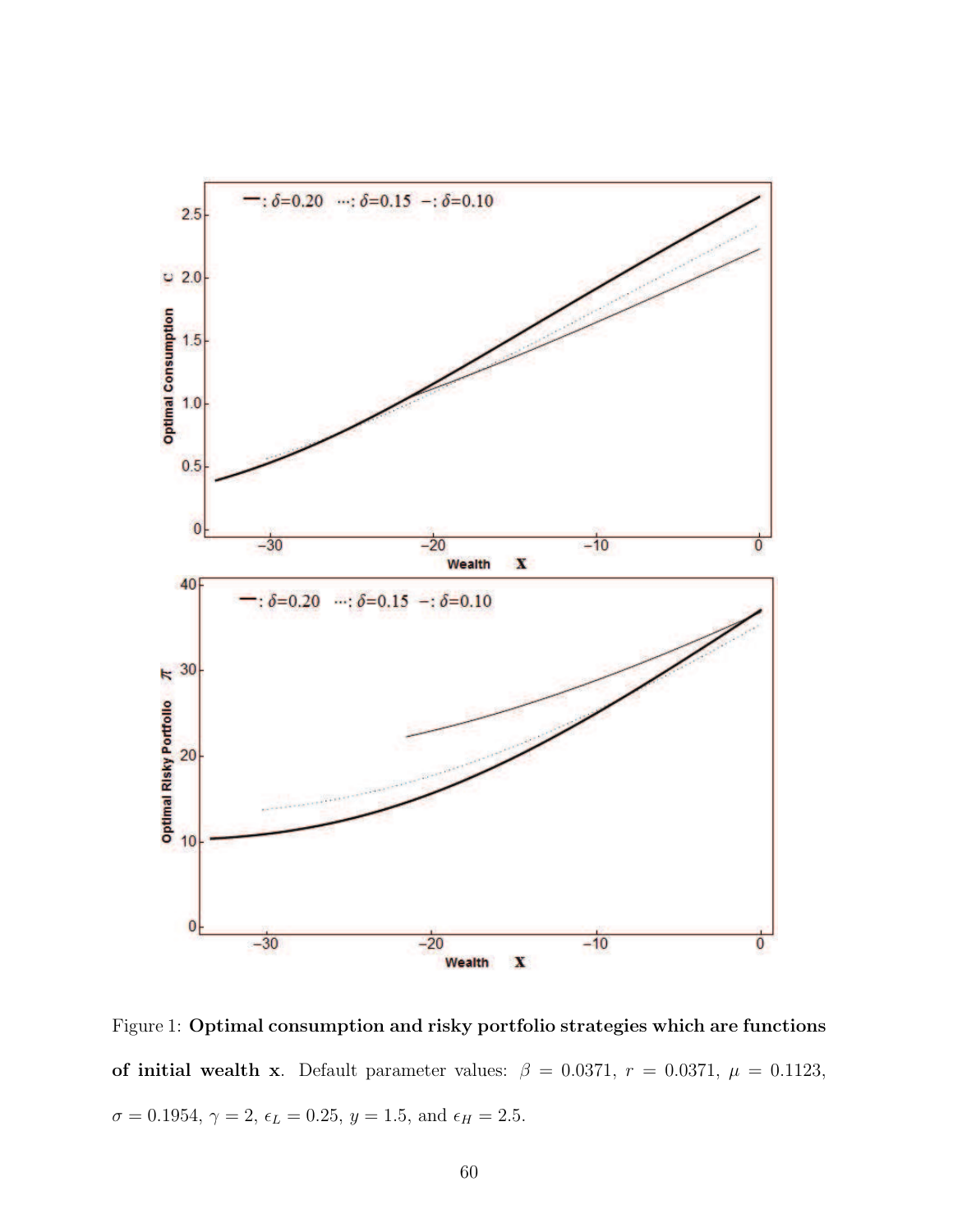

Figure 2: Optimal consumption and risky portfolio strategies which are functions of initial wealth x. Default parameter values:  $\delta = 0.10, \ \beta = 0.0371, \ r = 0.0371,$  $\mu = 0.1123, \, \sigma = 0.1954, \, \epsilon_L = 0.25, \, y = 1.5, \, \mathrm{and} \, \, \epsilon_H = 2.5.$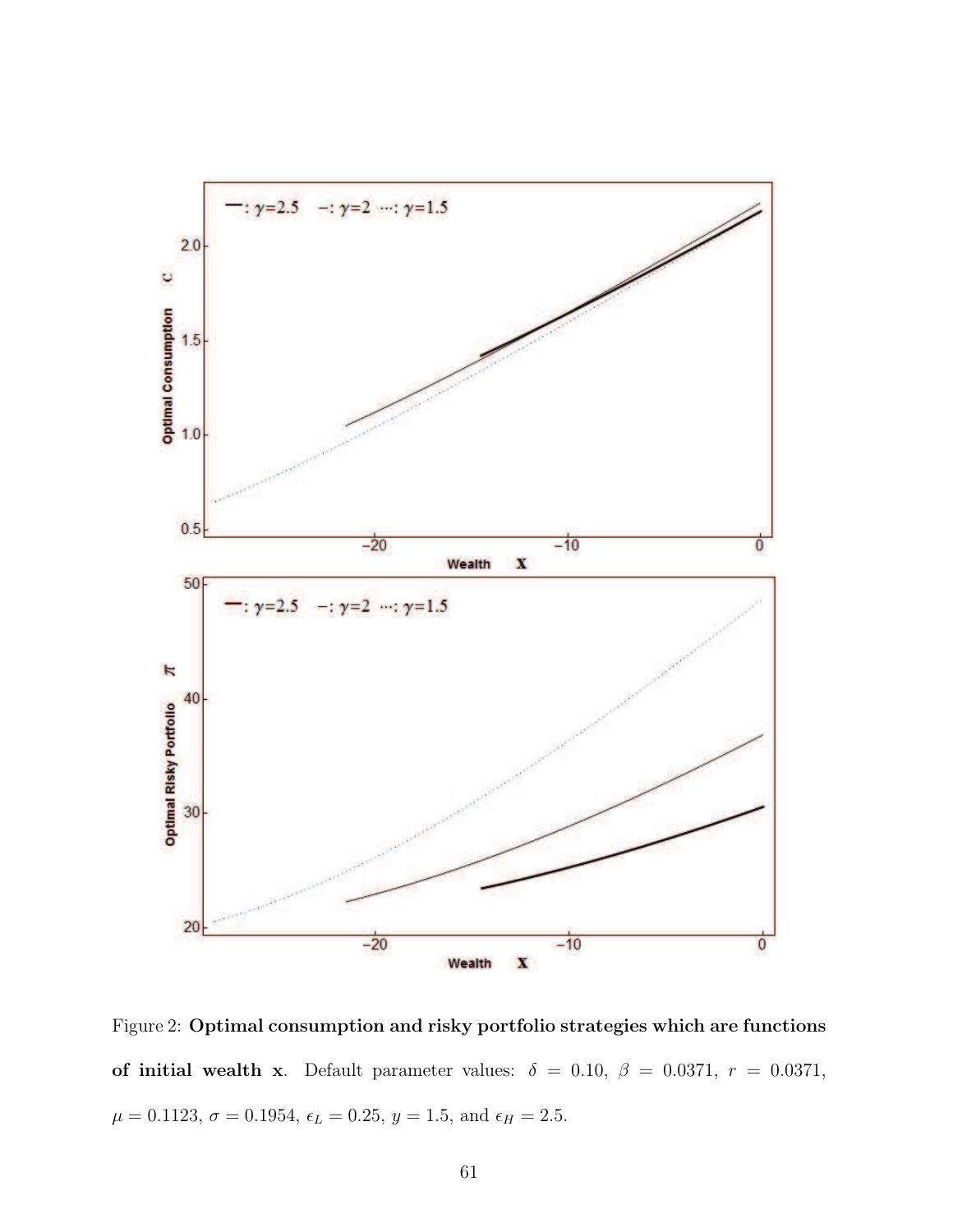

Figure 3: Certainty equivalent wealth induced by running a risky business as a function of initial wealth x for various values of  $\delta$ . Default parameter values:  $β = 0.0371, r = 0.0371, μ = 0.1123, σ = 0.1954, γ = 2, ε<sub>L</sub> = 0.25, y = 1.5, and ε<sub>H</sub> = 2.5.$ .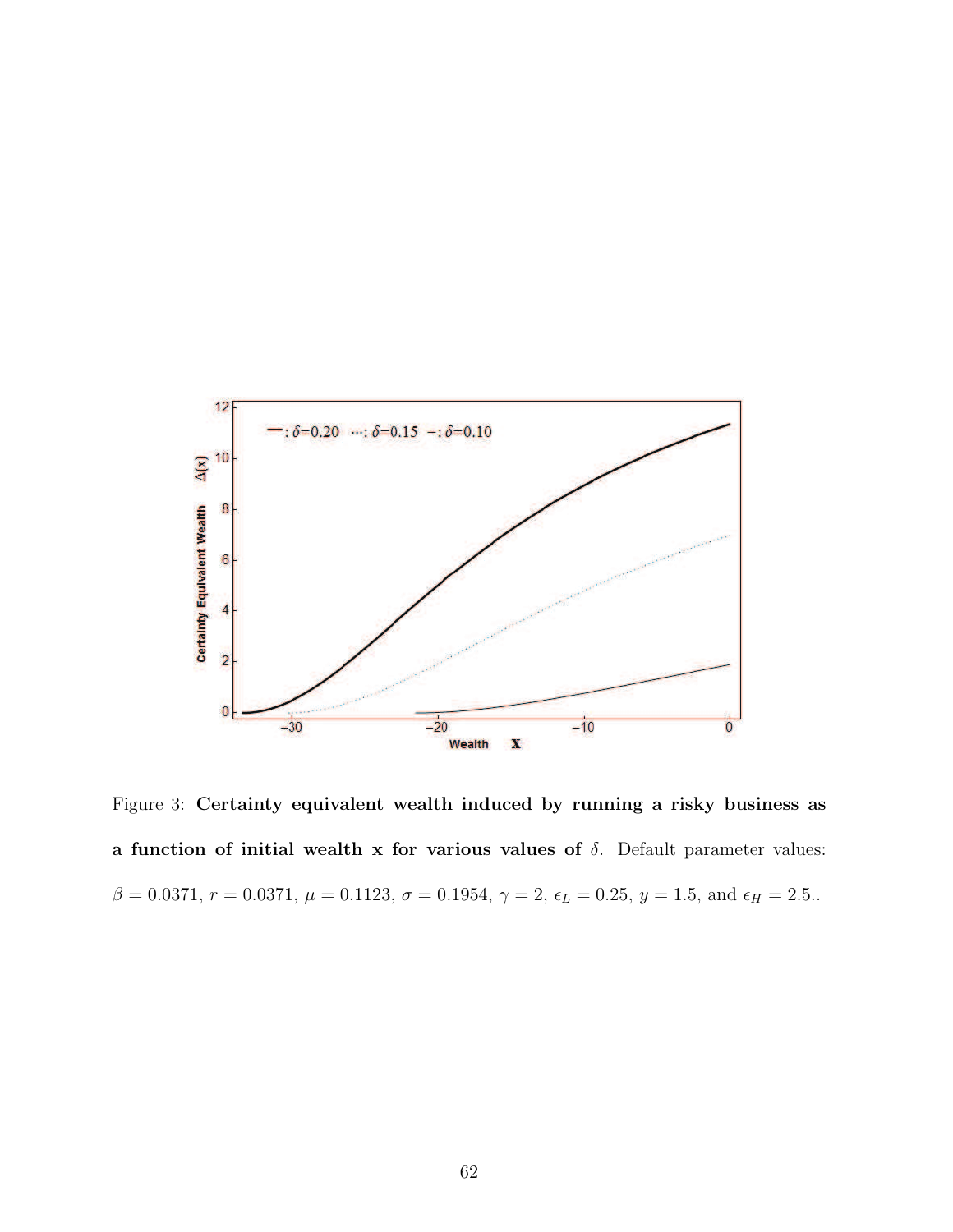

Figure 4: Certainty equivalent wealth induced by running a risky business as a function of initial wealth x for various values of  $\gamma$ . Default parameter values: δ = 0.10,  $β = 0.0371$ ,  $r = 0.0371$ ,  $μ = 0.1123$ ,  $σ = 0.1954$ ,  $ε<sub>L</sub> = 0.25$ ,  $y = 1.5$ , and  $\epsilon_H=2.5.$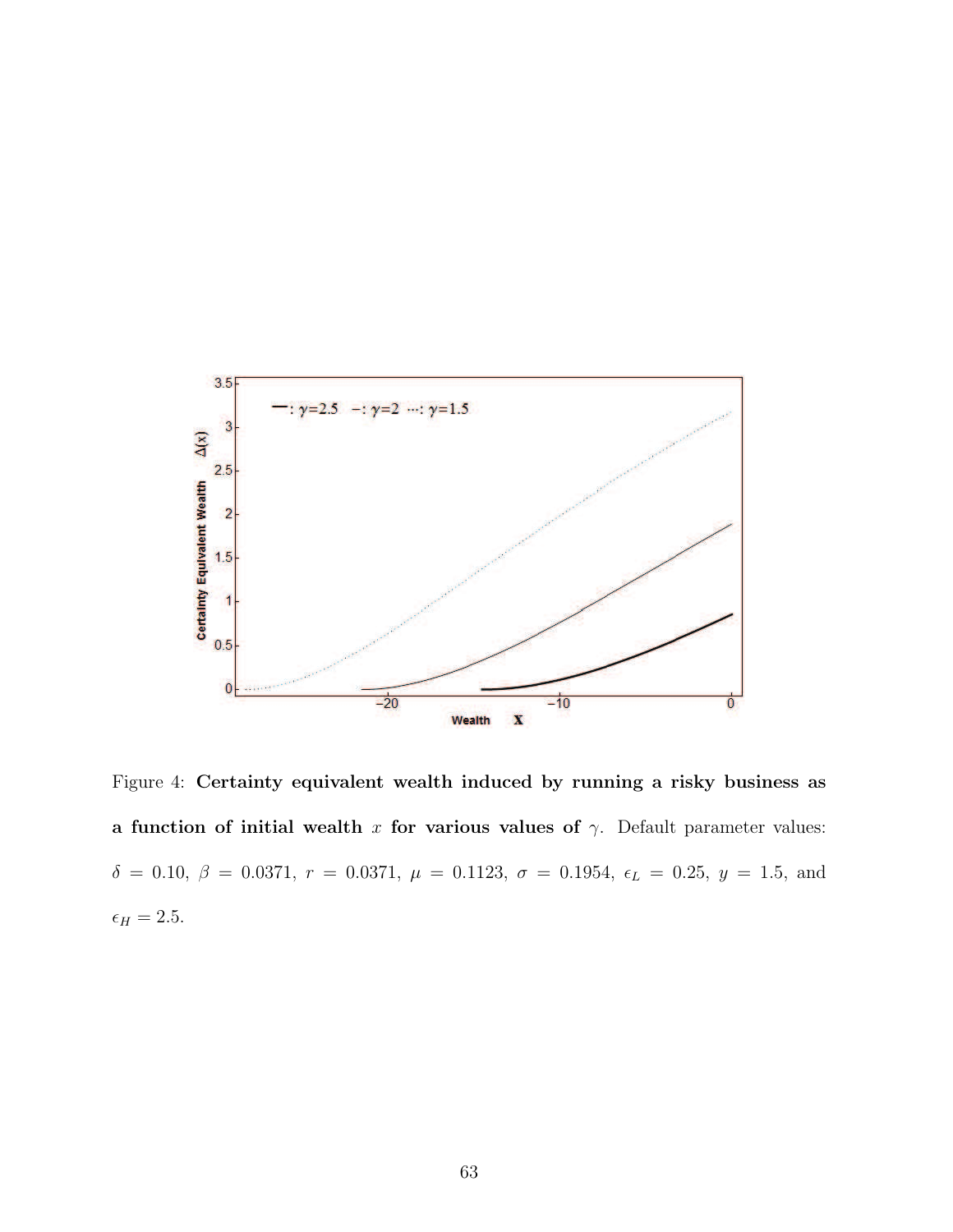

Figure 5: The hedging effect  $HE(x)$  of risky portfolio against undiversifiable idiosyncratic risk as a function of initial wealth x for various values of  $\delta$ . Default parameter values:  $\beta = 0.0371$ ,  $r = 0.0371$ ,  $\mu = 0.1123$ ,  $\sigma = 0.1954$ ,  $\gamma = 2$ ,  $\epsilon_L = 0.25$ ,  $y = 1.5$ , and  $\epsilon_H = 2.5$ .